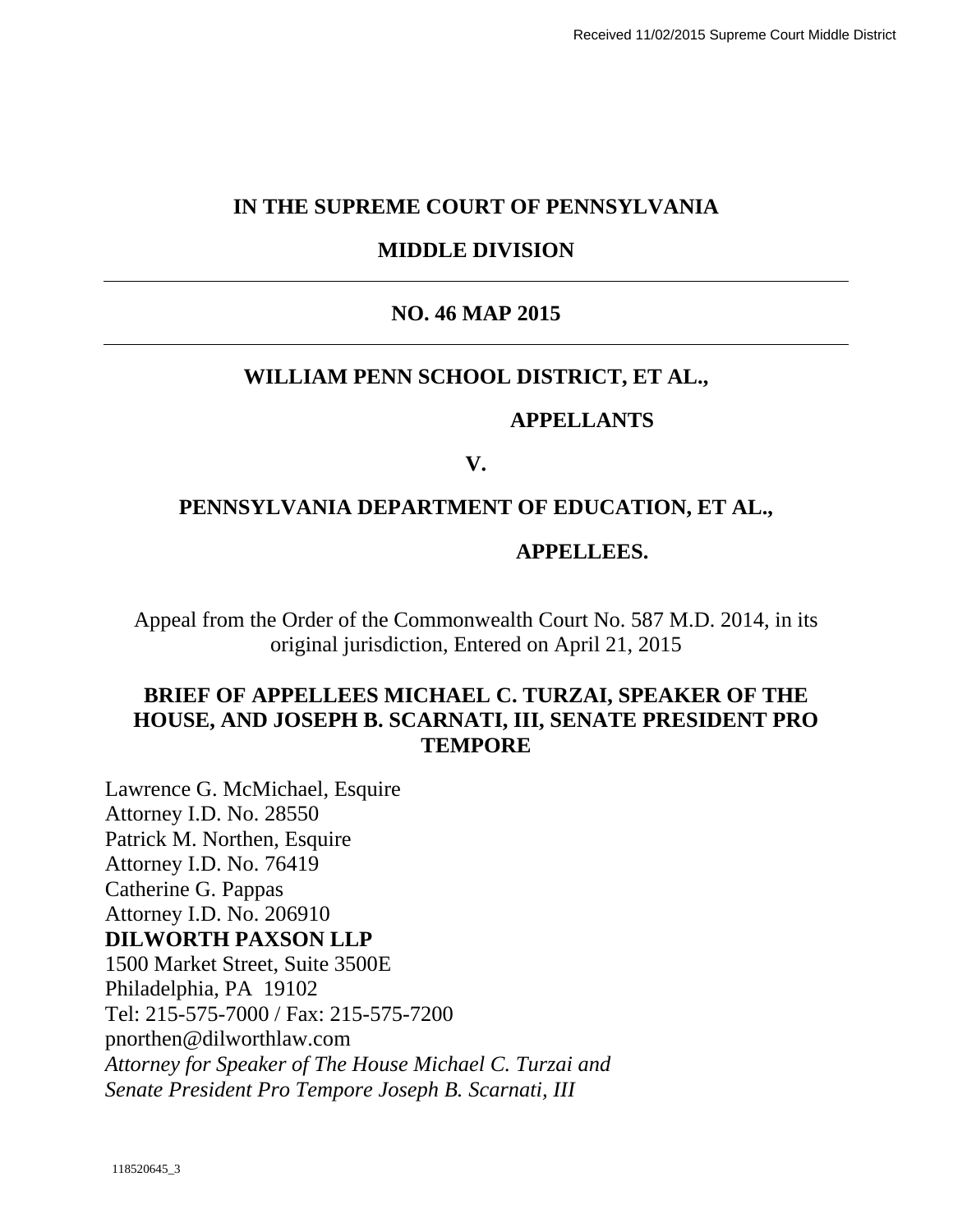# **TABLE OF CONTENTS**

|                | <b>COUNTERSTATEMENT OF THE QUESTIONS INVOLVED 1</b>                                                                        |
|----------------|----------------------------------------------------------------------------------------------------------------------------|
|                |                                                                                                                            |
|                |                                                                                                                            |
|                |                                                                                                                            |
|                | I. Appellants' claims present nonjusticiable political questions10                                                         |
| $\mathbf{A}$ . | The Commonwealth Court Correctly Interpreted<br><b>Marrero And Danson To Hold That Appellants' Claims</b>                  |
| <b>B.</b>      | Marrero and Danson ARE controlLING over cases from<br>other JURISDICTIONS or involving other subject                       |
|                | 1.<br><b>This Court Should Follow Its Previous Decisions</b>                                                               |
|                | 2.<br><b>Marrero Precludes Reexamining Whether The</b><br><b>Political Question Doctrine Bars Education</b>                |
|                | 3.<br><b>Case Law From Other Jurisdictions Supports</b><br>This Court's Prior Decision In Marrero22                        |
| C.             | The commonwealth court PROPERLY APPLIED<br>DANSON AND MARRERO TO BAR appellants' equal<br>.28                              |
| D.             | <b>Marrero and Danson Cannot Be Distinguished By Citing</b><br>To Subsequent Education Initiatives or other factual<br>.31 |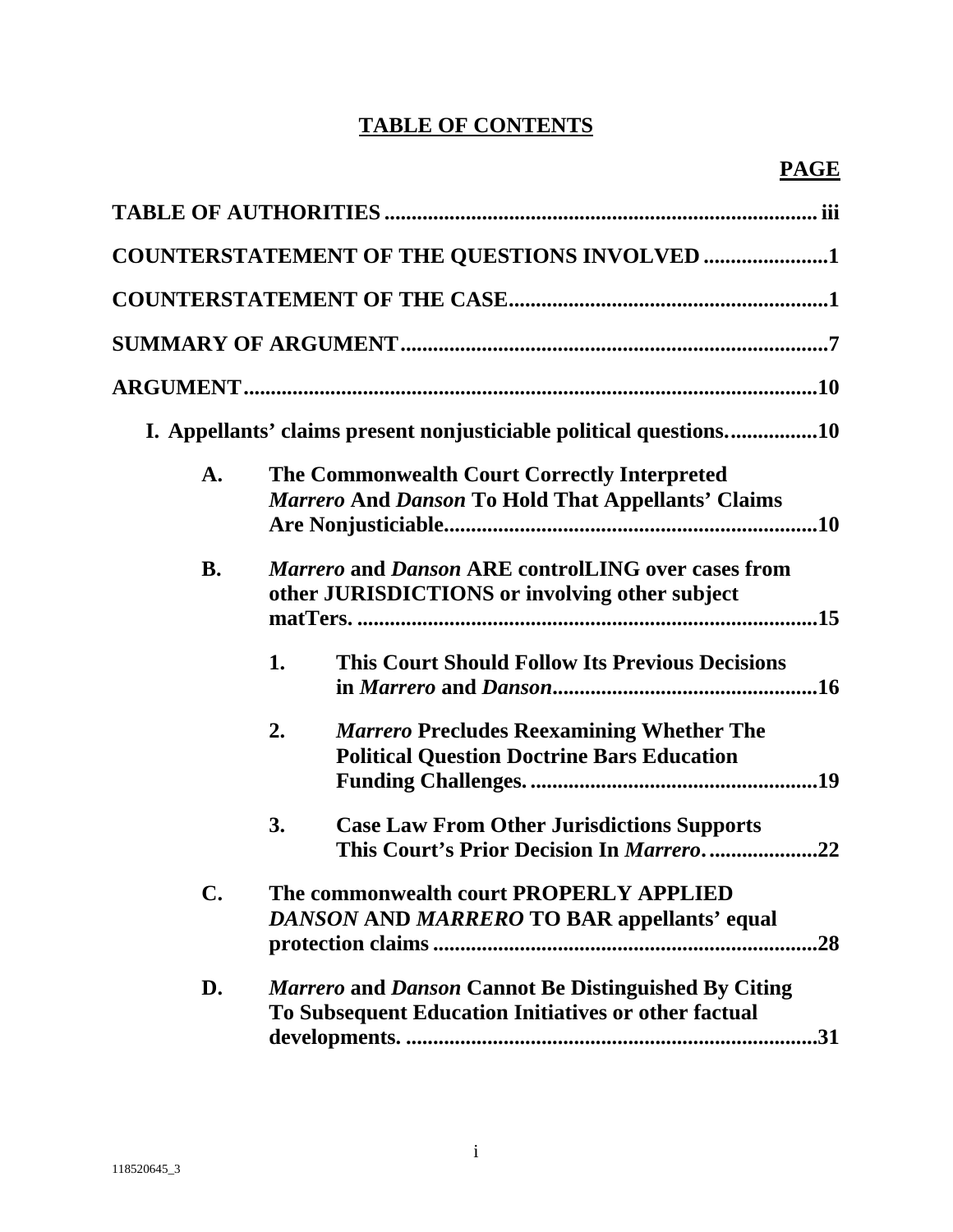|     |                | The Public School Funding System In Place Today<br>1.<br>Is The Same System Approved In Marrero and                                               |
|-----|----------------|---------------------------------------------------------------------------------------------------------------------------------------------------|
|     |                | <b>Neither The Legislature Nor the Judiciary Can</b><br>2.<br><b>Bind Future Legislatures To Today's Academic</b>                                 |
|     |                | 3.<br>The Legislature's Expectations For What<br>"Teachers Should Teach And Students Should<br><b>Learn" Do Not Provide Judicially Manageable</b> |
|     | E.             | <b>Appellants' Argument Is One Of Public Policy That must</b>                                                                                     |
| II. |                | Appellants' equal protection argument also fails to state a                                                                                       |
|     | A.             | APPELLANTS FAIL TO STATE A VALID EQUAL<br>PROTECTION CLAIM BECAUSE Pennsylvania's<br><b>Public school Funding System MAKES NO</b>                 |
|     | <b>B.</b>      | Appellants' equal protection argument is precluded by<br>.46                                                                                      |
|     | $\mathbf{C}$ . | <b>Education Is Not Considered A "Fundamental Right"</b><br>For Purposes Of Equal Protection Analysis52                                           |
|     |                |                                                                                                                                                   |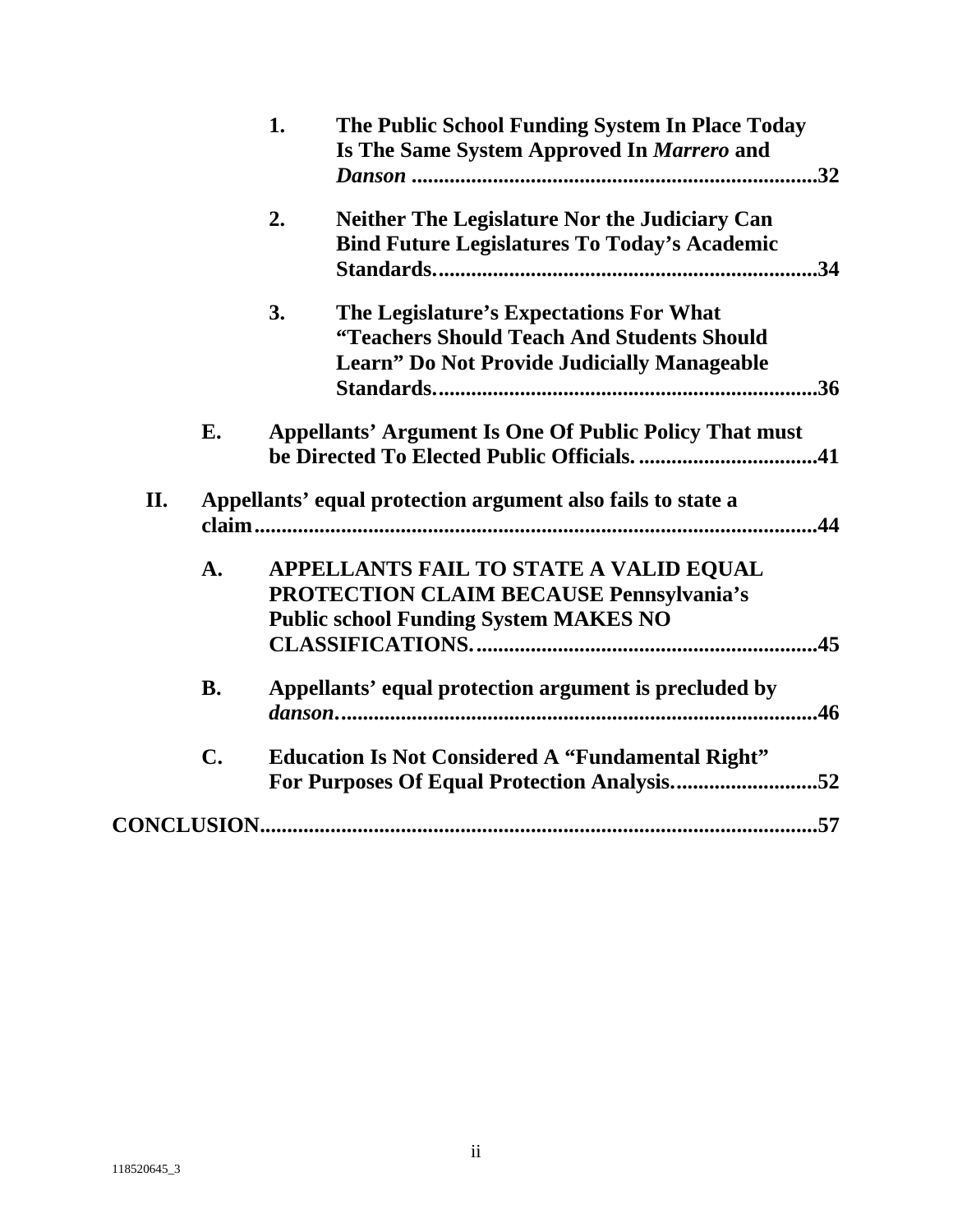# **TABLE OF AUTHORITIES**

## **PAGE**

## **CASES**

| Baker v. Carr,                                                                          |
|-----------------------------------------------------------------------------------------|
| Bensalem Twp. School Dist. v. Commonwealth,                                             |
| Bonner v. Daniels,                                                                      |
| Brian B. ex. rel. Lois B. v. Pennsylvania Dep't of Educ.,                               |
| Burke v. Pittsburgh Limestone Corp.,                                                    |
| Coal. for Adequacy & Fairness in School Funding, Inc. v. Chiles,                        |
| Comm. for Educ. Rights v. Edgar,                                                        |
| Commonwealth v. Hartman,                                                                |
| Commonwealth v. Parker White Metal Co.,                                                 |
| Council 13, American Fed. of State, County, and Mun. Employees, AFL-<br>CIO v. Rendell, |
| Ctee for Educ. Equality v. State,                                                       |
| D.C. v. School Dist. of Philadelphia,                                                   |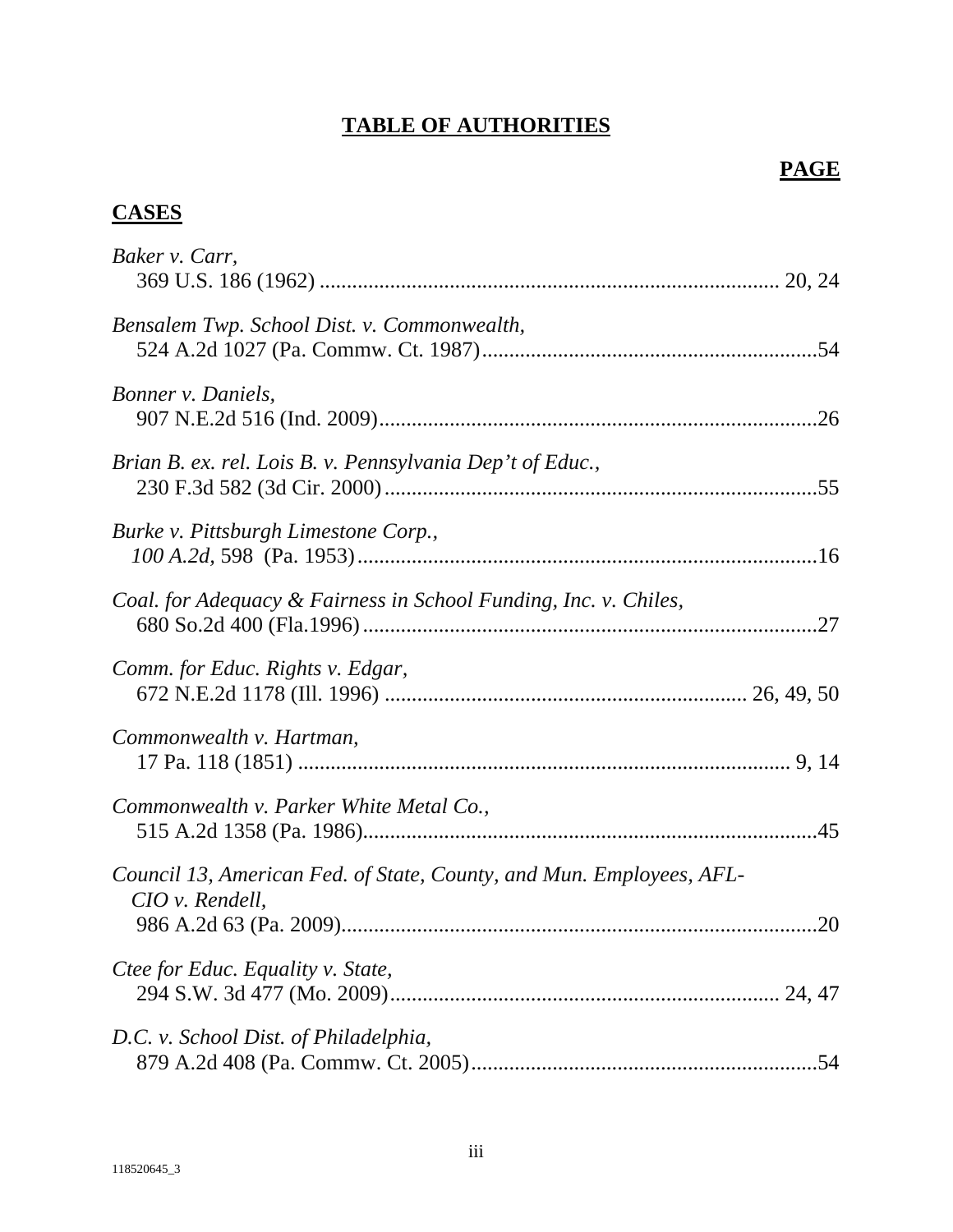| Danson v. Casey,                                                                                         |
|----------------------------------------------------------------------------------------------------------|
| Ex Parte James,                                                                                          |
| Fitzpatrick v. Natter,                                                                                   |
| Haridopolos v. Citizens for Strong Schools, Inc.,                                                        |
| Harrisburg School Dist. v. Zogby,                                                                        |
| Hornbeck v. Somerset County Bd. of Educ.,                                                                |
| Hosp. & Healthsys. Ass'n of Pennsylvania v. Commonwealth,                                                |
| Hunt v. Pa. State Police,                                                                                |
| Lisa H. v. State Bd. of Educ.,<br>447 A.2d 669 (Pa. Commw. Ct. 1982), aff'd, 467 A.2d 1127 (Pa. 1983) 54 |
| Lobato v. State,                                                                                         |
| Marrero by Tabalas v. Commonwealth,                                                                      |
| Marrero ex rel. Tabalas v. Commonwealth,                                                                 |
| McDaniel v. Thomas,                                                                                      |
| Mental Health Ass'n in Pennsylvania v. Corbett,                                                          |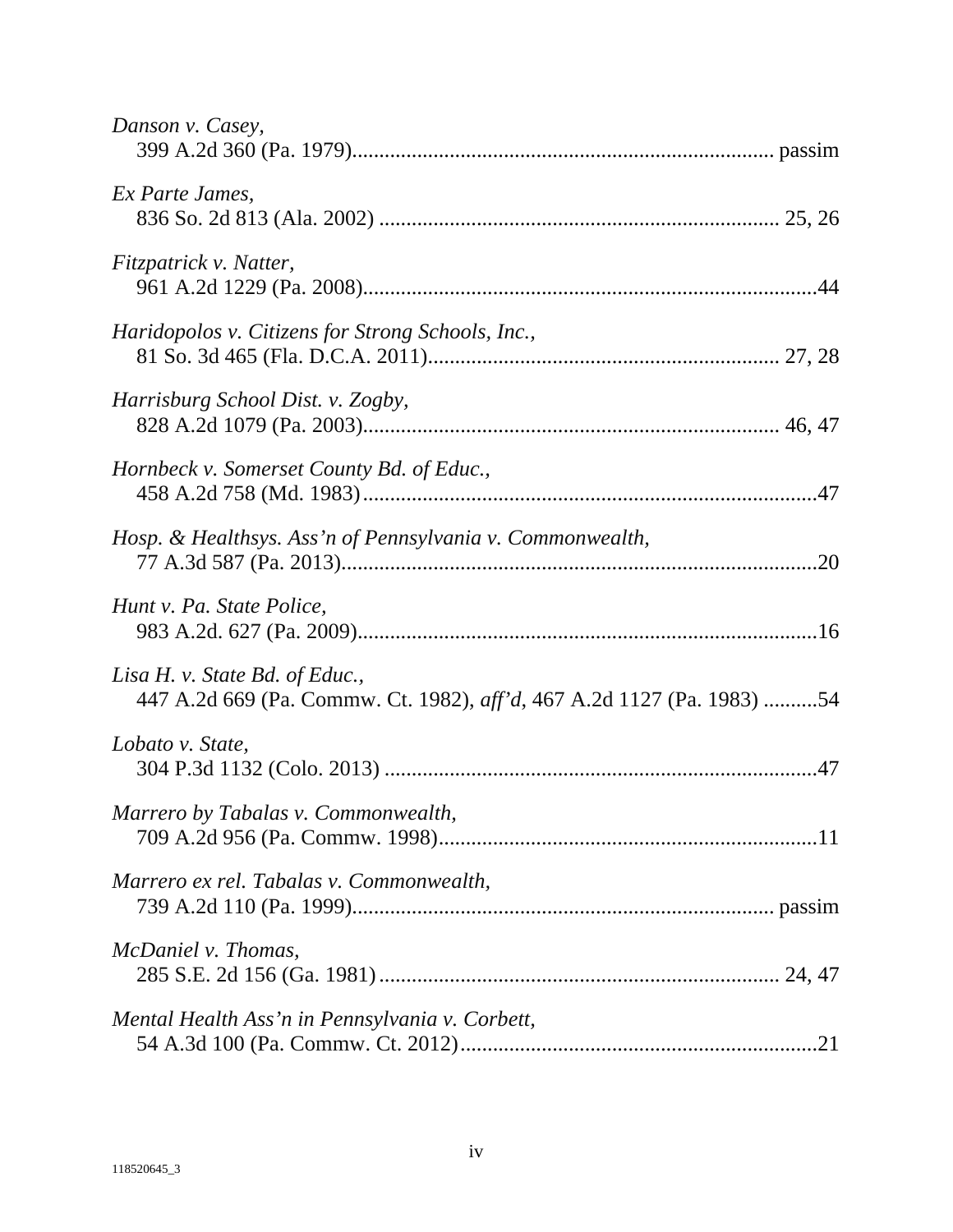| Nebraska Coal. for Educ. Equity & Adequacy v. Heineman,                                                    |
|------------------------------------------------------------------------------------------------------------|
| Oklahoma Educ. Ass'n. v. State,                                                                            |
| Pawtucket v. Sundlun,                                                                                      |
| Pennsylvania Ass'n of Rural and Small Schools v. Ridge,<br>No. 11 M.D. 1991 (Pa. Commw. Ct. July 9, 1998), |
| Pennsylvania Envt'l Defense Found. v. Commonwealth,                                                        |
| Pennsylvania Liquor Control Bd. v. Spa Athletic Club,                                                      |
| Pennsylvania School Bds. Ass'n v. Commonwealth Ass'n of School Adm'rs,                                     |
| Pennsylvania State Ass'n of County Comm'rs v. Commonwealth,                                                |
| Robinson Twp. v. Commonwealth,                                                                             |
| San Antonio Indep. School Dist. v. Rodriguez,                                                              |
| School Admin. Dist. No. 1 v. Comm'r, Dep't of Educ.,                                                       |
| School Dist. of Newport Tp. in Luzerne County v. State Tax<br>Equalization Bd.,                            |
| School Dist. of Philadelphia v. Twer,                                                                      |
| Skeen v. State,                                                                                            |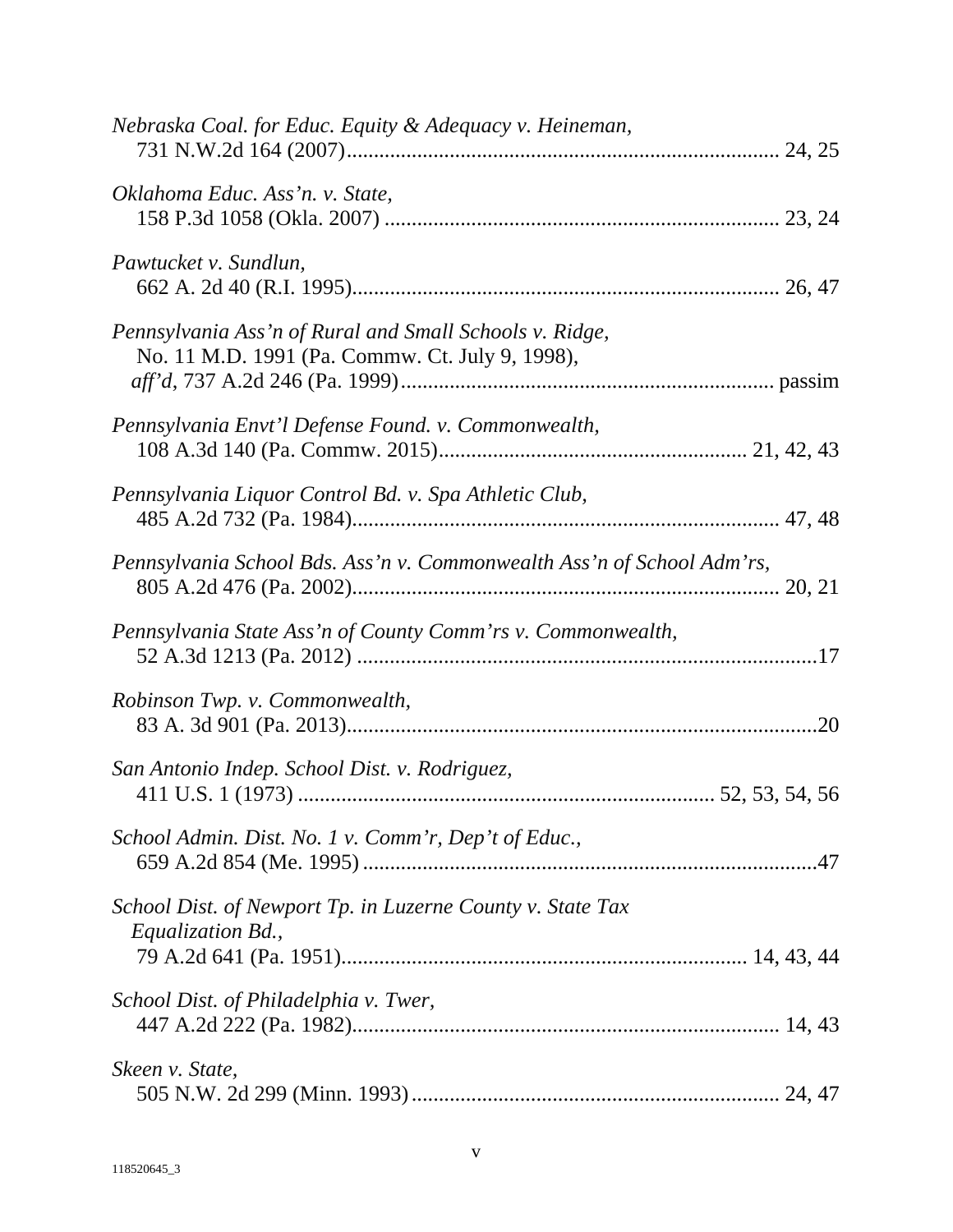| Stilp v. Commonwealth,                                    |     |
|-----------------------------------------------------------|-----|
| Sweeney v. Tucker,                                        |     |
| Teachers' Tenure Act Cases, (Malone v. Hayden),           |     |
| Wilkinsburg Educ. Ass'n v. School Dist. of Wilkinsburg,   |     |
| William Penn School Dist. v. Pennsylvania Dept. of Educ., |     |
| Woonsocket School Comm. v. Chafee,                        | .27 |

# **CONSTITUTIONAL PROVISIONS**

# **STATE RULES AND REGULATIONS**

|--|

# **ADDITIONAL AUTHORITIES**

| 'Reform' May Not Be Good Policy, Harvard Journal on Legislation,                                                                    |  |
|-------------------------------------------------------------------------------------------------------------------------------------|--|
| State Education Trends: Academic Performance and Spending over the<br><i>Past 40 Years, Cato Institute Policy Analysis No. 746,</i> |  |
| March 18, 2014, <http: policy-analysis="" publications="" state-<="" td="" www.cato.org=""><td></td></http:>                        |  |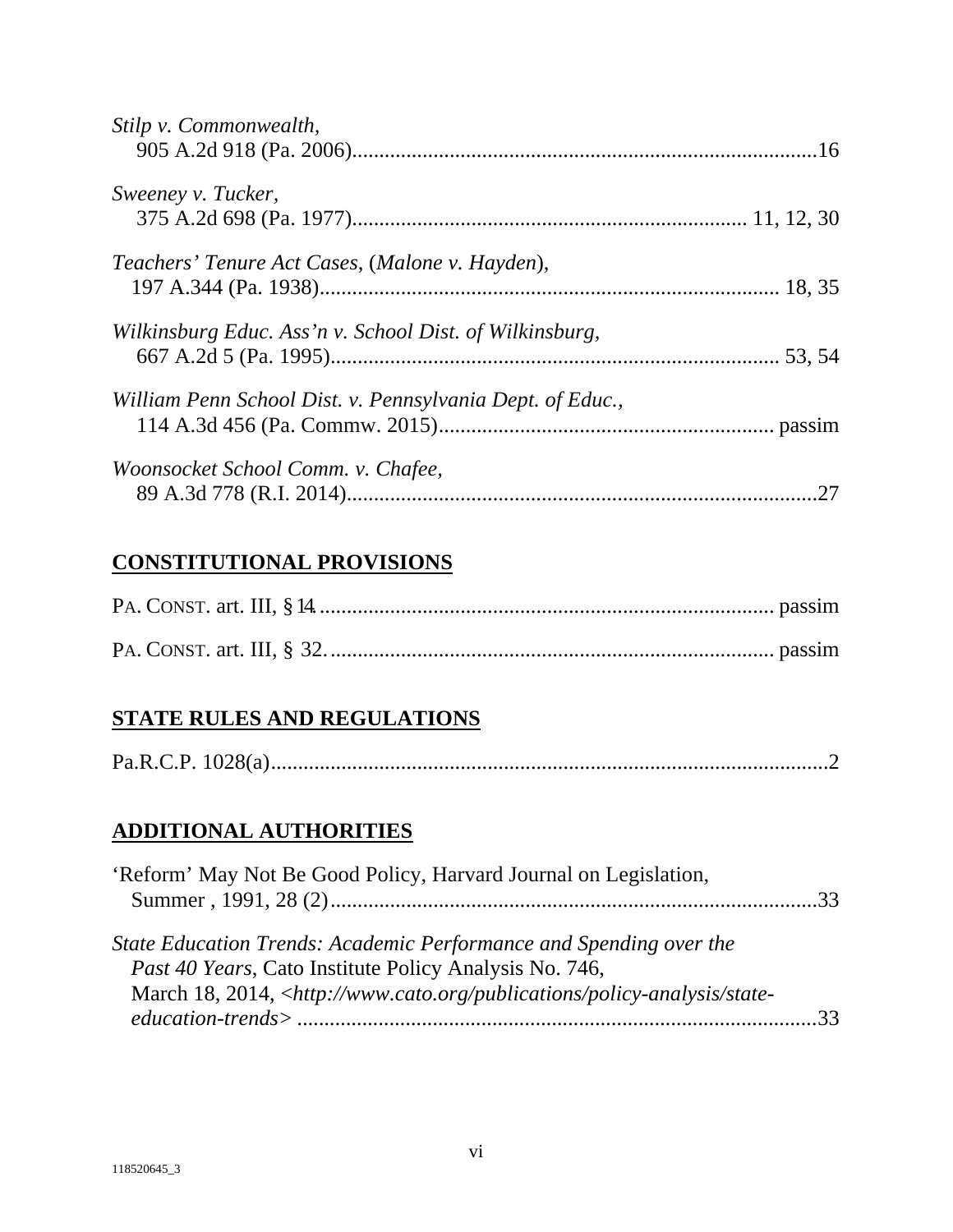#### **COUNTERSTATEMENT OF THE QUESTIONS INVOLVED**

1. Whether the Commonwealth Court correctly applied this Court's controlling precedent in *Marrero ex rel. Tabalas v. Commonwealth*, 739 A.2d 110 (Pa. 1999) and *Danson v. Casey*, 399 A.2d 360 (Pa. 1979) to hold that the claims asserted by Appellants present nonjusticiable political questions.

2. Whether, in the alternative, the Appellants have failed to state a claim under Article III, Section 32 (the **"Equal Protection Clause"**) of the Pennsylvania Constitution.

#### **COUNTERSTATEMENT OF THE CASE**

This Brief is submitted on behalf of Senate President *Pro-Tempore* Joseph B. Scarnati, III and Speaker of the House Michael C. Turzai, in their official capacities ("Legislative Respondents").<sup>1</sup>

Appellants are: (1) certain Pennsylvania public school districts who believe they are underfunded (**"School District Appellants"**); (2) individual parents or guardians of children currently attending public schools within the Commonwealth (**"Individual Appellants"**); and (3) advocacy groups claiming to have members that are adversely affected by Pennsylvania's system for funding public education. The essential allegation of the Appellants' Petition for Review (**"Petition"**) is that

<sup>&</sup>lt;sup>1</sup> The Pennsylvania Department of Education, Secretary of Education, State Board of Education and Governor are collectively referred to as the **"Executive Branch Respondents."**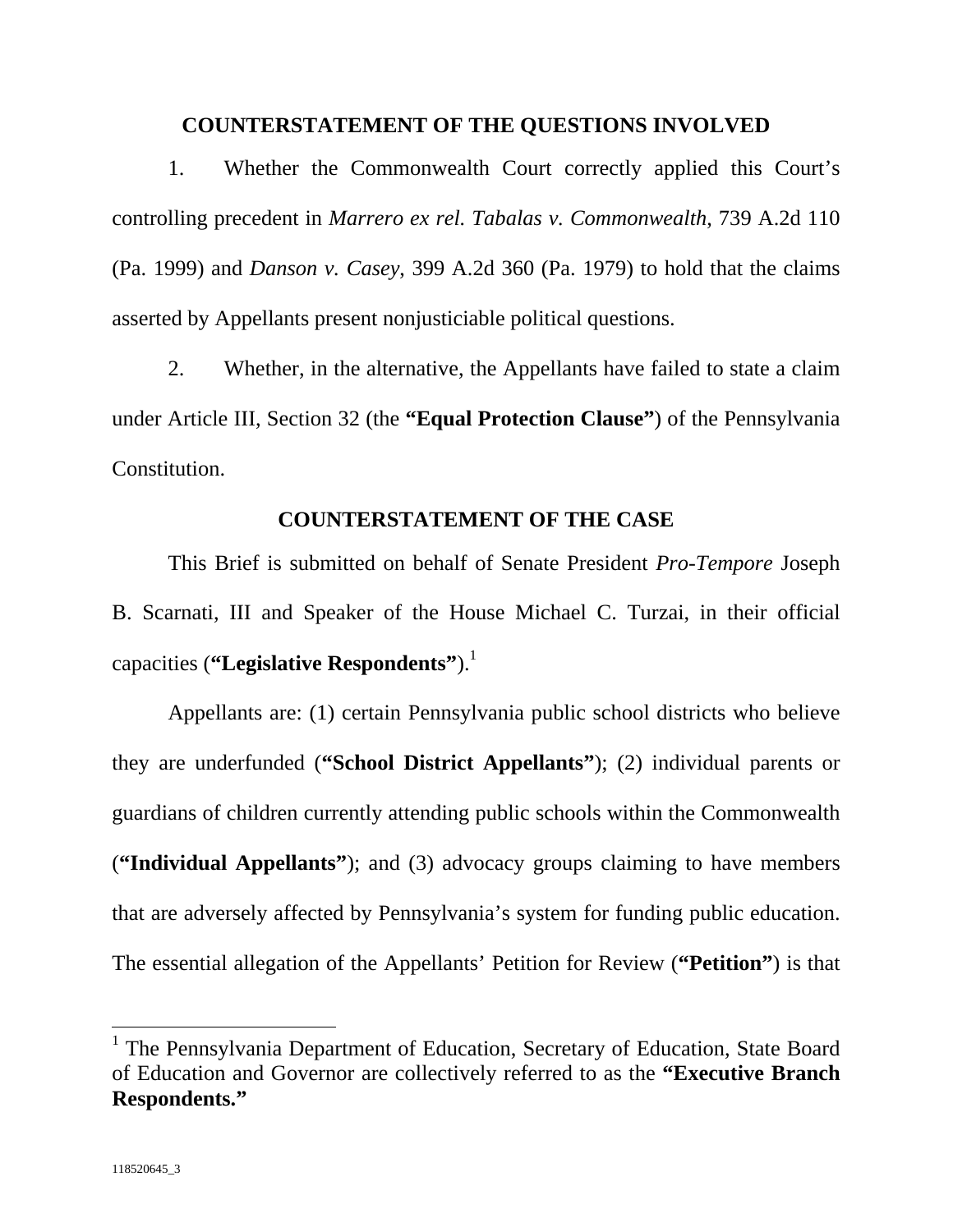Respondents have established "an irrational and inequitable school financing arrangement that drastically underfunds school districts across the Commonwealth and discriminates against children on the basis of the taxable property and household incomes in their district."<sup>2</sup> [Petition,  $\P$  1].

Although the Petition is lengthy and contains copious detail about the alleged educational imbalances resulting from Pennsylvania's system for funding education, the vast majority of this detail is not necessary for this Court to resolve the instant appeal. The Petition claims that the system for funding public schools adopted by the General Assembly violates Article III, § 14 of the Pennsylvania Constitution (the **"Education Clause"**), which requires the General Assembly to "provide for the maintenance and support of a thorough and efficient system of public education to serve the needs of the Commonwealth." [Petition, ¶ 1]. Appellants also claim that Respondents have violated the Equal Protection Clause, which they interpret to require Respondents to finance the Commonwealth's public education system in a manner that does not irrationally discriminate against a class of children. [*Id.*]

In its 1999 decision in *Marrero*, this Court sustained the Commonwealth's preliminary objections and dismissed as nonjusticiable a substantially identical

<sup>&</sup>lt;sup>2</sup> Because this case involves a decision sustaining Preliminary Objections, this factual discussion is based upon the well-pleaded facts of the Petition. *See* Pa.R.C.P. 1028(a). Such facts are assumed to be true solely for the purpose of proceedings on the Preliminary Objections.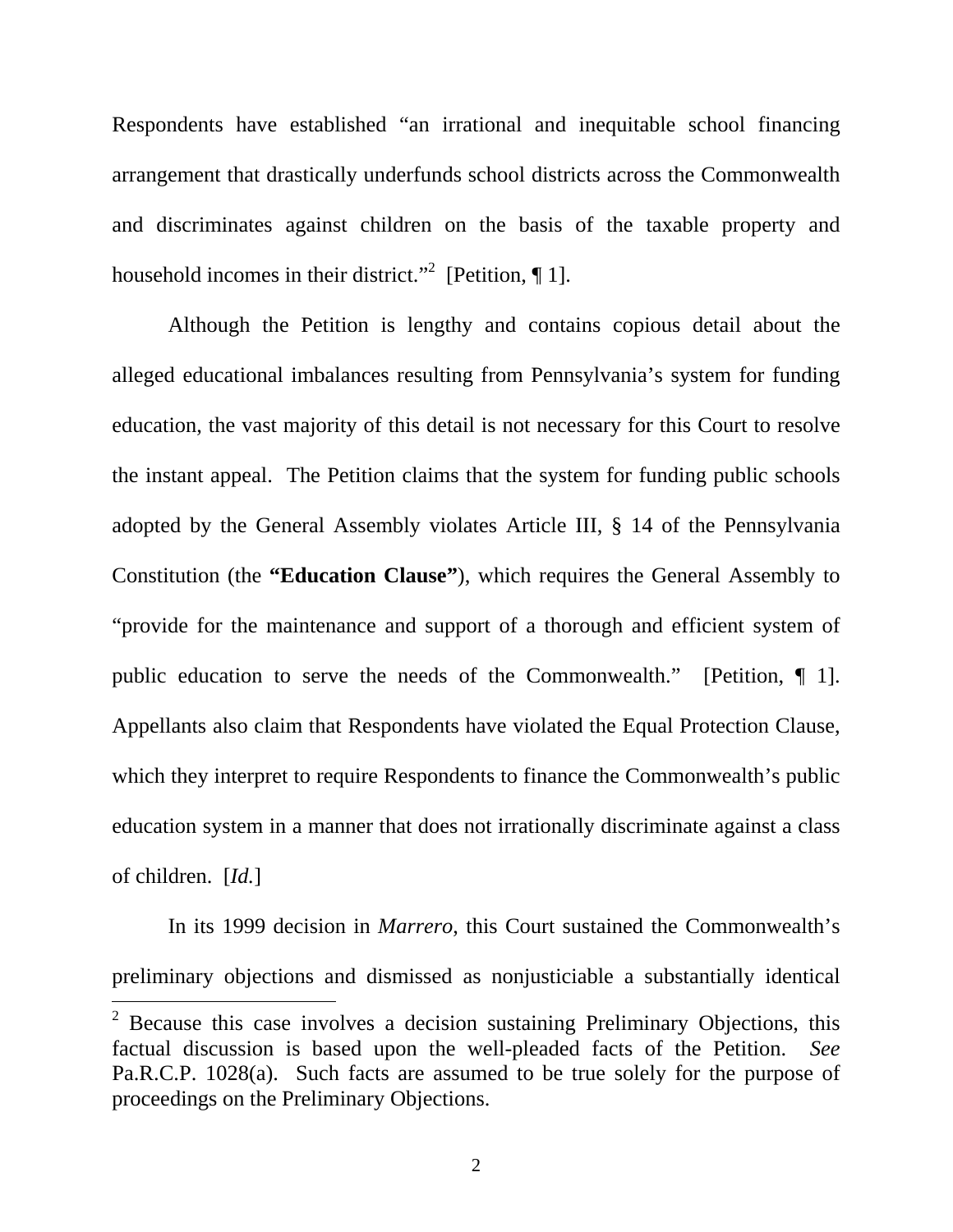challenge to Pennsylvania's system for funding public schools. In *Marrero*, like this case, the petitioners contended that the General Assembly violated the Pennsylvania Constitution by adopting a funding system, based largely on local tax revenues, that fails to provide adequate funding for certain school districts (in that case, the Philadelphia School District). 739 A.2d at 16.

In 2006, the General Assembly passed Act 114, which directed the State Board of Education to conduct a comprehensive statewide "costing-out" study to determine the "basic cost per pupil to provide an education that will permit a student to meet the State's academic standards and assessments." [Petition, ¶ 3]. Beginning in 2011, Respondents "abandoned" their previous funding formula, reduced funding to districts and passed legislation that severely restricts local communities from increasing local funding while the cost of meeting state academic standards continues to rise. [*Id*]. Appellants allege that these funding cuts have had a "devastating" effect on students, school districts (especially less affluent school districts), teachers, and "the future of the Commonwealth." [*Id.* at ¶ 4]. Appellants contend that more than 300,000 of the approximately 875,000 students tested in Pennsylvania are receiving an "inadequate education" and are unable to meet state academic standards.3 [*Id.*]

<sup>3</sup> Although Appellants repeatedly contend that inability to pass state Keystone Exams will leave a high percentage of Pennsylvania's students unable to meet the high school graduation requirements, they admit that such **[continued on page 4]**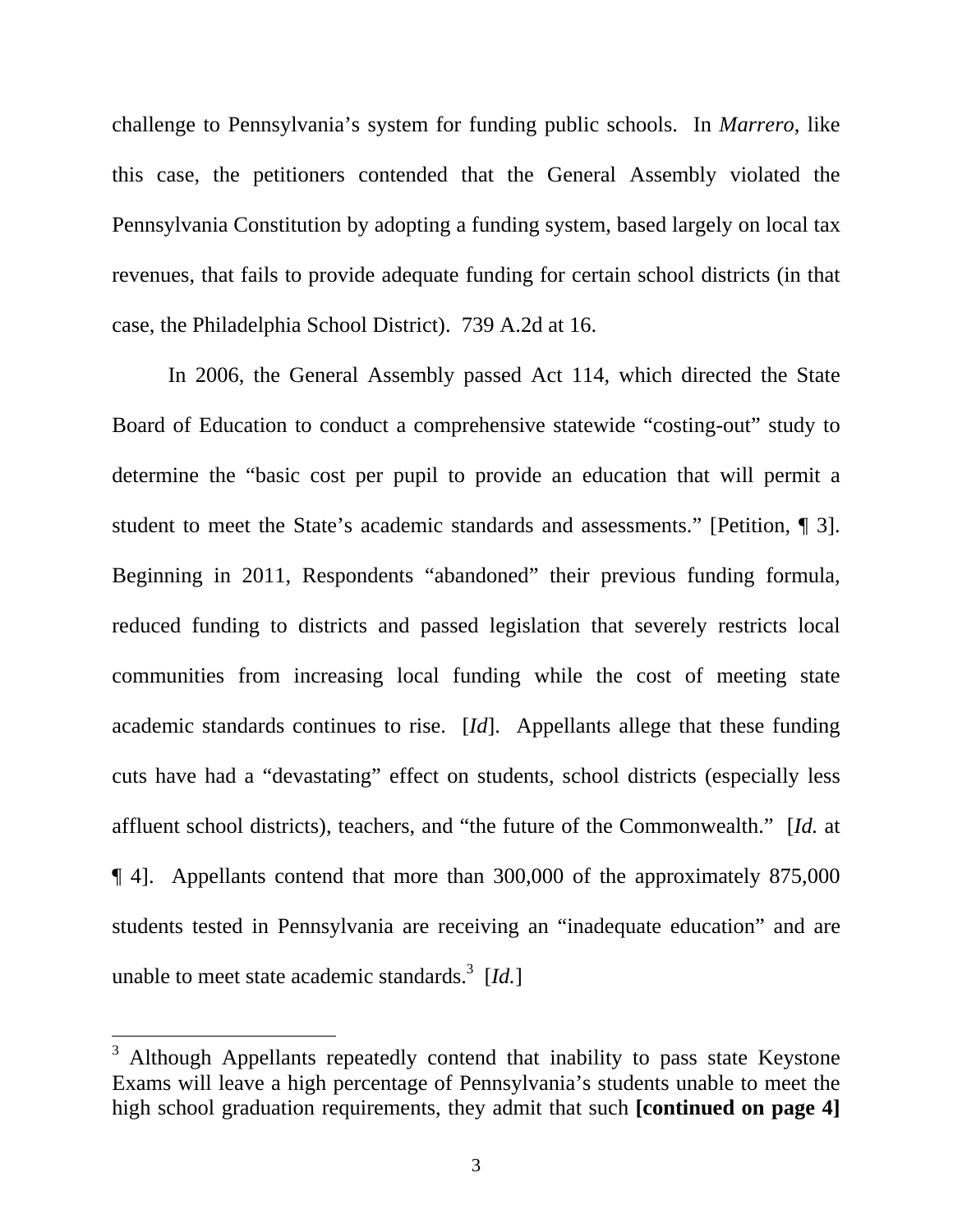Appellants assert that the overall levels of education funding, and high dependence on local taxes, have created "gross funding disparities" among school districts, which disproportionately harm children residing in districts with low property values and incomes. [Petition, ¶ 7]. Appellants allege that total education expenditures per student in school districts with low property values and incomes are much lower than per student expenditures in districts with high property values and incomes. [*Id.* at ¶ 8].

Appellants further contend that many low-wealth districts have higher tax rates than property-rich school districts and, therefore, the difference in funding cannot be explained by "tax effort." [*Id.* ¶ 9]. Appellants concede that "the state has made some effort to close that gap," contributing twice as much per student to some less affluent school districts, but argue that even the higher level of perstudent Commonwealth funding leaves lower-wealth districts "with less than half the combined state and local funding" of wealthier districts, such as Lower Merion School District ("**Lower Merion**"). [*Id.* at ¶ 11].

On June 10, 2014, then-Governor Corbett signed Act 51 of 2014, "An Act amending the act of March 10, 1949 (P.L. 30, No.14), known as the Public School Code of 1949, providing for basic education funding commission" (**"Act 51"**).  $\overline{a}$ requirement has not actually prevented any students from graduating. Rather, as the Appellants concede, the use of Keystone Exams as a graduation requirement is not scheduled to begin until 2017, and suspension of the law is currently being considered by the legislature. [Appellants' Brief at 15, 36-37 & n. 16].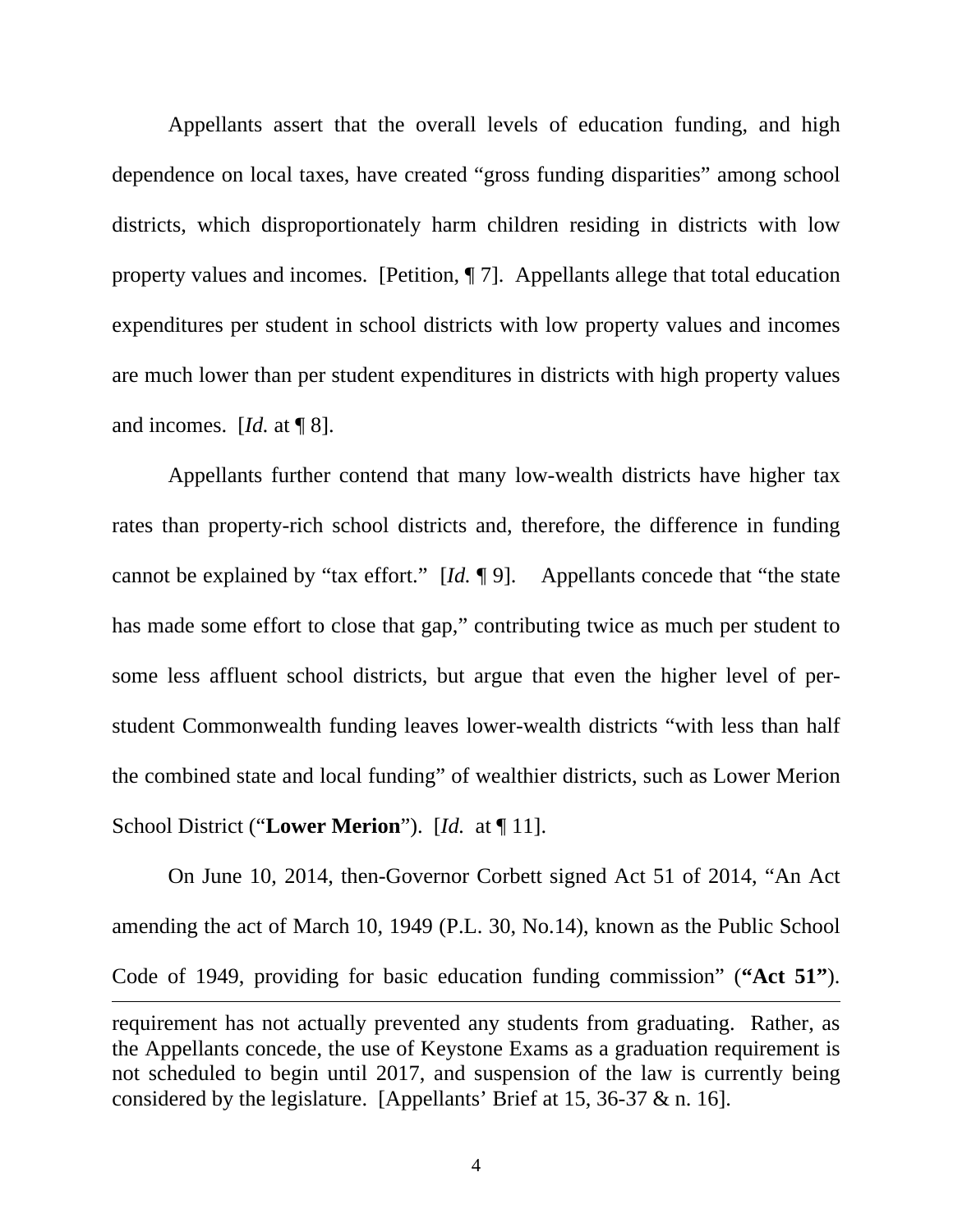Under Act 51, a bipartisan Basic Education Funding Commission (**"Funding Commission"**) was formed to develop and recommend a basic education funding formula and to identify factors that may be used to determine the distribution of basic education funding among Pennsylvania school districts. On June 18, 2015, the Funding Commission released a recommendation and report regarding a new formula for distributing state funding for basic education. *See* http://basiceducationfundingcommission.pasenategop.com/files/2014/08/finalreport-061915-.pdf.

Appellants ask this Court to declare the existing school financing system unconstitutional. Appellants claim that an objective framework for such an inquiry already exists, asserting that "[t]he state academic standards and student performance measures developed by Respondents beginning in 1999, as well as the costing-out study they commissioned, provide judicially manageable standards by which the Court can assess whether the General Assembly has maintained and supported 'a thorough and efficient system of public education to serve the needs of the Commonwealth,' as required by the Pennsylvania Constitution." [*Id.* at ¶ 12]. Appellants also seek an injunction compelling Respondents to design, enact, and implement a new system for financing public schools. [*Id.* at ¶ 13].

Although Appellants appear to concede that this Court cannot direct Legislative Respondents to adopt any particular funding mechanism, they contend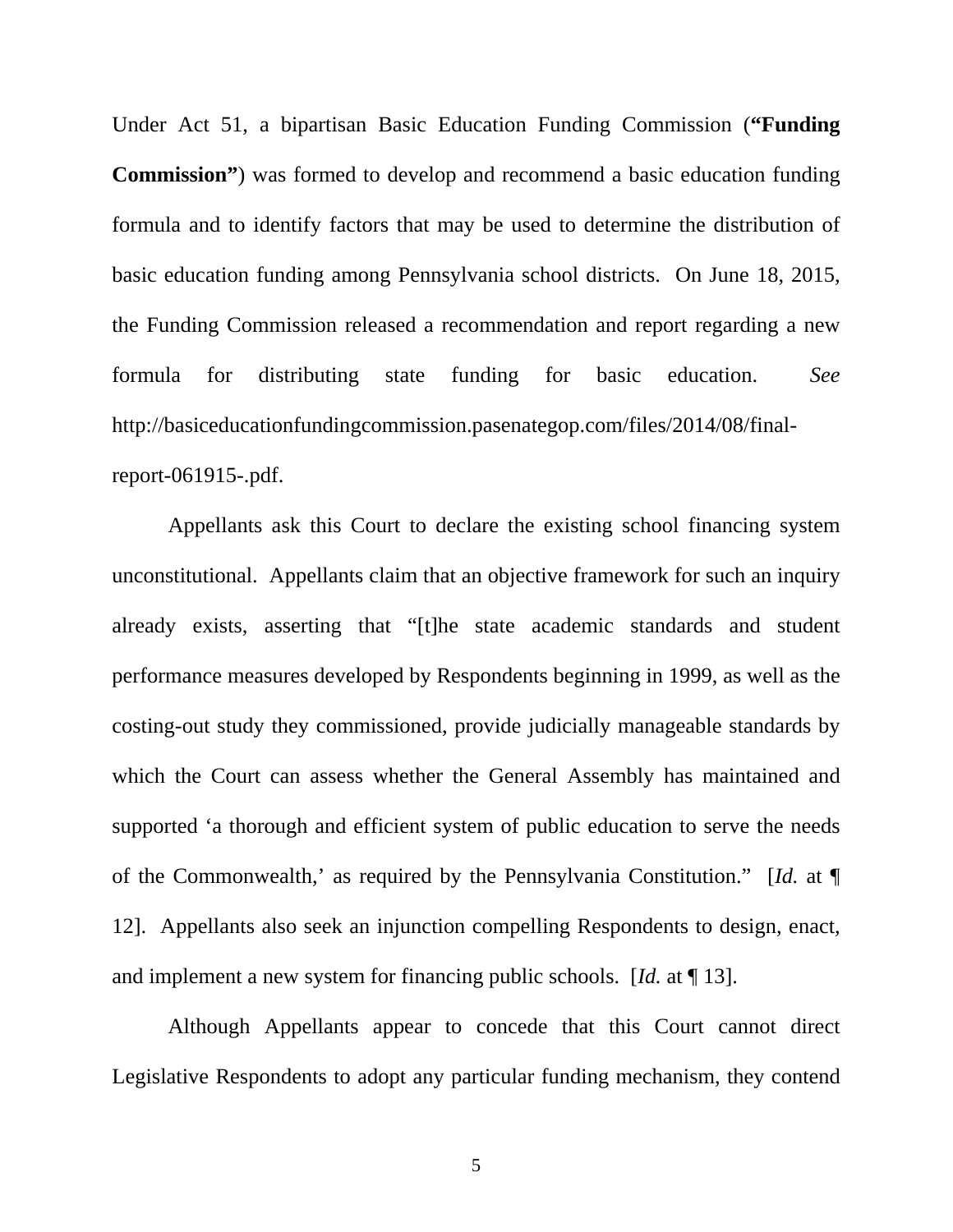that "[a]mong other things, the Commonwealth could raise funds for education through other forms of taxation and distribute those funds to local school districts to spend as they see fit." [*Id.* at ¶ 299].

Both Legislative Respondents and Executive Branch Respondents filed Preliminary Objections to the Petition (**"Preliminary Objections"**). On April 21, 2015, the *en banc* Commonwealth Court issued a 6-0 decision sustaining the Preliminary Objections, holding that *Marrero* and *Danson* "preclude our review of Appellants' claims in this matter as nonjusticiable political questions and require the grant of Respondents' first preliminary objections." *William Penn School Dist. v. Pennsylvania Dept. of Educ.*, 114 A.3d 456, 464 (Pa. Commw. 2015) This appeal followed.<sup>4</sup>

<sup>4</sup> Appellants filed their Brief in this Court on September 18, 2015 (**"Appellants' Brief"**). Three sets of amici curiae (collectively, **"Amici"**) filed briefs in support of the Appellants' position: (1) The Consortium of Public Education, et al. (**"Consortium Amici**); (2) the Philadelphia Federation of Teachers, et al. (**"PFT**  Amici"<sup>\*</sup>); and (3) the Public Citizens for Children and Youth, et al.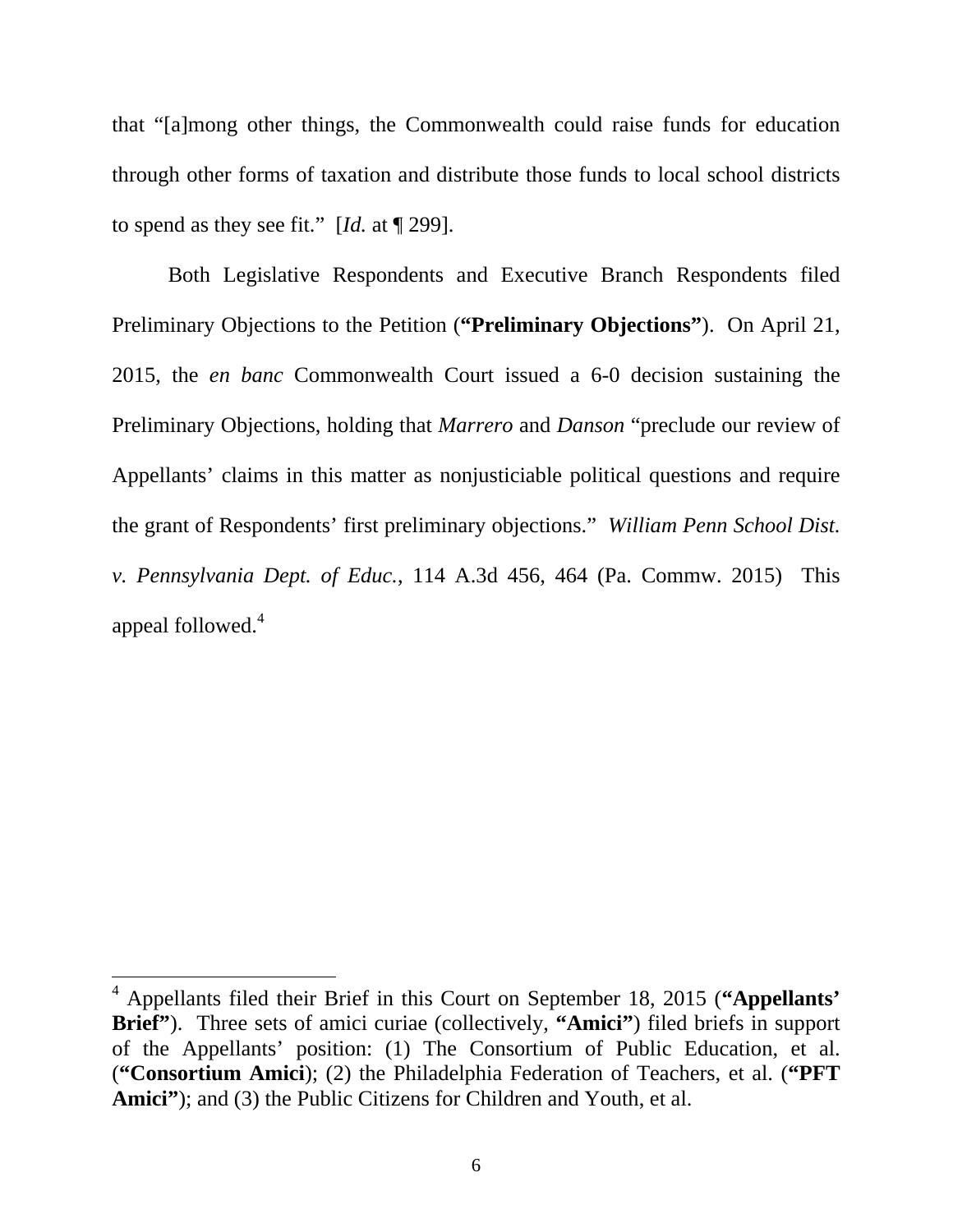#### **SUMMARY OF ARGUMENT**

The claims asserted by Appellants arise out of their policy disagreement with the manner in which Pennsylvania's General Assembly has chosen to provide for a thorough and efficient system of public education. At the heart of this case is Appellants' contention that Pennsylvania's system for funding public schools is unconstitutional because, according to Appellants, it is inadequate to meet the educational needs of students in poorer school districts. However, this Court has already rejected nearly identical challenges on two separate occasions, expressly holding in *Marrero* that the method chosen by the General Assembly to finance public schools presents a nonjusticiable political question. The *en banc*  Commonwealth Court correctly held that *Marrero* and *Danson* are controlling and preclude the relief Appellants are seeking here.

No amount of creative draftsmanship or storytelling will allow Appellants to escape the result compelled by this Court's prior precedent. The argument that this Court should weigh into this policy debate in its role as the ultimate interpreter of the Pennsylvania Constitution is unavailing, because the Court already performed that exact task in *Marrero*. Specifically, this Court found the Education Clause does not confer "an individual right upon each student to a particular level or quality of education." 739 A.2d at 112. Instead, the Constitution requires the legislature to establish a thorough and efficient *system* of public education. *Id.*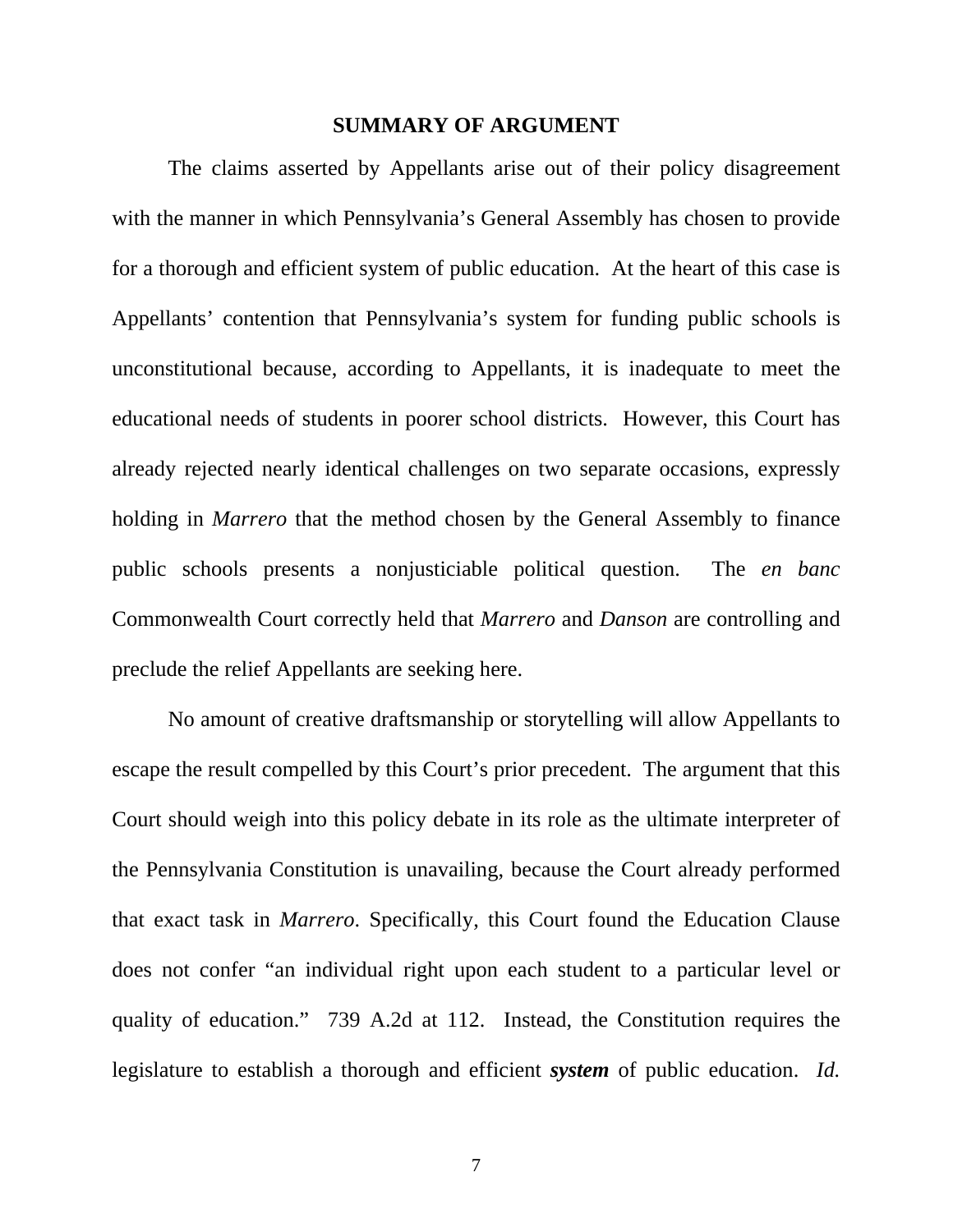The General Assembly fulfills that constitutional duty as long as the legislative scheme for financing public education "has a reasonable relation" to providing for the maintenance and support of a thorough and efficient system of public schools. *Id.* at 113.

This Court has already held in *Marrero* and *Danson* that the current system for funding public education – which is based on a combination of state appropriations, local property taxes, and federal funding – passes constitutional muster. The Commonwealth Court correctly found that the adoption of statewide academic standards and assessments, and other developments since *Marrero*, does not permit a different result in this case. Appellants' argument ignores, among other things, that it is the "very essence" of Pennsylvania's Constitution that courts may not bind future legislatures and school boards to a present view of a required program of educational services. *Danson*, 399 A.2d at 426; *Marrero*, 739 A.2d at 112. Moreover, Appellants and Amici remain unable to articulate *what* "judicially manageable" test they would have this Court apply to determine whether any given funding system is constitutional.

The outcome of this case is not changed because Appellants have included an equal protection claim in addition to their arguments under the Education Clause. Similar claims were asserted and rejected in *Danson*. In short, Appellants seek a judicial remedy for a multi-faceted problem that courts, by their very nature,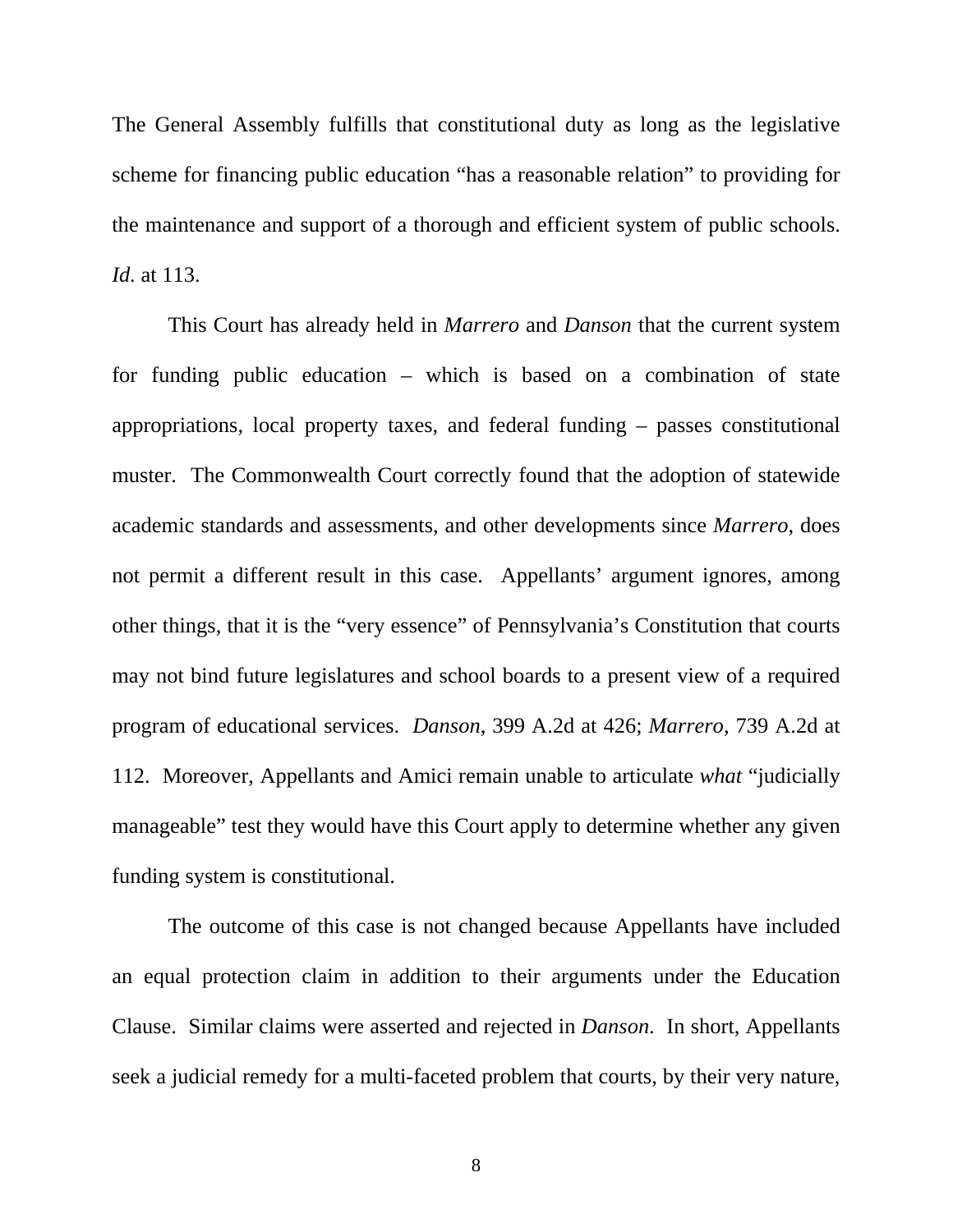are not equipped to address. Trial of this case would impermissibly substitute adversary proceedings for the work of the political branches of government, with no judicially manageable standards for doing so. The appropriate system for funding public education and the proper level of such funding are fair subjects for vigorous public debate. However, as this Court has recognized for over a centuryand-a-half, if Appellants believe that the current system is unjust *"the remedy lies, not in an appeal to the judiciary, but to the people, who must apply the corrective themselves…." Commonwealth v. Hartman*, 17 Pa. 118, 119 (1851).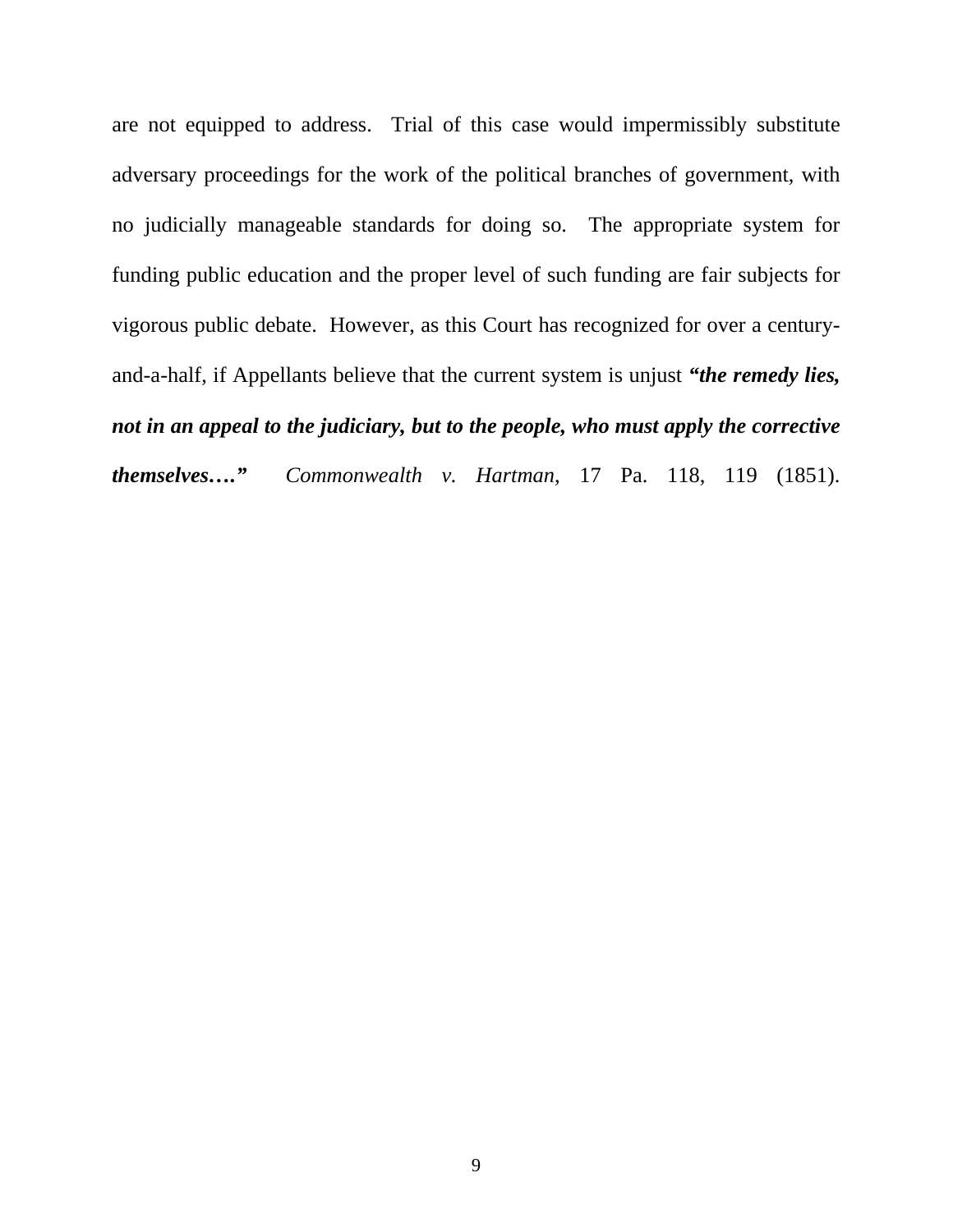#### **ARGUMENT**

#### **I. APPELLANTS' CLAIMS PRESENT NONJUSTICIABLE POLITICAL QUESTIONS.**

The Commonwealth Court sustained Legislative Respondents' preliminary objections on the basis that *Marrero* and *Danson* "preclude our review of Appellants' claims in this matter as nonjusticiable political questions[.]" *William Penn School Dist.*, 114 A.3d at 464. There can be no doubt that the Commonwealth Court correctly interpreted this Court's controlling decisions in *Marrero* and *Danson*. Put simply, the *Marrero* and *Danson* cases are on all fours with this matter and cannot be distinguished.

#### **A. THE COMMONWEALTH COURT CORRECTLY INTERPRETED** *MARRERO* **AND** *DANSON* **TO HOLD THAT APPELLANTS' CLAIMS ARE NONJUSTICIABLE.**

The core claim made by Appellants in this case is that Legislative Respondents have established "an irrational and inequitable school financing arrangement that drastically underfunds school districts across the Commonwealth and discriminates against children on the basis of the taxable property and household incomes in their district." [Petition at ¶ 1]. Unfortunately for Appellants, this claim is the same one that this Court has held nonjusticiable on two previous occasions, in *Marrero* and *Danson*. Specifically, this Court has found that responsibility for developing a system for financing public education is constitutionally delegated to the General Assembly. Challenges to the legislature's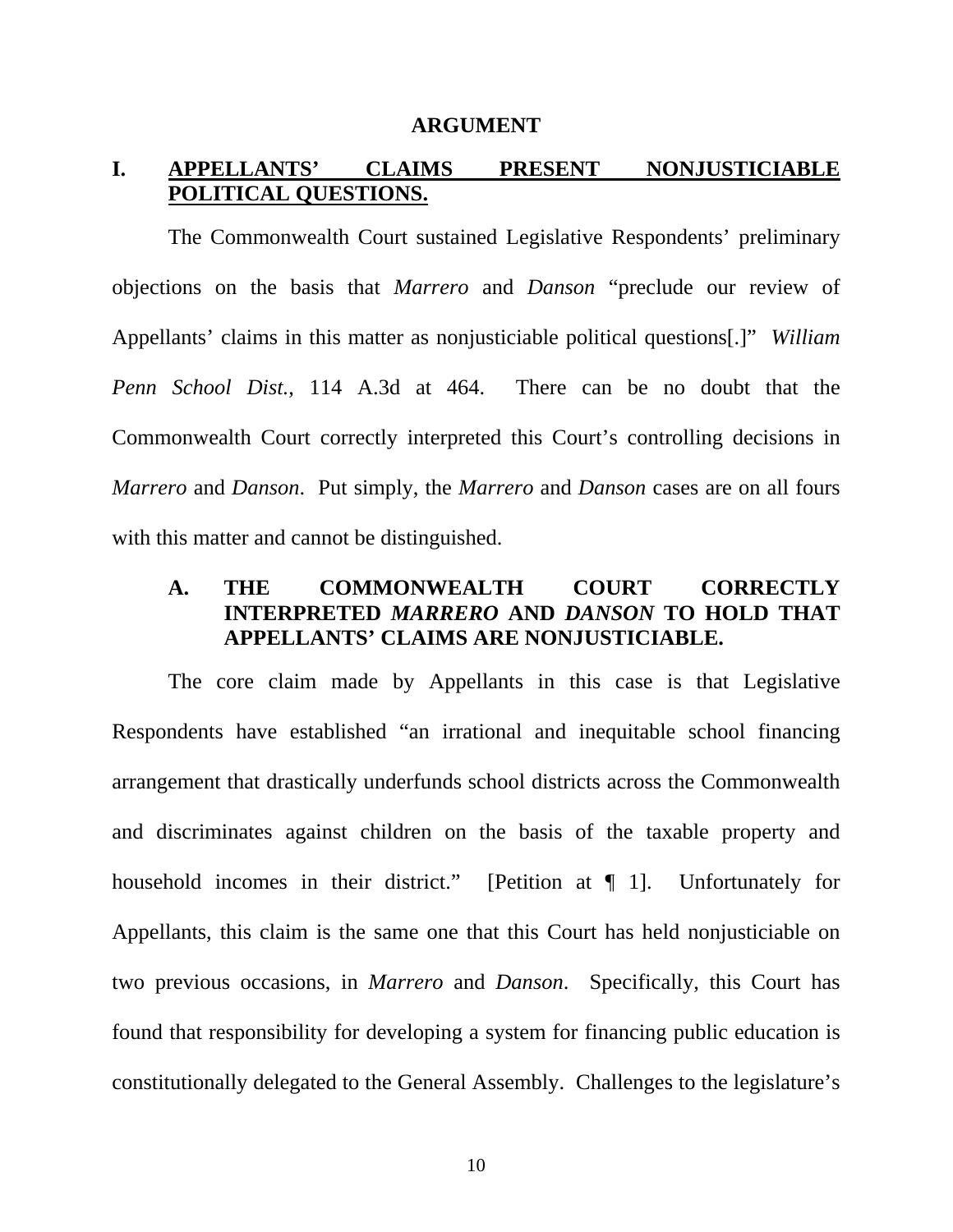policy decision with respect to *how* it chooses to fund the public schools are not justiciable.

In *Marrero*, the Philadelphia School District and other petitioners alleged that "under the present statutory funding system, the Commonwealth of Pennsylvania does not provide the School District with adequate funding to support the educational programs necessary to meet the unique educational needs of its students."<sup>5</sup> This Court affirmed the Commonwealth Court's dismissal of the Petition on the basis that it presented a non-justiciable political question. Quoting from its previous decision in *Sweeney v. Tucker*, 375 A.2d 698, 706 (Pa. 1977), this Court noted that "[a] challenge to the Legislature's exercise of a power which the Constitution commits exclusively to the Legislature presents a nonjusticiable political question." *Marrero*, 739 A.2d at 112 (*quoting Sweeney*, 375 A.2d at 706).

The *Marrero* Court held that the Pennsylvania Constitution commits to the legislature the responsibility for providing for the maintenance of a "thorough and efficient system" of public schools. *Marrero*, 739 A.2d at 112. The Education Clause "does not confer an individual right upon each student to a particular level or quality of education, but, instead imposes a constitutional duty upon the *legislature* to provide for the maintenance of a thorough and efficient *system* of

<sup>5</sup> *Marrero by Tabalas v. Commonwealth*, 709 A.2d 956, 958 (Pa. Commw. 1998).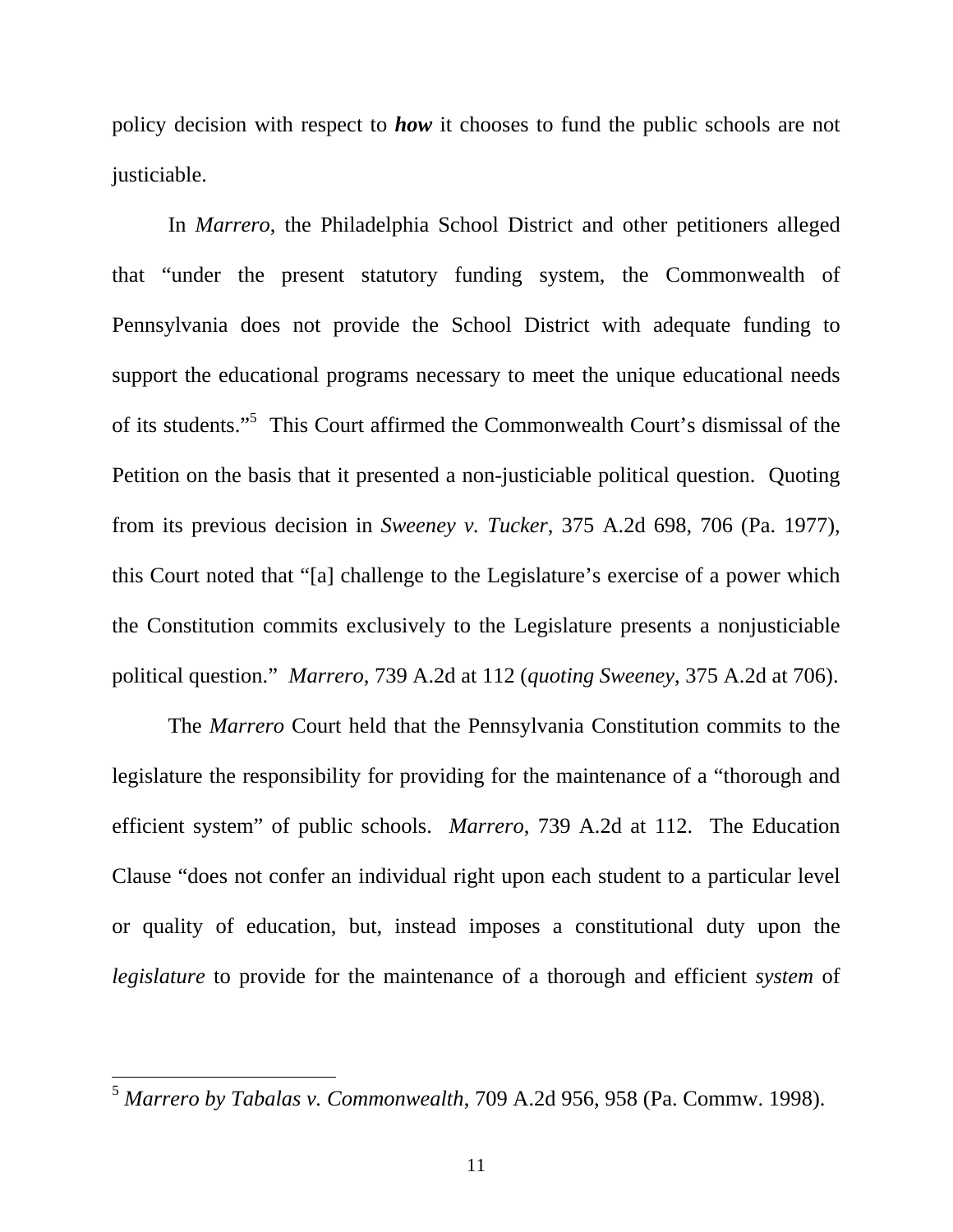public schools throughout the Commonwealth." *Id.* (emphasis in original; citations omitted).

*Marrero* further holds that the General Assembly fulfills its constitutional duty as long as the legislative scheme for financing public education "has a reasonable relation" to providing for the maintenance and support of a thorough and efficient system of public schools. 739 A.2d at 113. The General Assembly "has satisfied [the constitutional mandate to provide 'a thorough and efficient *system* of public education] by enacting a number of statutes relating to the operation and funding of the public school system in both the Commonwealth and, in particular, in the City of Philadelphia.'" *Id.* at 113 (brackets and italics in original). This basic fact has not changed since *Marrero* was decided.<sup>6</sup> [See *generally* Petition, ¶¶ 263-265].

The *Marrero* decision did not break new ground, but rather built upon decades of precedent, including this Court's 1979 decision in *Danson*. Like *Marrero* and this case, *Danson* also involved a constitutional challenge to the

<sup>&</sup>lt;sup>6</sup> Appellants attempt to rewrite the relevant constitutional question defined by this Court, arguing that "the Court need only decide whether the current funding scheme bears a 'reasonable relation' to providing students with an opportunity to meet state standards." [Appellants' Brief at 19]. However, the dispositive issue is whether the funding system has a reasonable relation to "providing for the maintenance and support of a thorough and efficient system of public schools," *not* whether it bears a reasonable relation to providing students with an opportunity to "meet state standards." In *Marrero*, this Court already answered the pertinent question in the affirmative.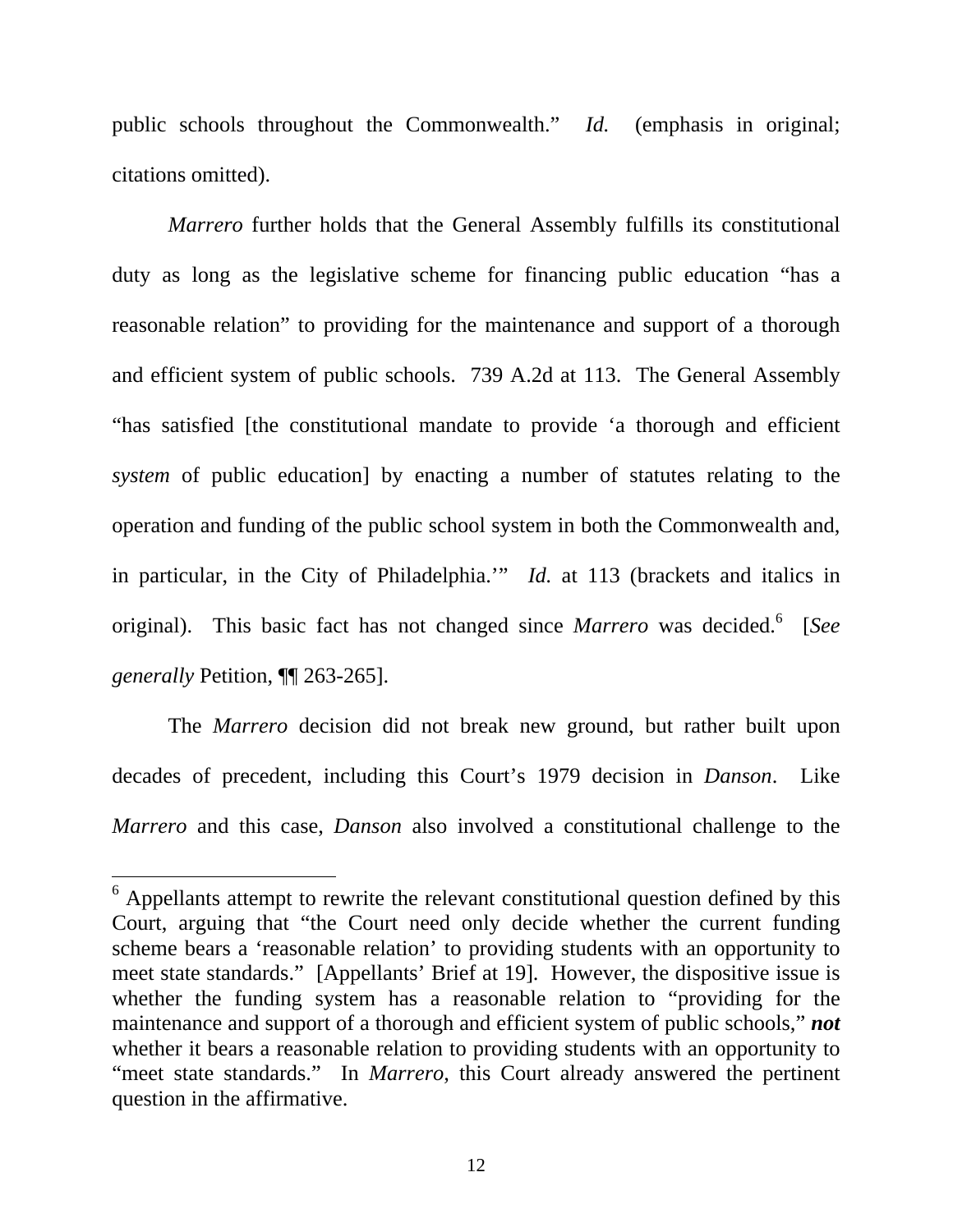manner in which the legislature has chosen to fund public schools in this Commonwealth. In *Danson*, a group of petitioners alleged that because the Philadelphia School District's revenues were insufficient to provide an "adequate" education, the statutory system by which public schools are funded violated both the Education Clause and the Equal Protection Clause of the Pennsylvania Constitution. 399 A.2d at 362. This Court held that petitioners "have failed to state a justiciable cause of action." *Id.* at 363.

The crux of this Court's holding in *Danson*, as in *Marrero*, is that that courts "may not abrogate or intrude upon the lawfully enacted scheme by which public education is funded, not only in Philadelphia, but throughout the Commonwealth."<sup>7</sup> *Id.* at 367. As then-Chief Justice Flaherty summarized in *Marrero*:

<sup>7</sup> In addition to the *Danson* and *Marrero* cases, this Court affirmed the dismissal of a third constitutional challenge to Pennsylvania's public education funding system in *Pennsylvania Ass'n of Rural and Small Schools v. Ridge*, No. 11 M.D. 1991 (Pa. Commw. Ct. July 9, 1998) (**"***PARSS***"**), *aff'd*, 737 A.2d 246 (Pa. 1999). In *PARSS*, a group of rural and small school districts argued that the Education Clause "is being violated because there exists a disparity between the amount spent on education among Pennsylvania's 501 school districts, resulting in a corresponding disparity in the education students are receiving." Slip Op. at 3. Appellants contended that the disparity "is a result of an unconstitutional educational funding scheme adopted by the General Assembly allowing wealthy, *i.e.* property-rich school districts, to have more funds available to educate their students." *Id.* Appellants also argued that the system violated the Equal Protection Clause rights of students residing in poorer school districts. *Id.* at 4. Thus, *PARSS* was essentially the same case as this one, brought two decades earlier. Indeed, the lead petitioner in *PARSS* is also an Appellant in this case.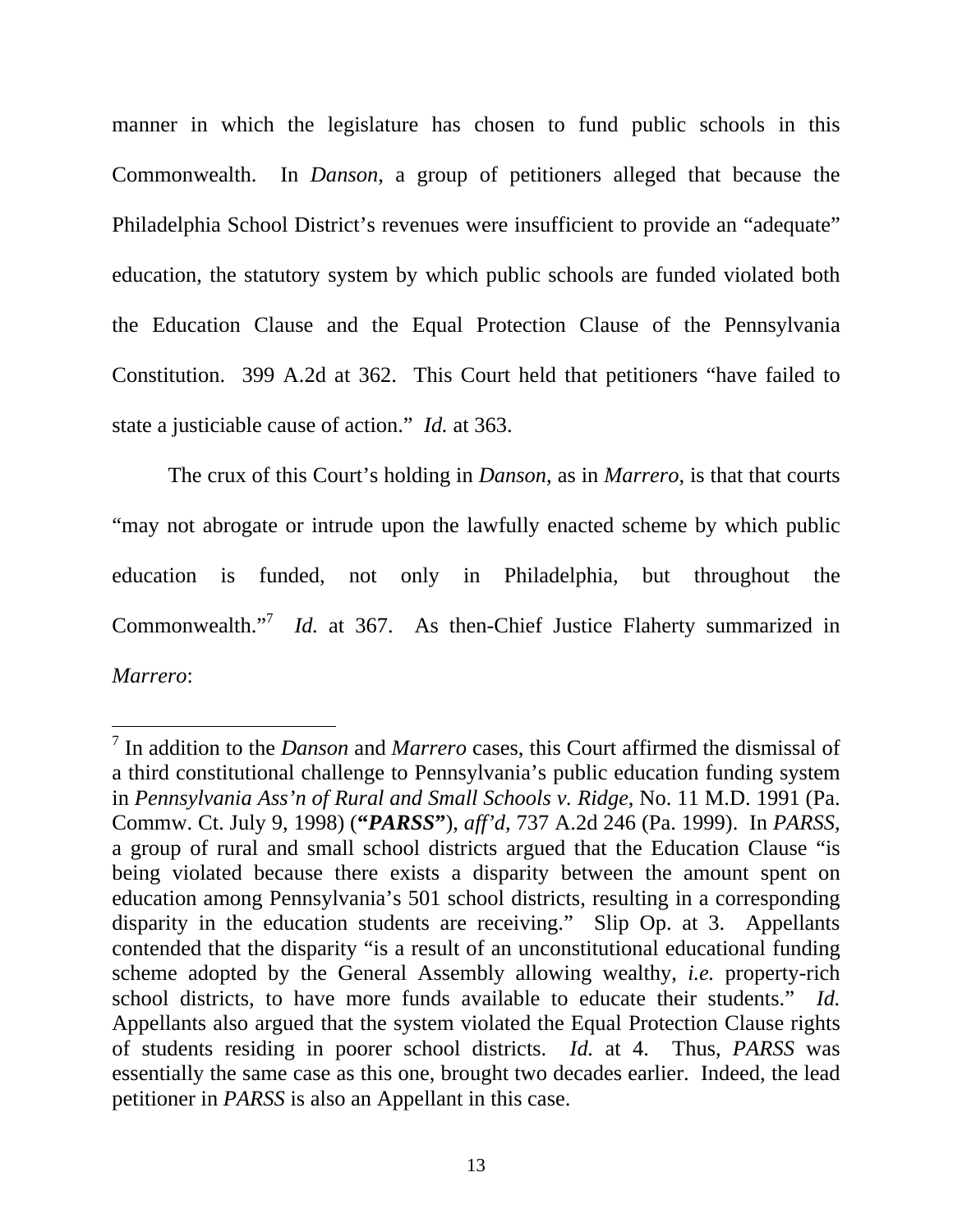[T]his court will not inquire into the reason, wisdom, or expediency of the legislative policy with regard to education, nor any matters relating to legislative determinations of school policy or the scope of educational activity. In short, as the Supreme Court was unable to judicially define what constitutes a "normal program of educational services" in *Danson*, this court is likewise unable to judicially define what constitutes an "adequate" education or what funds are "adequate" to support such a program. *These are matters which are exclusively within the purview of the General Assembly's powers, and they are not subject to intervention by the judicial branch of our government.* 

*Id.* at 113-14 (emphasis added) (quoting lower court's decision).

This Court has consistently held that the manner in which public education is funded in Pennsylvania is a matter of legislative prerogative. As this Court stated in *School Dist. of Philadelphia v. Twer*, 447 A.2d 222 (Pa. 1982) "[w]e are acutely aware that '[t]he constitution has placed the education system in the hands of the legislature, free from any interference from the judiciary save as required by constitutional limitations.'" *Id.* at 225. *See also School Dist. of Newport Tp. in Luzerne County v. State Tax Equalization Bd.*, 79 A.2d 641, 643 (Pa. 1951) ("appropriation and distribution of the school subsidy is a peculiar prerogative of the legislature"); *Hartman*, 17 Pa. at 119 ("there is no syllable in the constitution which forbids the legislature to provide for a system of general education in any way which they, in their own wisdom, may think best.").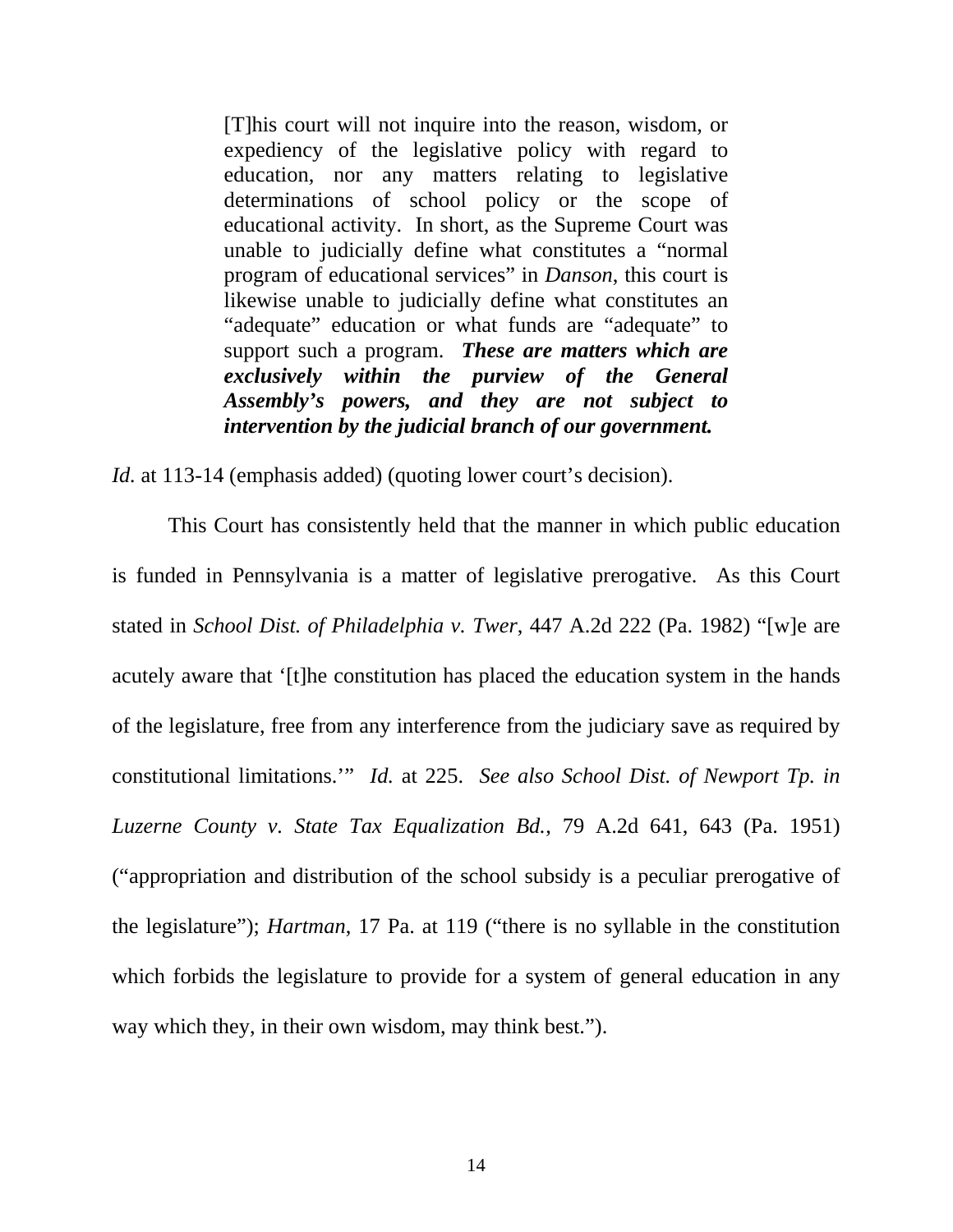The Appellants' contention that they are not asking this Court to interfere with the legislature's authority over education funding policy, but merely to interpret the Constitution, rings hollow. This Court has *already* performed the task of constitutional interpretation, albeit to a different result than the Appellants would have preferred. As described above, this Court specifically found in *Marrero* that the Pennsylvania Constitution imposes a duty upon the *legislature* to provide for the maintenance of a thorough and efficient *system* of public schools throughout the Commonwealth, which duty has been satisfied by the current funding scheme. 739 A.2d at 113. There is no way for Appellants here to escape that holding. The Commonwealth Court's conclusion that the instant case is nonjusticiable in no way diminishes the judiciary's power as the final arbiter of what the Constitution means. Rather, it simply reaffirms what this Court has already held on that topic. Accordingly, the Commonwealth Court correctly sustained Legislative Respondents' preliminary objections.

## **B.** *MARRERO* **AND** *DANSON* **ARE CONTROLLING OVER CASES FROM OTHER JURISDICTIONS OR INVOLVING OTHER SUBJECT MATTERS.**

Appellants endeavor to relitigate the holding reached by this Court in *Danson* and *Marrero* by relying heavily on cases from other jurisdictions, or arising outside of the educational funding context, that reach a contrary result. However, such arguments cannot change the fact that *this* Court has already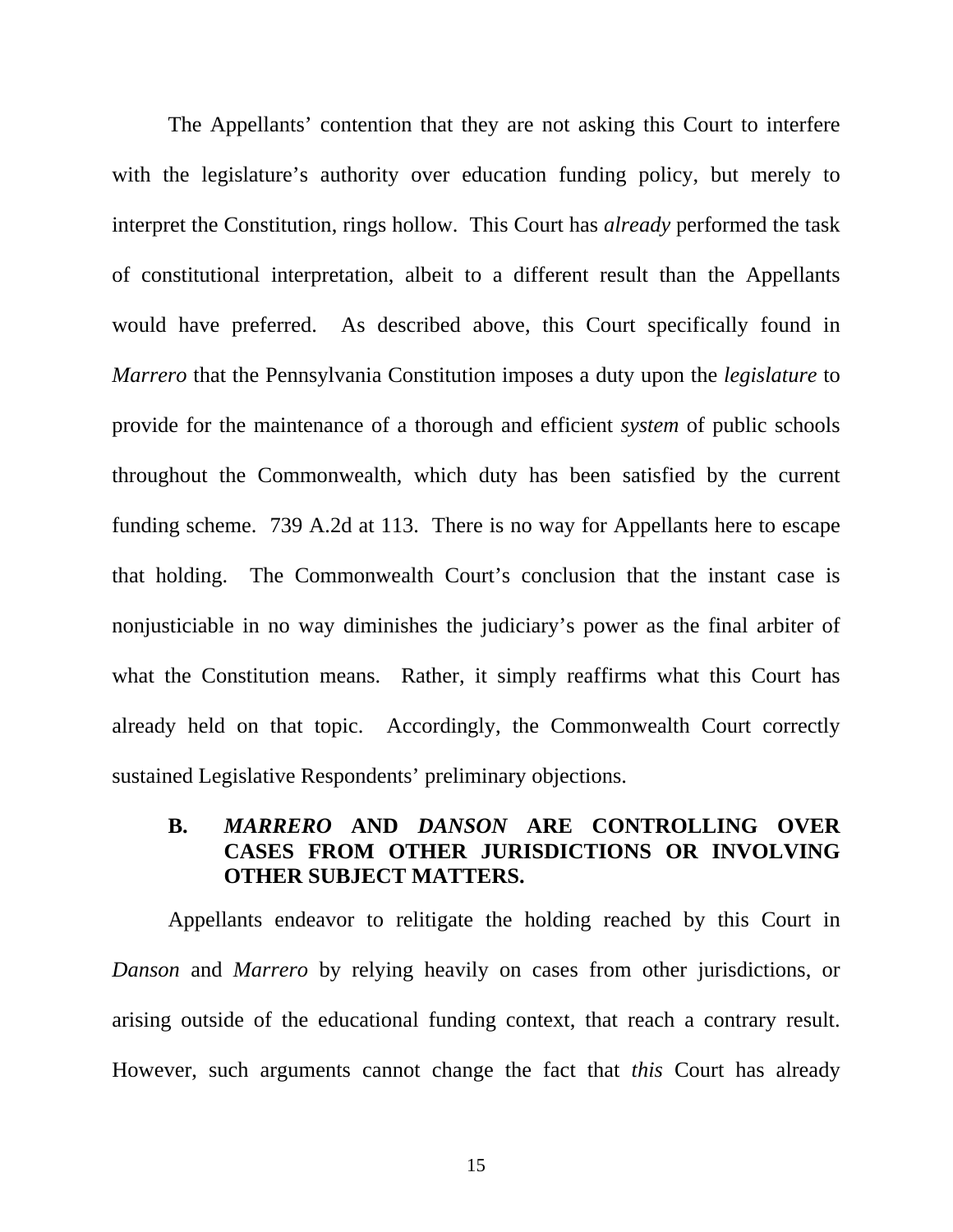decided the issues presented by *this* Petition. *Marrero* and *Danson* are controlling and should be followed under the well-settled principle of *stare decisis*.

### **1. This Court Should Follow Its Previous Decisions in** *Marrero*  **and** *Danson***.**

Although Appellants do not specifically argue that *Marrero* or *Danson* should be overturned, they implicitly invite the Court to analyze anew the same legal issues already decided in those cases. This Court should decline that invitation. It is well-settled that when this Court "renders a decision on a particular topic, it enjoys the status of precedent. The danger of casually discarding prior decisions is that future courts may regard the new precedent as temporary as well." *Hunt v. Pa. State Police*, 983 A.2d. 627, 637 (Pa. 2009). Thus, the "doctrine of *stare decisis* maintains that for purposes of certainty and stability in the law, 'a conclusion reached in one case should be applied to those which follow, if the facts are substantially the same, even though the parties may be different.'" *Stilp v. Commonwealth,* 905 A.2d 918, 966-67 (Pa. 2006) (*quoting Burke v. Pittsburgh Limestone Corp.,* 100 A.2d 595, 598 (Pa. 1953)).

The doctrine of *stare decisis* "serves invaluable and salutary principles." *Stilp*, 905 A.2d at 967*.* Although the rule is not an inexorable command to be followed blindly, this Court has repeatedly recognized the importance of reliance on settled jurisprudence when asked to overturn precedent and "such reliance should not be undercut except for good reason." *Id.* at 968. At base, then, the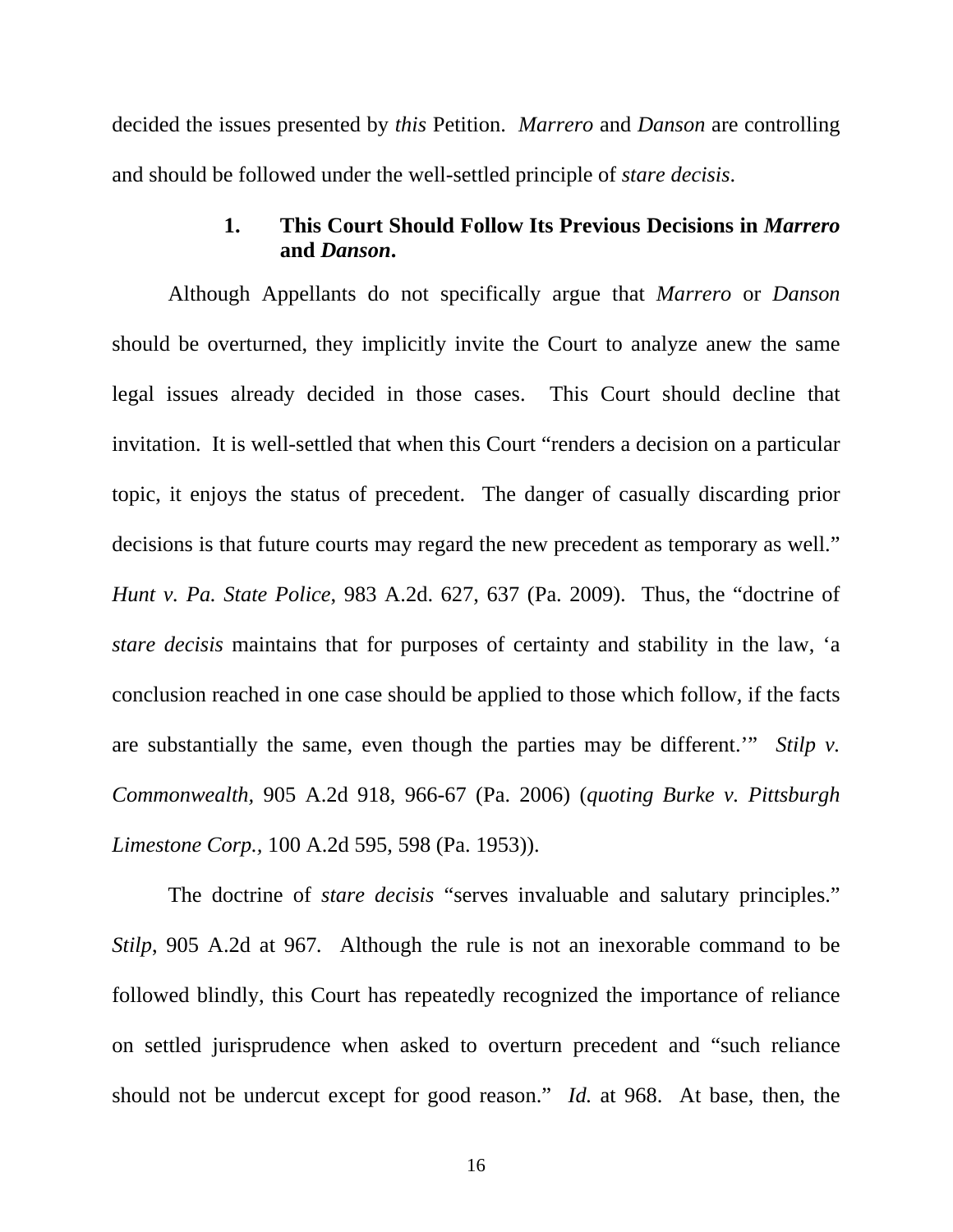"doctrine of *stare decisis* 'promotes the evenhanded, predictable, and consistent development of legal principles, fosters reliance on judicial decisions, and contributes to the actual and perceived integrity of the judicial process.'" *Pennsylvania State Ass'n of County Comm'rs v. Commonwealth*, 52 A.3d 1213 (Pa. 2012) at 1230 (*quoting Stilp*, 905 A.2d at n.31)(internal quotations omitted).

In *PSACC*, this Court rejected a request to revisit two previous decisions requiring the enactment of a funding scheme for the unified judicial system. The Court noted that the two decisions were rendered over dissents making points similar to those still being made in an attempt to relitigate the result of the previous cases. 52 A.3d at 1230. The Court further noted that those decisions had become firmly rooted, brought various stakeholders to the table, and given rise to specific measures to implement a unified judicial system. *Id.* Additionally, the Court observed that although its membership had largely changed since the previous decisions, "we have no doubt that the Courts as then constituted fully understood the gravity of the decisions rendered." *Id.* at 1231. Thus, it concluded that "[w]e are not inclined … to reconsider the initial, fundamental judgment." *Id.* 

Similar considerations apply here. The current system of funding public schools through a combination of state appropriations, local property taxes, and federal funding has been in place for decades and upheld by this Court and lower courts on multiple occasions. While Appellant School Districts do not favor the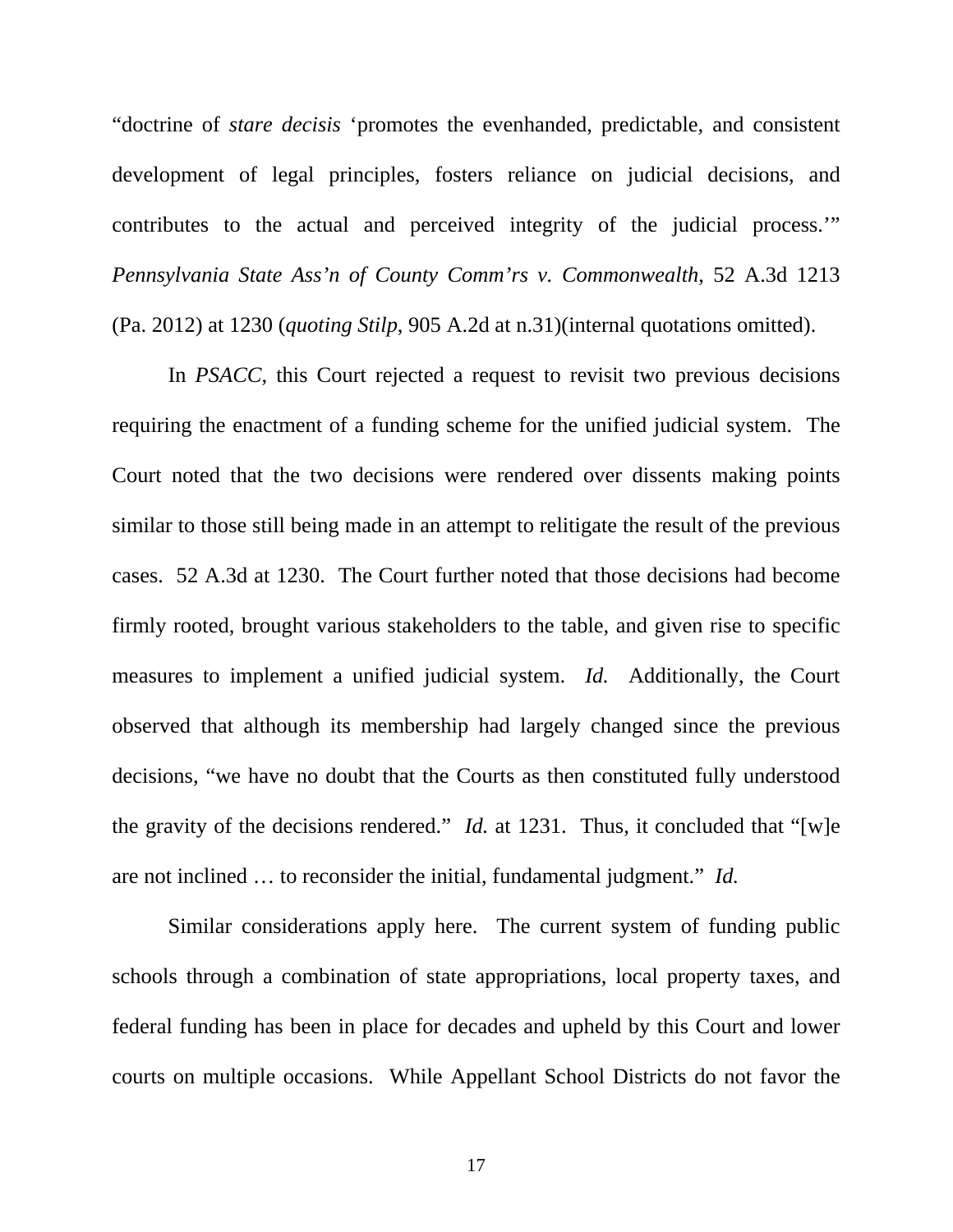current funding system, other school districts throughout the Commonwealth have come to rely upon it in adopting their budgets and fiscal planning. Any change to the system for funding public education must come from the General Assembly, through the political process, and should not be imposed by this Court under the guise of constitutional interpretation.

Indeed, as was the case in *PSACC*, various stakeholders, acting with the *Marrero* and *Danson* decisions as a backdrop, have made significant steps toward modifying the current system for funding public schools. On June 18, 2015, the Funding Commission created under Act 51 released a recommendation and report (**"Recommendation"**) regarding a new formula for distributing state funding for basic education. As this Court recognized in *Marrero* and *Danson*, to the extent that a new funding scheme is desired, this is the proper way to accomplish that goal – through the political process.

In sharp contrast, judicial imposition of a particular funding formula favored by Appellants – or striking down the entire funding system with nothing to take its place – would completely undermine the established principle that the Constitution has placed the education system in the hands of the legislature and the judiciary cannot tie those hands. *Danson*, 399 A.2d at 426; *Marrero*, 739 A.2d at 112. *See also Teachers' Tenure Act Cases*, (*Malone v. Hayden*), 197 A.344 at 352 (Pa. 1938).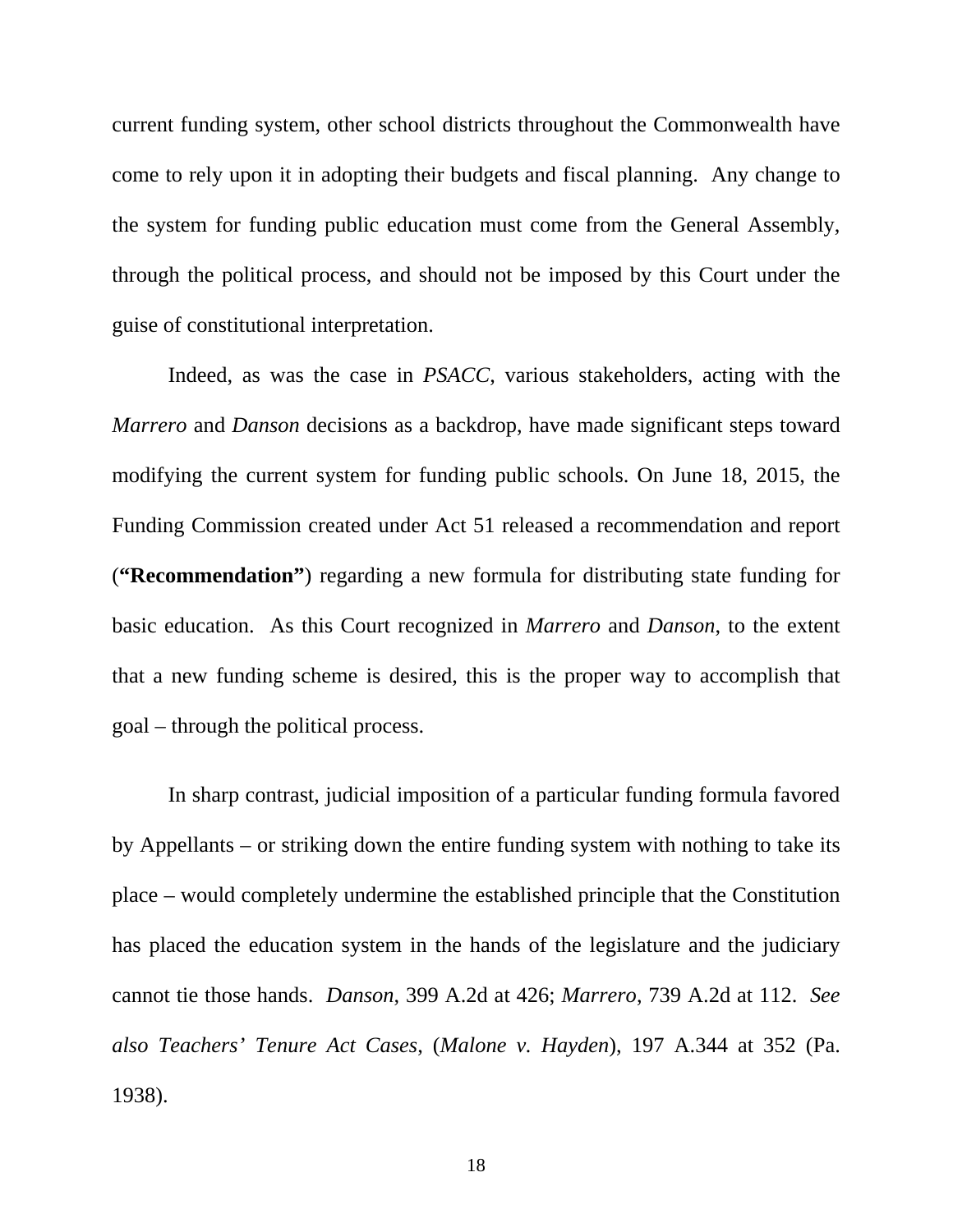The result advocated by Appellants would quite likely throw the entire public education system into chaos, as the current education funding system that has existed for decades would be stricken, with nothing to take its place. While Appellants and Amici may sincerely disagree with the policy decisions made by the legislature, and may believe that the current funding system has led to inequitable results, that factor does not justify this Court in tossing aside longsettled precedent that it is not the role of the Courts to second guess the General Assembly's determination regarding the appropriate system for financing public education.

## **2.** *Marrero* **Precludes Reexamining Whether The Political Question Doctrine Bars Education Funding Challenges.**

Any argument by Appellants that the Commonwealth Court misapplied the political question doctrine is foreclosed by *Marrero*, which has already ruled on the exact legal issue in question. That this Court may have found other claims arising in different contexts to be justiciable is utterly irrelevant. Moreover, Appellants' suggestion that cases decided since *Marrero* have "refined," or in the words of PFT Amici "significantly limited the breadth of"<sup>8</sup> the political question doctrine is simply incorrect.

<sup>8</sup> *See* PFT Amici Brief at 31.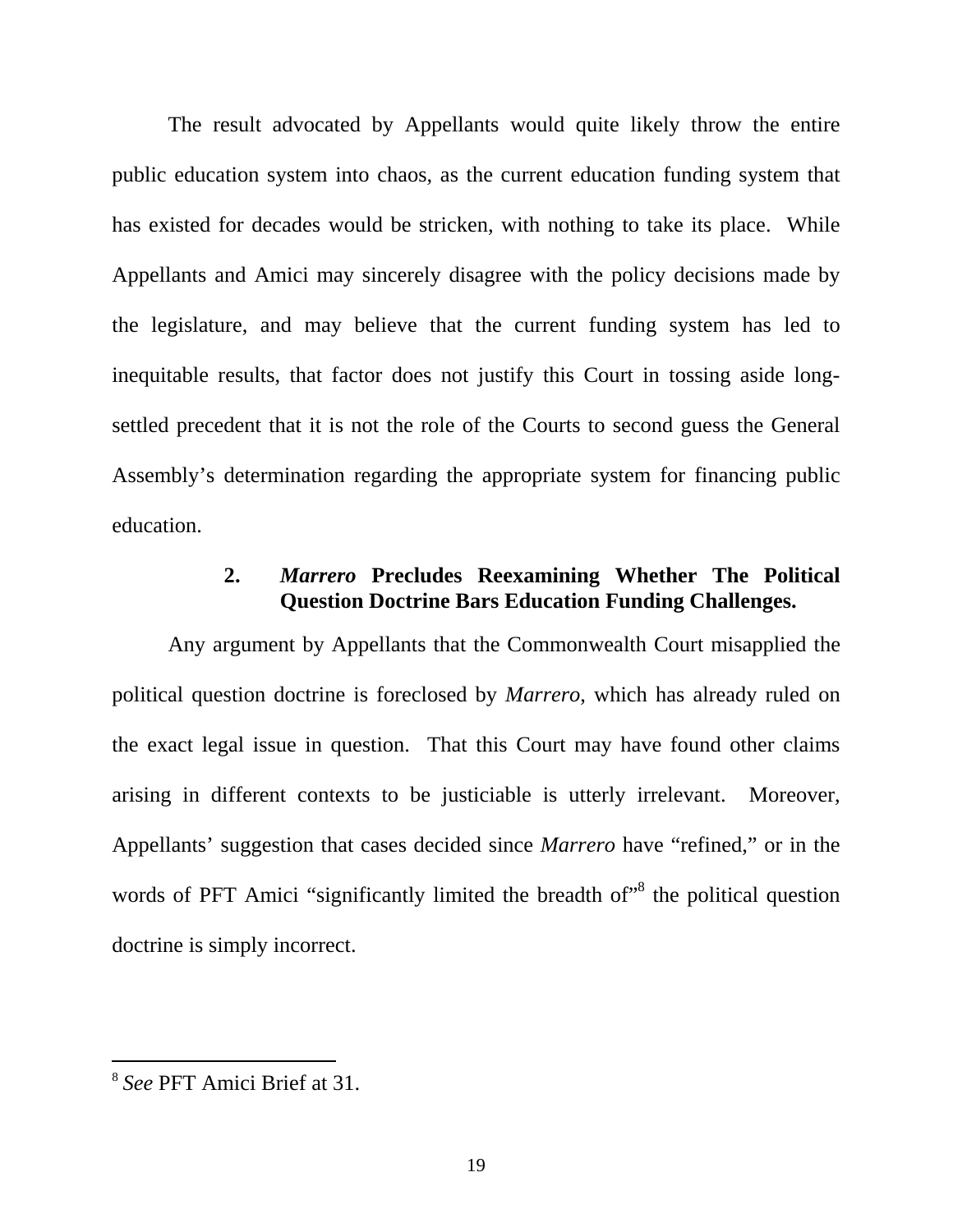The applicable test for determining whether a claim presents a nonjusticiable political question has not changed since *Marrero* was decided. This Court continues to apply the analysis set forth in *Baker v. Carr*, 369 U.S. 186 (1962), to determine whether judicial abstention under the political question doctrine is appropriate. *See Robinson Twp. v. Commonwealth*, 83 A. 3d 901, 928 (Pa. 2013). While Appellants rely upon selective language from wholly dissimilar cases like *Robinson Twp.* (evaluating validity of legislation under Pennsylvania Oil and Gas Act), *Council 13, American Fed. of State, County, and Mun. Employees, AFL-CIO v. Rendell*, 986 A.2d 63 (Pa. 2009) (evaluating preemption of Fair Labor Standards Act), and *Hosp. & Healthsys. Ass'n of Pennsylvania v. Commonwealth*, 77 A.3d 587 (Pa. 2013) (evaluating transfer of funds from designated, special fund to general fund), such cases merely illustrate that the Court has applied the political question analysis to the particular facts of the cases before it. In *Marrero*, such analysis resulted in the conclusion that a challenge to the constitutionality of school funding is nonjusticiable.

Contrary to Appellants' assertion that there has been a change in the way this Court applies the political question doctrine, in *Pennsylvania School Bds. Ass'n v. Commonwealth Ass'n of School Adm'rs*, 805 A.2d 476, 490 (Pa. 2002), this Court once again endorsed the *Marrero* approach to nonjusticiability within the context of the Education Clause. There, the Court assessed a challenge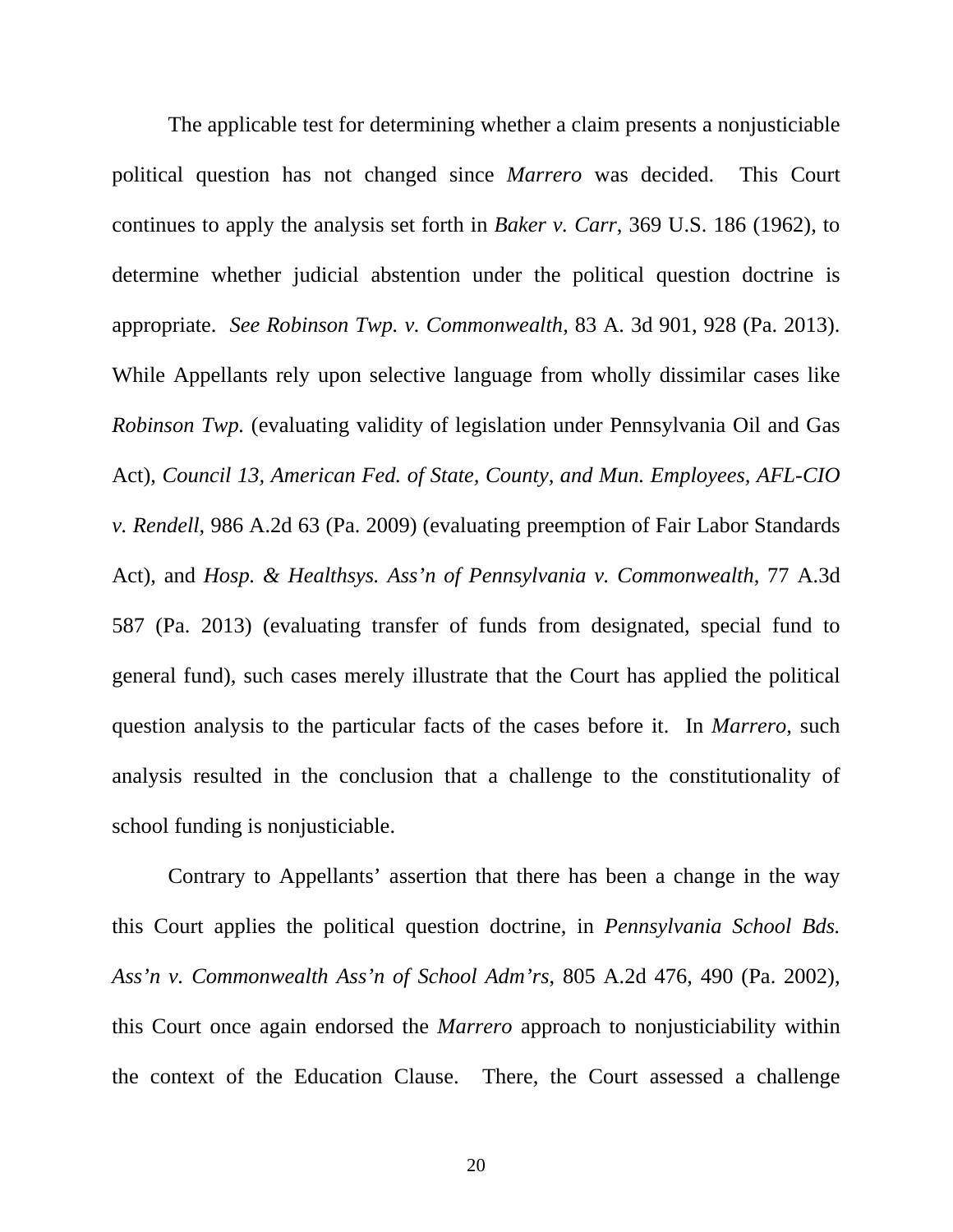contending that a statute relating to collective bargaining rights of school administrators violated, *inter alia*, Article III, § 14 of the Pennsylvania Constitution. 805 A.2d at 478. While the Court concluded that the political question doctrine did not prevent it from reviewing the statute's validity in the face of a claim that the Legislature failed to comply with mandatory procedures for enacting legislation, it relied upon *Marrero* in finding that the political question doctrine rendered nonjusticiable a claim that the statute violated the constitutional mandate that the Legislature "provide for the maintenance and support of a thorough and efficient system of public education." *Id.* at 490.

As recently as earlier this year, the Commonwealth Court, relying in part on *Marrero*, correctly summarized that "except in extreme cases where the independence of the judicial branch has been threatened," Pennsylvania courts have shown a reluctance, if not an outright refusal, to second guess budgetary decisions made by the legislature. *Pennsylvania Envt'l Defense Found. v. Commonwealth*, 108 A.3d 140, 154 (Pa. Commw. 2015). *See also Mental Health Ass'n in Pennsylvania v. Corbett*, 54 A.3d 100, 105 (Pa. Commw. Ct. 2012) (relying on *Marrero* to sustain preliminary objections to a complaint seeking declaratory and injunctive relief that the Commonwealth failed to provide proper funding for mental health services as nonjusticiable). No authority cited by Appellants or Amici upsets this settled notion. Accordingly, Appellants have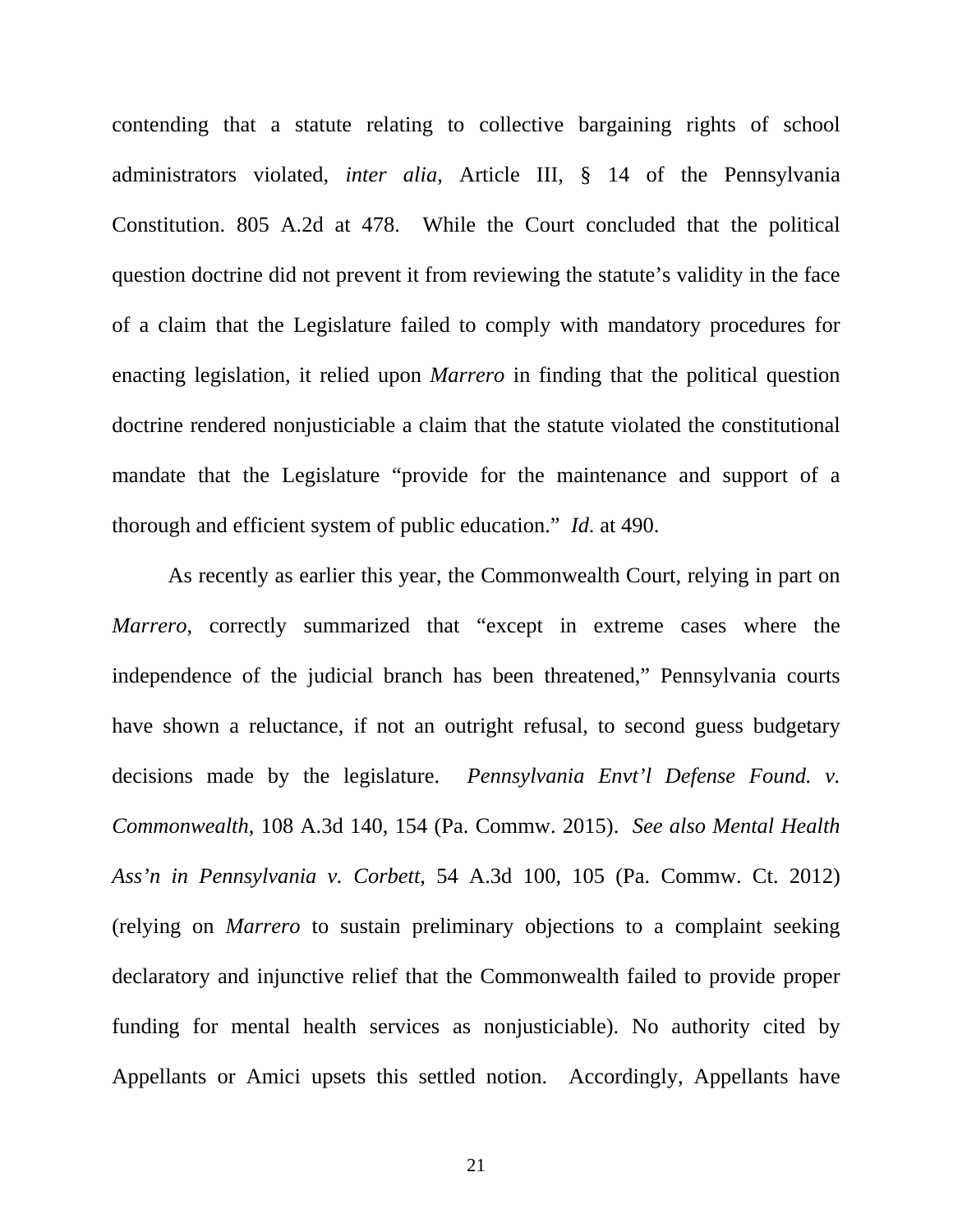provided no persuasive reason for revisiting the Court's express holding in *Marrero, i.e., that a challenge to the legislatively-enacted system for funding* public education presents a nonjusticiable political question.

## **3. Case Law From Other Jurisdictions Supports This Court's Prior Decision In** *Marrero***.**

Appellants and Amici also rely heavily upon education funding cases decided in other jurisdictions. As with Appellants' political question doctrine analysis, this discussion of decisions by other state courts is misplaced, since this Court has already squarely decided the issue presented. Furthermore, contrary to Appellants' insinuation, this Court's holding in *Marrero* finds substantial company in the decisions of several other state courts, which also have held that challenges to public school funding systems present nonjusticiable political questions. Indeed, the experience of other states that *have* permitted public education funding challenges to be litigated demonstrates the wisdom of this Court's approach in *Marrero*.

Appellants endeavor to isolate the Commonwealth as an outlier in its established precedent on the nonjusticiability of claims such as those before this Court. To do so, Appellants point to what Appellants characterize as "at least 27 other states, as well as many lower court opinions, that have held that constitutional challenges to education funding are justiciable." [Appellants Brief at 41]. In failing to acknowledge cases to the contrary, Appellants tacitly urge the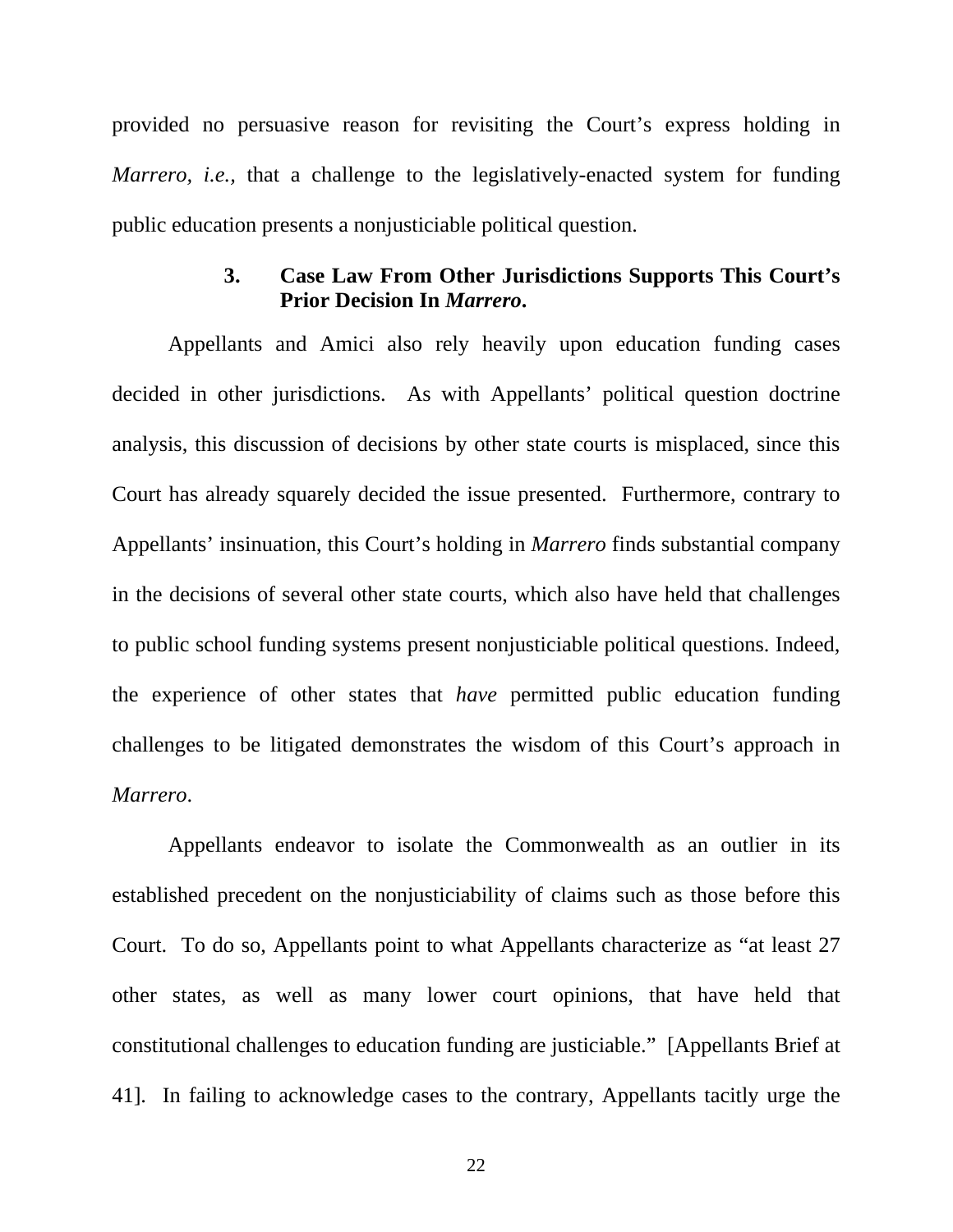Court to believe that Pennsylvania stands alone. It does not. Indeed, in recent years, an increasing number of states have aligned with this Court in finding that constitutional challenges to education funding present nonjusticiable political questions. While each state's constitutional provisions, legislative history, and binding precedent may vary, such cases nevertheless demonstrate keen awareness of the perils of supplanting legislative process with judicial activism.

In *Oklahoma Educ. Ass'n. v. State,* 158 P.3d 1058, 1065–66 (Okla. 2007), the Oklahoma Supreme Court faced claims that the state legislature's "inadequate funding has deprived educators of the opportunity to provide a basic, adequate education to Oklahoma's children, denied Oklahoma students that right to a uniform, basic education, and violated the students' due process and equal protection rights." *Id.* at 1062. After finding that the plaintiffs lacked standing, the court also evaluated whether plaintiffs' claims were justiciable. The court concluded that the plaintiffs' claims were nonjusticiable, for they attempted to "circumvent the legislative process by having this Court interfere with and control the Legislature's domain of making fiscal-policy decisions and of setting educational policy by imposing mandates on the Legislature and by continuing to monitor and oversee the Legislature." *Id.* at 1066. As in *Marrero*, wherein this Court reiterated that questions of "adequate" education or funding are committed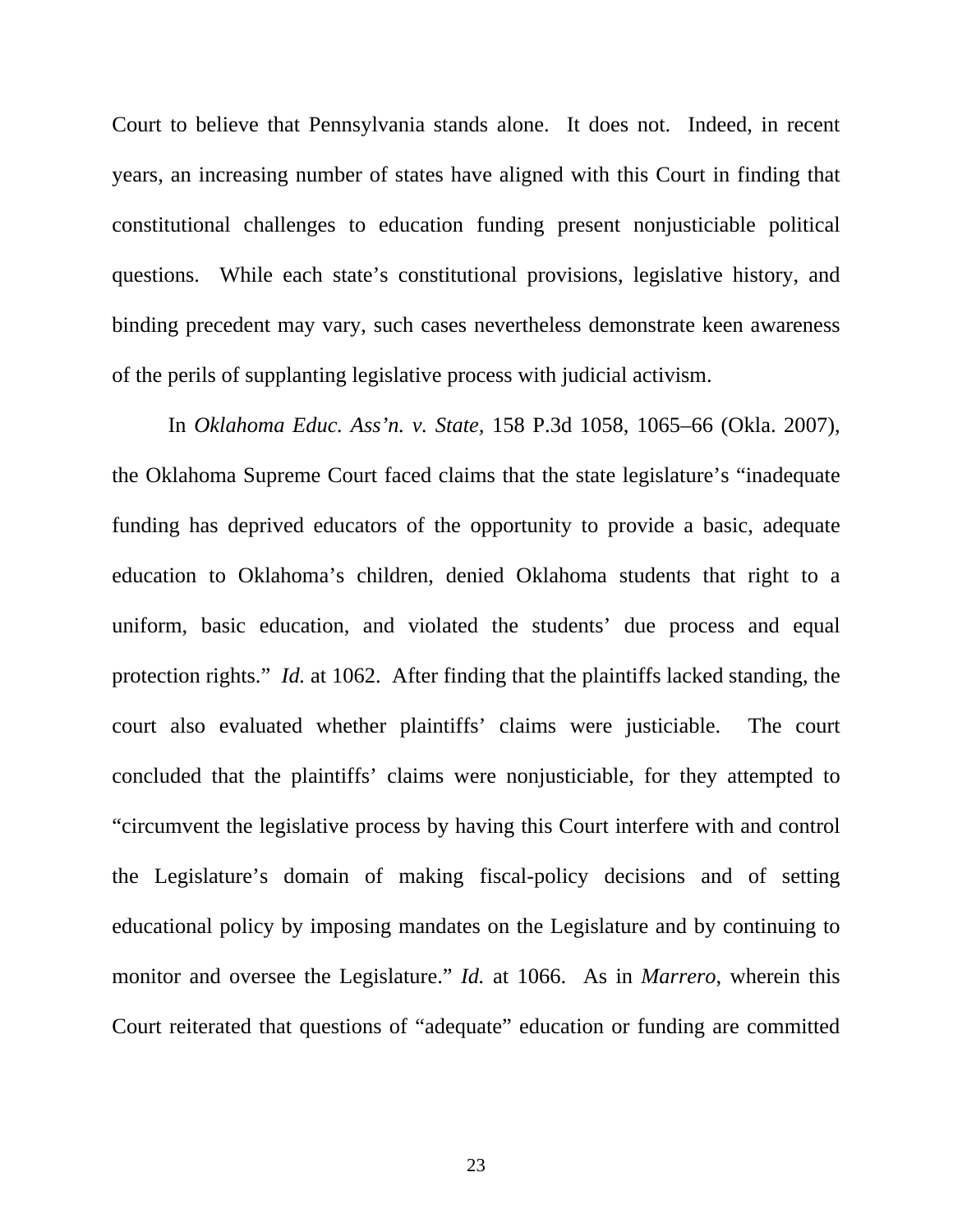to the exclusive purview of the General Assembly, 739 A. 2d at 114, the Oklahoma court declined to insert itself into the Legislature's domain.<sup>9</sup>

Similarly, in *Nebraska Coal. for Educ. Equity & Adequacy v. Heineman,* 731 N.W.2d 164 (2007), the Nebraska Supreme Court confronted claims alleging that the state's education funding system "does not provide sufficient funds for an 'adequate' and 'quality' education" in violation of the "religious freedom" and "free instruction" clauses of the Nebraska constitution. *Id.* at 169. Applying the political question tests set forth in *Baker v. Carr*, the court upheld the dismissal of the action and concluded that "it is beyond our ken to determine what is adequate funding for public schools. This Court is simply not the proper forum for resolving broad and complicated policy discussions or balancing competing political interests." *Id.* at 181.

<sup>&</sup>lt;sup>9</sup> Notably, *Oklahoma Educ. Ass'n. v. State* belies Appellants' assertion that "equal protection claims are always justiciable under the political-question doctrine." [Appellants' Brief at 19]. *Baker v. Carr* itself instructs that equal protection claims may still be nonjusticiable if they are "so enmeshed" with the political question elements that render other claims nonjusticiable so as to actually present a political question themselves. *Baker*, 369 U.S. at 227. Moreover, going beyond justiciability, and considering education funding cases where equal protection claims were analyzed, only increases the number of state courts that are aligned with Pennsylvania in applying a deferential, rational basis approach to uphold education funding frameworks as constitutional. *See, e.g., McDaniel v. Thomas*, 285 S.E. 2d 156 (Ga. 1981); *Skeen v. State*, 505 N.W. 2d 299 (Minn. 1993); *Ctee for Educ. Equality v. State*, 294 S.W. 3d 477 (Mo. 2009).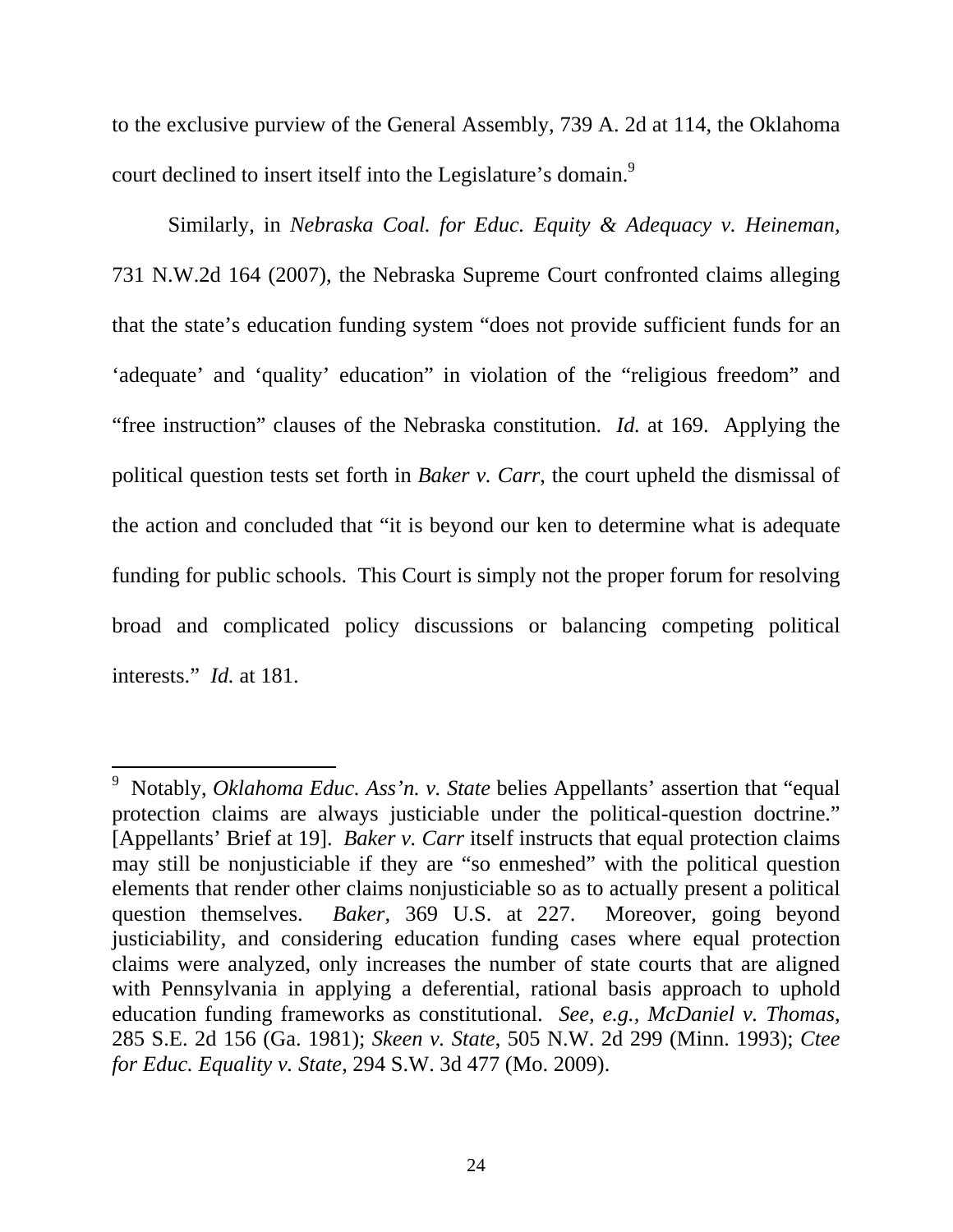Like the Oklahoma court and this Court in *Danson* and *Marrero*, the Nebraska Supreme Court determined "that the relationship between school funding and educational quality requires a policy determination that is clearly for the legislative branch," for it was well aware of the chaotic results that may issue from judicial intervention into matters of legislation. Citing to select, long-lasting, ineffective or inefficient judicial involvement in funding cases in Arkansas, Kansas, Texas, Alabama, and New Jersey, the Nebraska court reinforced its holding that the claims before it were nonjusticiable political questions and properly for the legislature. The court pointedly noted that "*[t]he landscape is littered with courts that have been bogged down in the legal quicksand of continuous litigation and challenges to their states' school funding systems.* Unlike these courts, we refuse to wade into that Stygian swamp." *Id.* at 183 (emphasis added).

As described by the Nebraska Supreme Court, the experience in other jurisdictions has vindicated this Court's determination not to wade into the swamp of judicial activism and oversight of school funding. For some courts, the waters of separated powers have become unsustainably muddied when nonjusticiable issues are erroneously acted upon. For example, in *Ex Parte James*, 836 So. 2d 813 (Ala. 2002), the Alabama Supreme Court retreated from decisions issued over the course of a decade of oversight of education funding litigation when it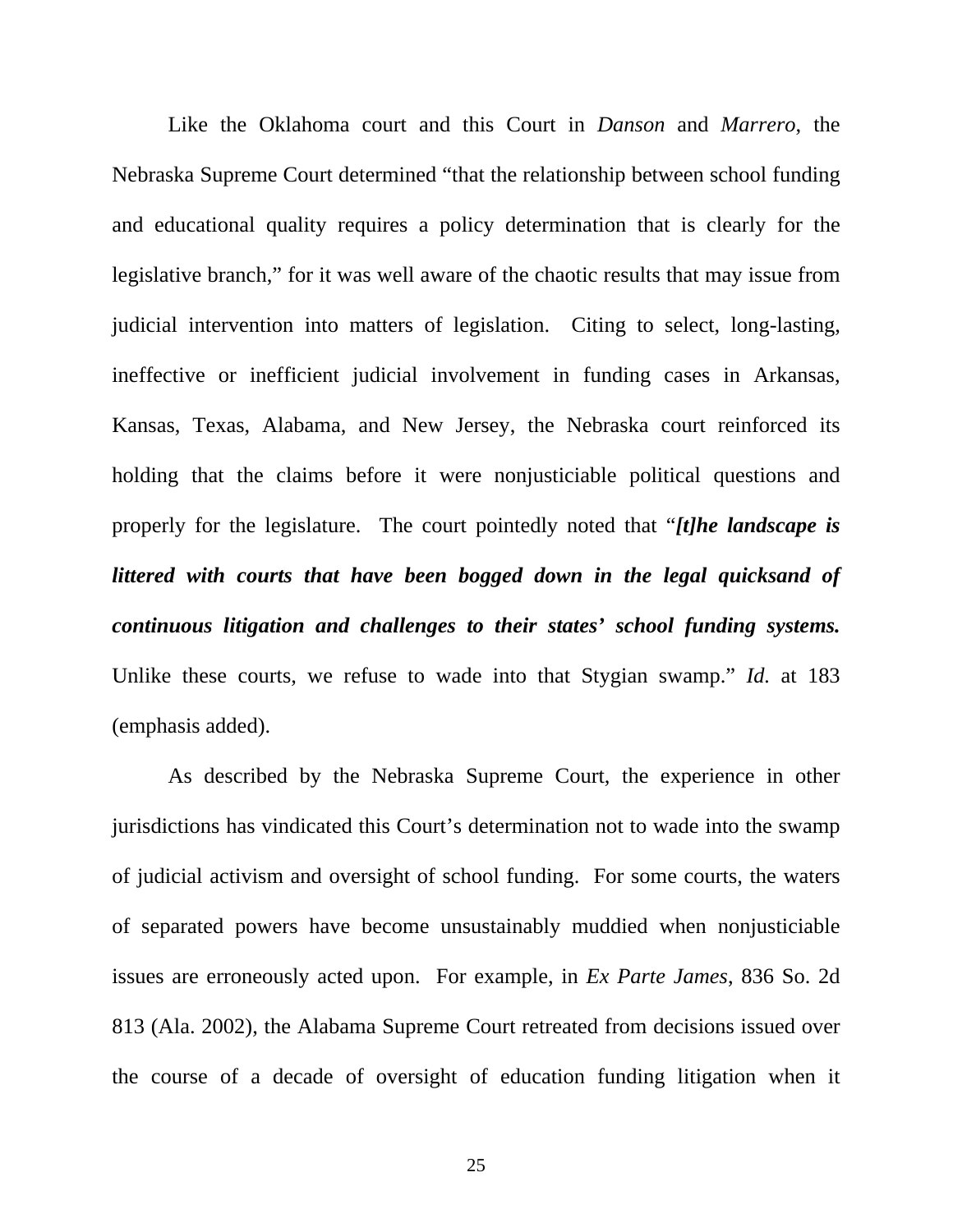summarily dismissed the claims before it, finally acknowledging the "obvious impracticalities of judicial oversight" and recognizing "that any specific remedy that the judiciary could impose would, in order to be effective, necessarily involve a usurpation of that power entrusted exclusively to the legislature." *Id.* at 819. After many years and significant expenditures of judicial resources, the Alabama Supreme Court joined "other courts acknowledging, as we do today, such matters [of education funding] to be purely legislative in nature." *Id.* at 818. *See also Pawtucket v. Sundlun,* 662 A. 2d 40 (R.I. 1995) (upholding dismissal of challenge to school funding standards as nonjusticiable and noting that "the absence of justiciable standards" presents a "morass . . . that can entrap a court that takes on the duties of a legislature" and applying rational basis test to equal protection claims).

Oklahoma, Nebraska, Alabama, and Rhode Island are but a few of the courts joining Pennsylvania in finding challenges to education funding nonjusticiable and recognizing that, among other things, "the question of educational quality is inherently one of policy involving philosophical and practical considerations that call for the exercise of legislative and administrative discretion." *Comm. for Educ. Rights v. Edgar,* 672 N.E.2d 1178 (Ill. 1996) (holding that constitutional challenge to Illinois public education funding system was nonjusticiable and applying rational basis to equal protection claims). *See also Bonner v. Daniels*, 907 N.E.2d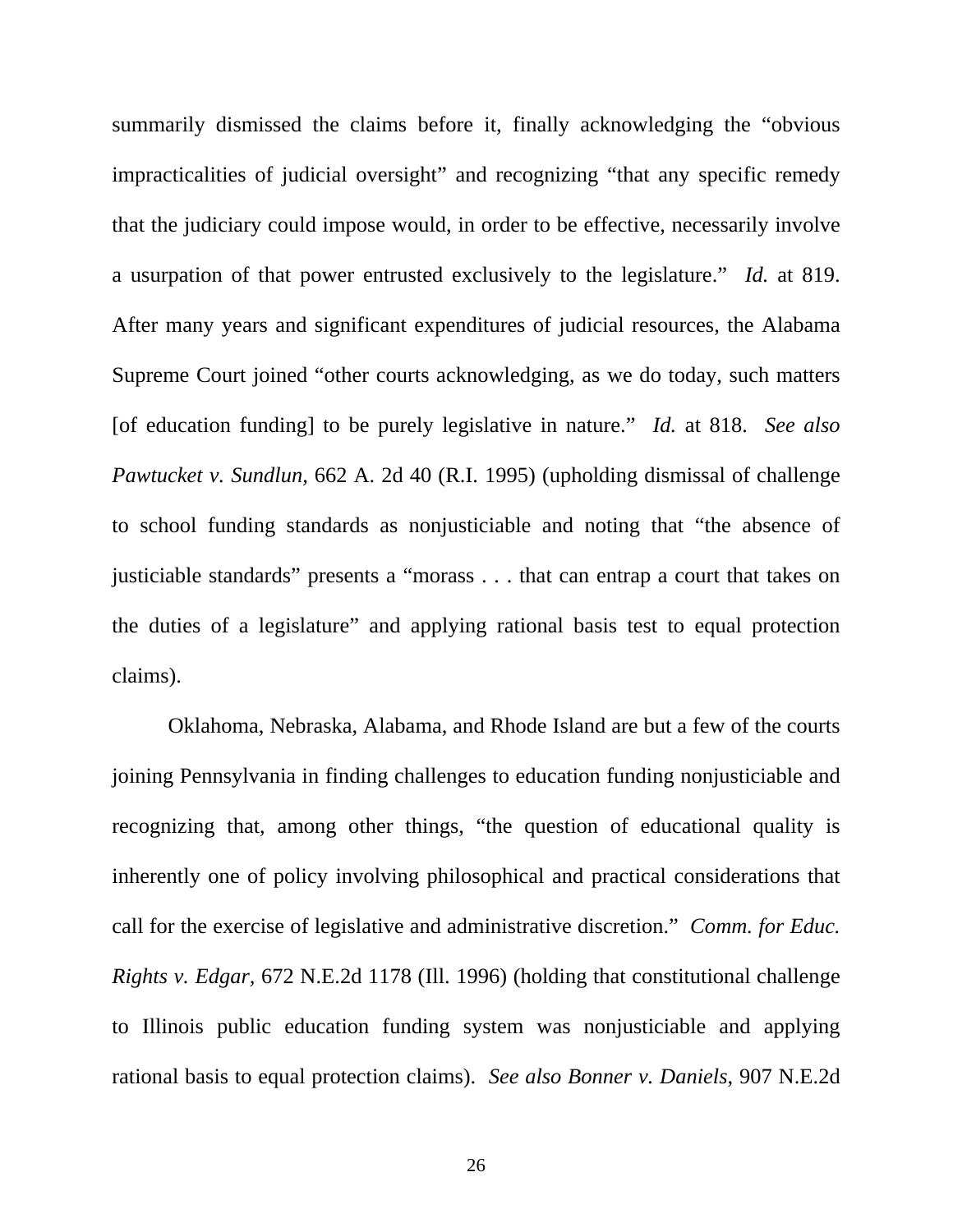516 (Ind. 2009) (upholding trial court's dismissal of claims and holding that state constitution "does not mandate any judicially enforceable standard of quality, and to the extent that an individual student has a right, entitlement or privilege to pursue public education, this derives from the enactments of the General Assembly, not from the Indiana Constitution"); *Woonsocket School Comm. v. Chafee,* 89 A.3d 778 (R.I. 2014) (reaffirming that challenges to the constitutionality of Rhode Island school system present nonjusticiable political questions); *Coal. for Adequacy & Fairness in School Funding, Inc. v. Chiles,* 680 So.2d 400 (Fla.1996) (upholding dismissal of education adequacy claims as nonjusticiable and noting that "the Court would have to usurp and oversee the appropriations power, either directly or indirectly, in order to grant the relief sought") *superseded by constitutional amendment as stated in Haridopolos v. Citizens for Strong Schools, Inc.*, 81 So. 3d 465, 471-72 (Fla. D.C.A. 2011).

In short, the lessons of Pennsylvania's sister states serve only as further confirmation that this Court got it right in *Danson* and *Marrero*.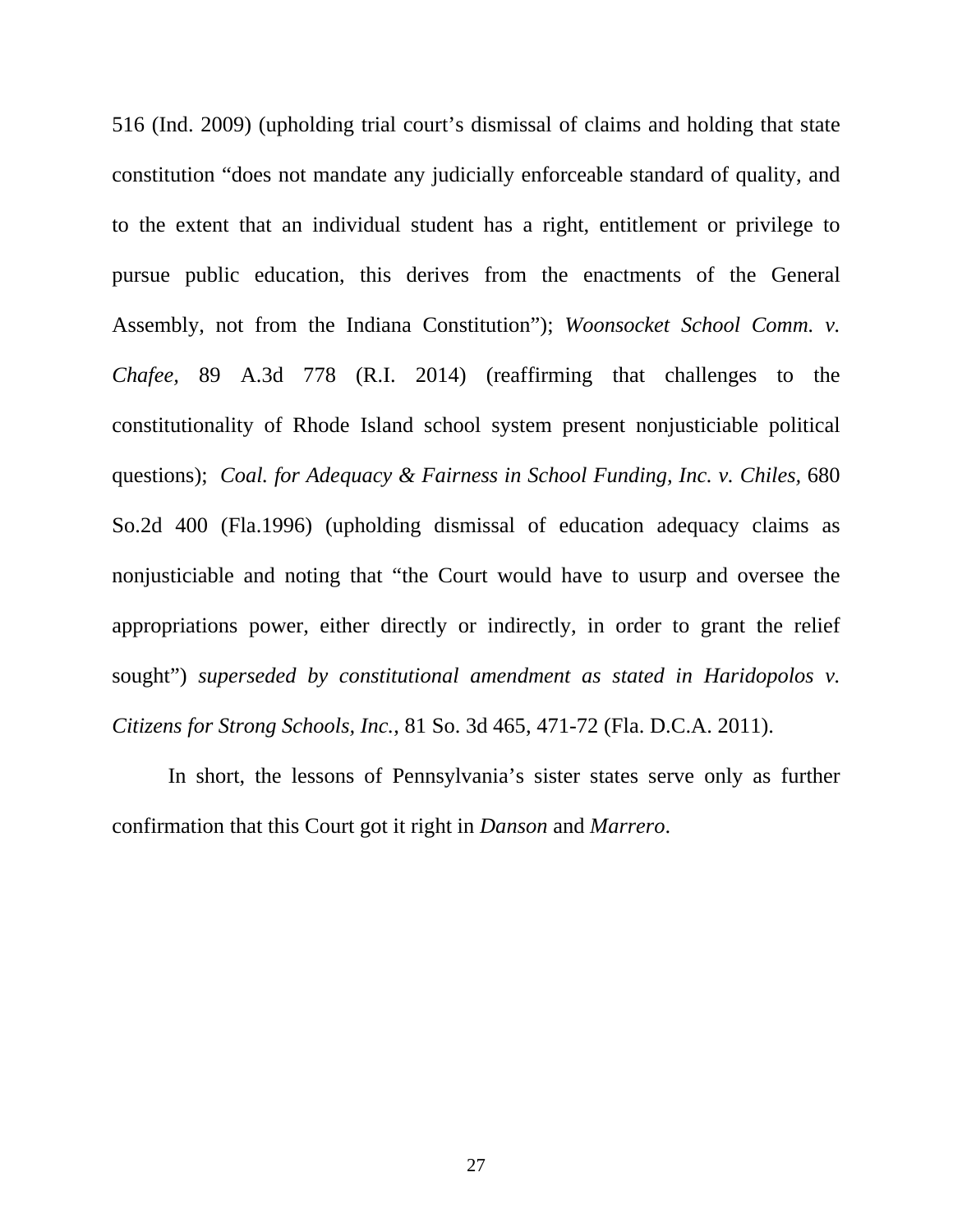## **C. THE COMMONWEALTH COURT PROPERLY APPLIED**  *DANSON* **AND** *MARRERO* **TO BAR APPELLANTS' EQUAL PROTECTION CLAIMS**

Appellants urge that even if their claims under the Education Clause are precluded by *Marrero*, the Commonwealth Court erred by applying the same nonjusticiability analysis to their equal protection claims. Appellants are wrong. While it appears that no equal protection claim was specifically raised in *Marrero*, such theory was expressly rejected by this Court in *Danson*, as well as by the Commonwealth Court in *PARSS.* Moreover, the reasoning of *Danson* and *Marrero* applies with equal force, no matter what constitutional theory is advanced by Appellants here.

Appellants concede that *Danson* is the leading case regarding the justiciability of an equal protection claim in the school funding context, but argue that *Danson* "reached the merits of an equal protection challenge to Pennsylvania's school funding system without mentioning the political question doctrine." [Appellants' Brief at 20]. Such characterization is puzzling, to say the least, since petitioners' equal protection argument in *Danson* was *dismissed on preliminary objections*. 399 A.2d at 363. In other words, *Danson* affirmed the same result reached by the Commonwealth Court here.

The fact that the *Danson* Court did not expressly "mention[] the political question doctrine" is immaterial to the larger holding of that case. In *Danson*, the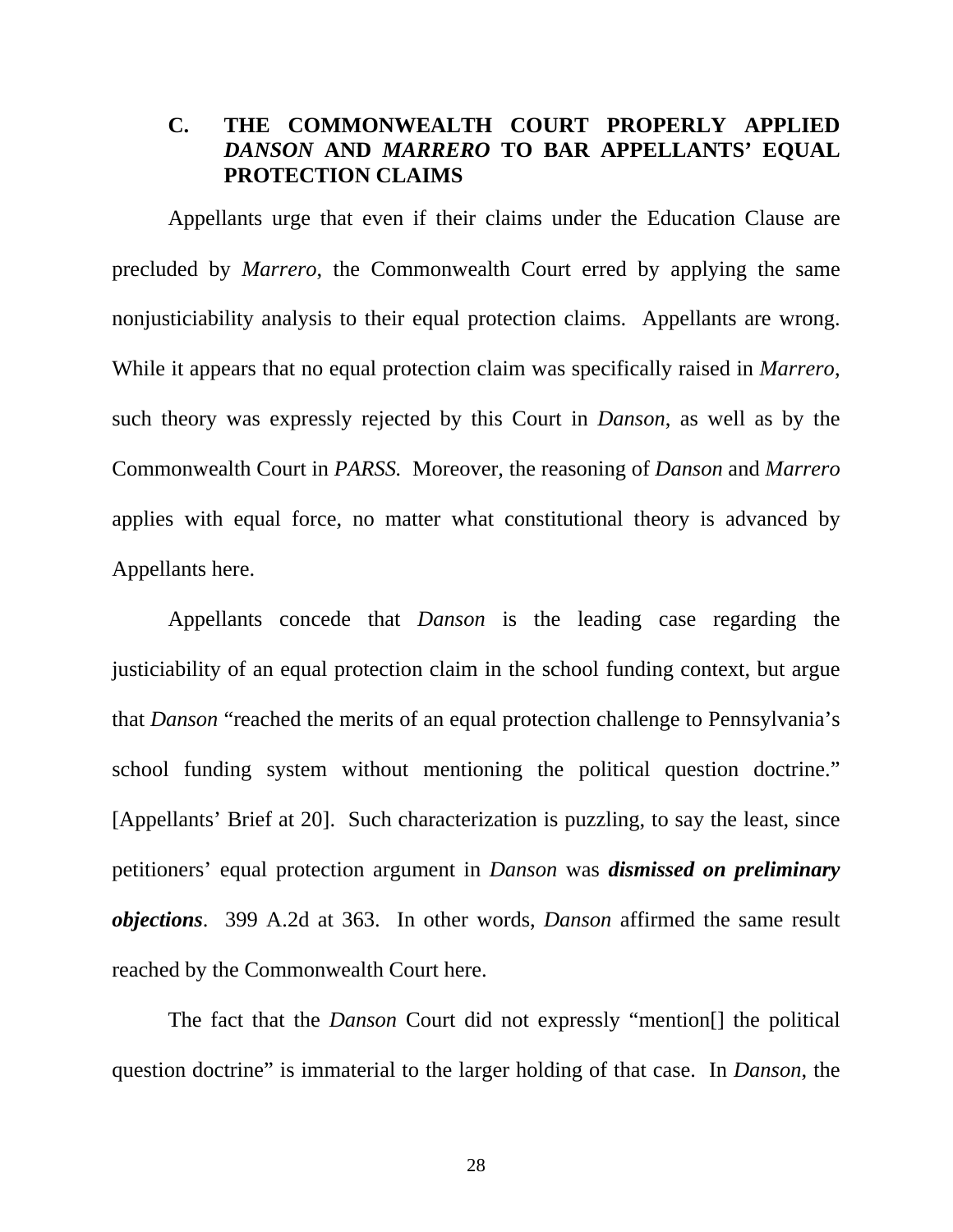Philadelphia School District and parents residing in the district brought a "broad and general" suit against state officials, including the State Treasurer and the Secretary of Education, alleging that "the Pennsylvania system of school financing fails to provide Philadelphia's public school children with a thorough and efficient education and denies them equal educational opportunity solely because of their residence in the School District of Philadelphia." 399 A.2d at 363. This Court upheld the Commonwealth Court's decision sustaining preliminary objections to **both** claims, finding that petitioners "have failed to state a justiciable cause of action." *Id.* at 363.

The *Danson* Court specifically held that the judiciary "may not abrogate or intrude upon the lawfully enacted scheme by which public education is funded, not only in Philadelphia, but throughout the Commonwealth." *Id.* at 367. This Court further emphasized that "[i]n considering laws relating to the public school system, courts will not inquire into the reason, wisdom or expediency of the legislative policy with regard to education, but whether the legislation has a reasonable relation to the purpose" expressed in the Education Clause. *Danson*, 399 A.2d at 366. The legislatively-established system for funding the public schools based upon a combination of federal funds, state appropriations and local property tax revenue is "reasonably related to [the] maintenance and support of a system of public education in the Commonwealth of Pennsylvania." *Id.* at 367.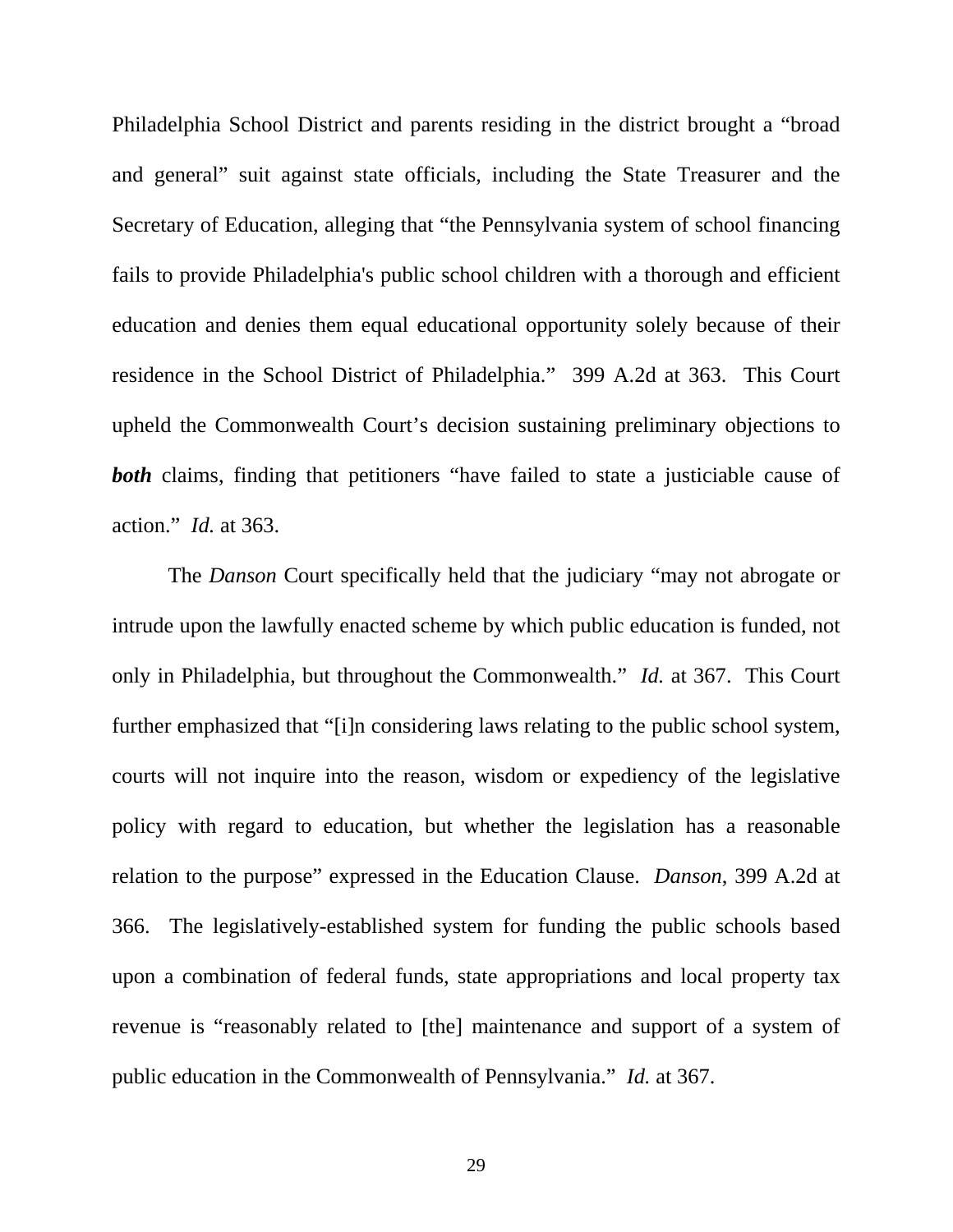Furthermore, Appellants provide no cogent explanation as to why a justiciability analysis under the Equal Protection Clause would yield a different result than a similar analysis under the Education Clause. Appellants' generic argument that use of the political question doctrine is "disfavored" where claims of individual liberties are at stake deliberately disregards the fundamental point that the Pennsylvania Constitution "does not confer an individual right upon each student to a particular level or quality of education." *Marrero*, 739 A.2d at 112. Moreover, this is not a case, such as *Sweeney*, in which an individual has allegedly been singled out for unfair treatment. *See* 375 A.2d at 709 (involving challenge by individual who was expelled from Pennsylvania House of Representatives). Rather, Appellants' equal protection claim merely offers a different legal theory for challenging the manner in which the public schools are funded – an issue that this Court has already clearly and unambiguously concluded is a nonjusticiable political question. *Marrero*, 739 A.2d at 112

The Commonwealth Court's decision is also consistent with its previous holding in *PARSS*, affirmed by this Court, that "[b]ecause *Marrero* holds that once the General Assembly establishes a 'system' of public education, what is 'thorough and efficient' education *and whether it violates the Equal Protection provisions* is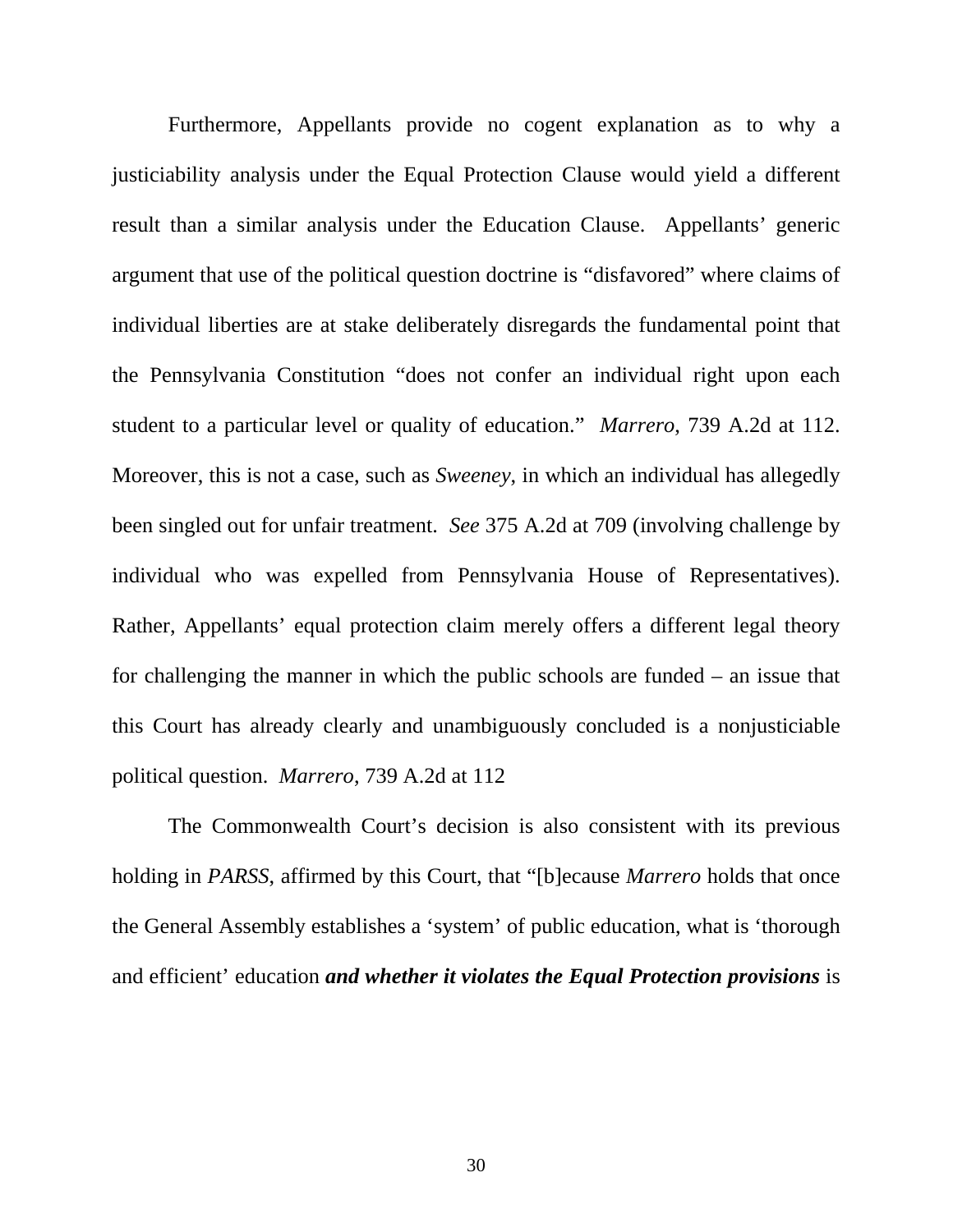non-justiciable, PARSS' complaint is likewise non-justiciable."<sup>10</sup> *PARSS*, slip op. at 13 (emphasis added). Accordingly, the Commonwealth Court correctly held that *Marrero* and *Danson* bar Appellants' equal protection claims as well as their claims under the Education Clause.

## **D.** *MARRERO* **AND** *DANSON* **CANNOT BE DISTINGUISHED BY CITING TO SUBSEQUENT EDUCATION INITIATIVES OR OTHER FACTUAL DEVELOPMENTS.**

The Commonwealth Court also correctly recognized that "the adoption of statewide academic standards and assessments and the costing-out study and subsequent appropriations since the Supreme Court's decision in *Marrero II* do not preclude its application in this case."11 *William Penn School Dist.*, 114 A.3d at 463. The Commonwealth Court's decision on this point was obviously correct. This Court has already held that the current *system* for funding public education passes constitutional muster. Moreover, Appellants' argument seeks to disregard the well-settled rule that neither the current legislature nor the judiciary can bind the hands of future legislatures with respect to matters of education policy.

<sup>10</sup> Notably, this Court affirmed *PARSS* on the same day that *Marrero* was decided. *Pennsylvania Ass'n of Rural and Small Schools v. Ridge*, 737 A.2d 246 (Pa. 1999). Although a *per curiam* affirmance does not have precedential effect, the fact that this Court affirmed *PARSS* on the same day that it decided *Marrero* should be viewed as an indication that the Court understood all constitutional challenges to the system for funding education to be nonjusticiable, irrespective of the specific legal theory advanced.

<sup>11</sup> The Commonwealth Court defined this Court's decision in *Marrero* as "*Marrero II*" to distinguish it from the Commonwealth Court's own decision in that case.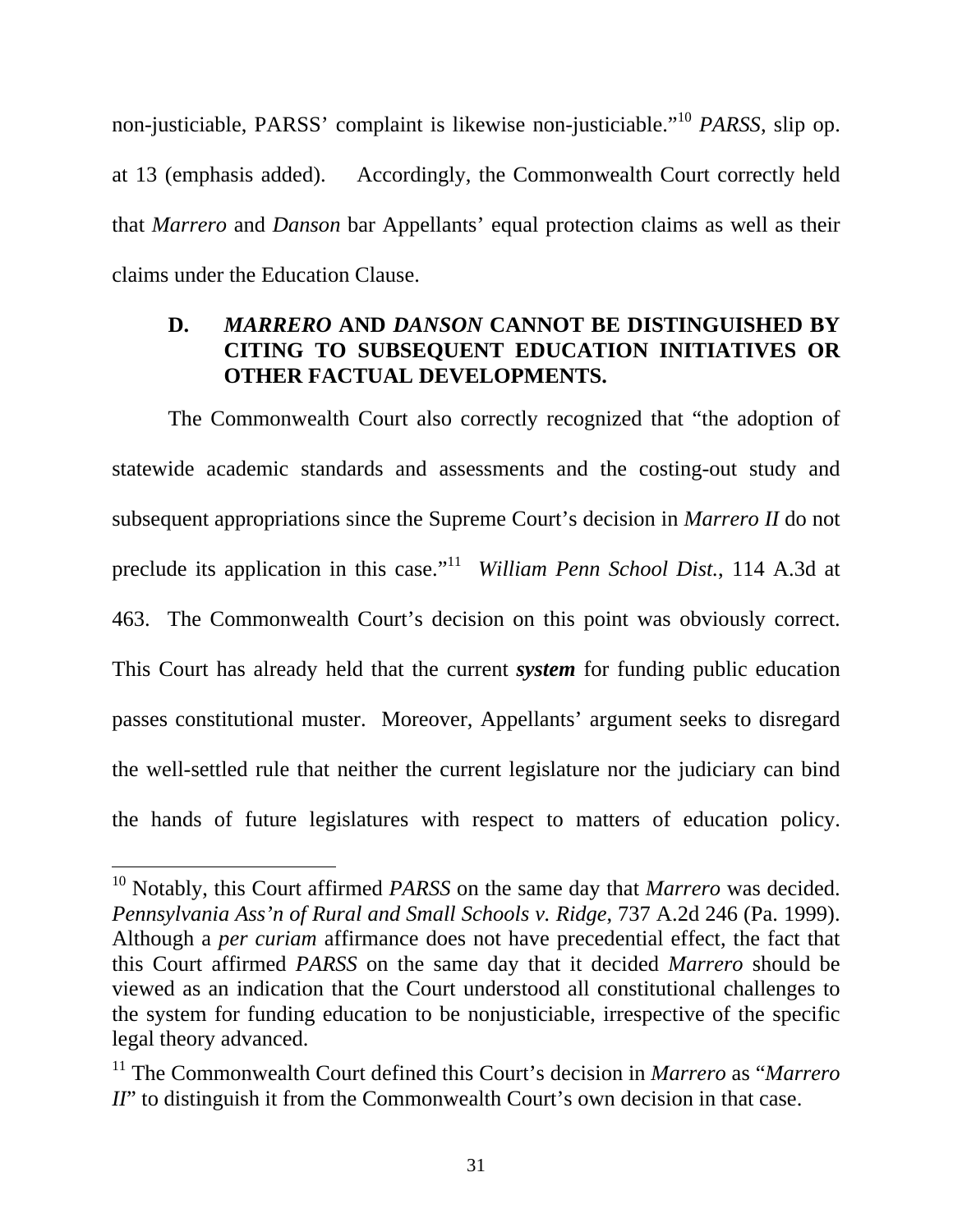Finally, Appellants continue to be unable to explain *how* the current academic standards and performance measures create a judicially manageable standard for adjudicating constitutional challenges.

## **1. The Public School Funding System In Place Today Is The Same System Approved In** *Marrero* **and** *Danson*

Because *Marrero* and *Danson* are directly on point, Appellants go to Herculean effort to try to plead around the Court's previous holding that there are no "judicially manageable standards" for addressing a challenge to the Commonwealth's system for funding education. Appellants contend that "[t]he state academic standards and student performance measures developed by Respondents beginning in 1999, as well as the costing-out study they commissioned, provide judicially manageable standards by which the Court can assess whether the General Assembly has maintained and supported a 'thorough and efficient system of public education to serve the needs of the Commonwealth'…." [Petition at ¶ 13]. However, Appellants' claims are simply *Danson* and *Marrero* dressed up in different clothing.

*Marrero* holds that the General Assembly fulfills its duties under the Pennsylvania Constitution where the legislative scheme for financing public education "has a reasonable relation" to providing for the maintenance and support of a thorough and efficient system of public schools. 739 A.2d at 113. Although Appellants contend that this Court "has never adopted a *per se* rule that education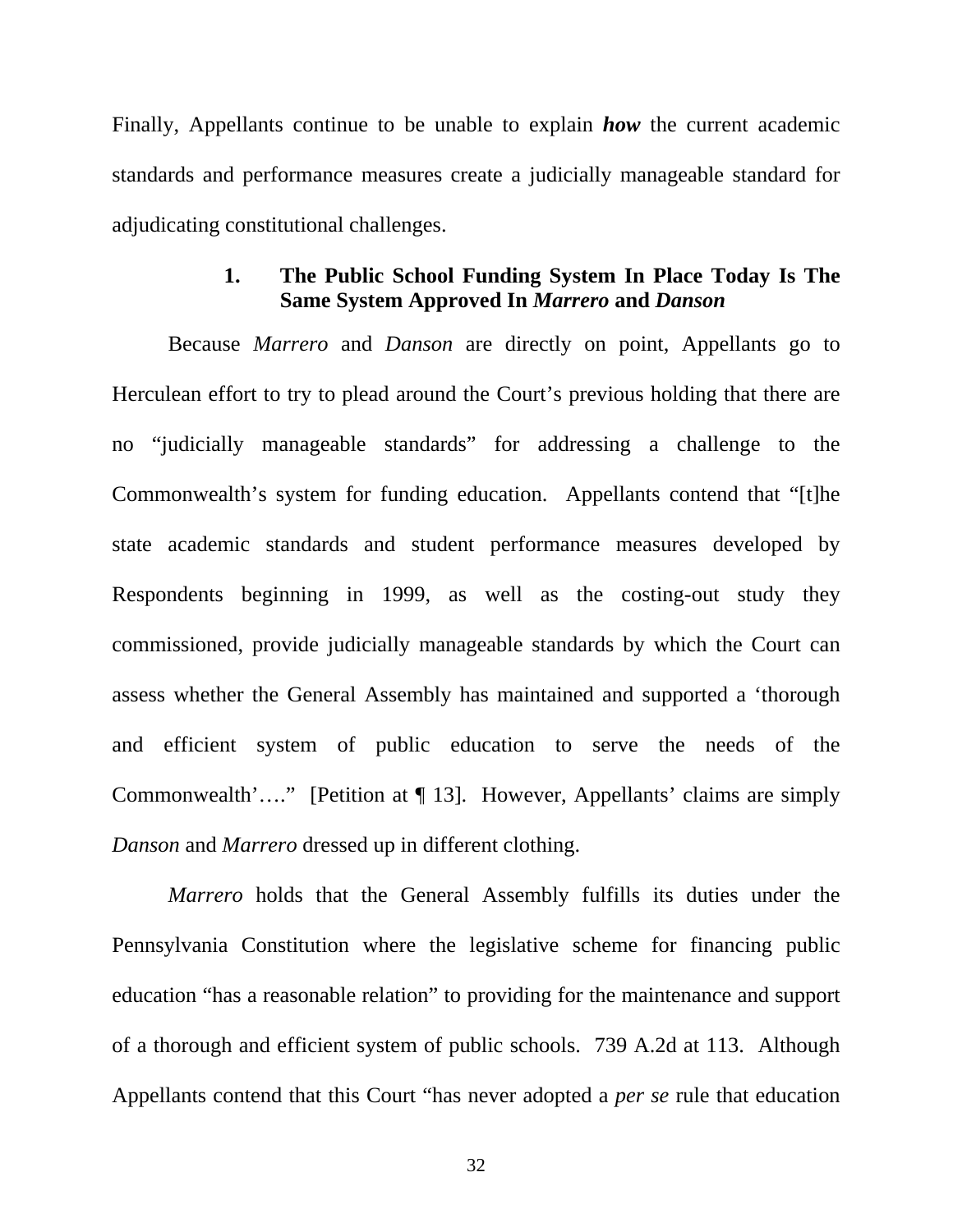funding challenges are not justiciable," such argument misses the mark. *Marrero* specifically establishes that that current system for funding public education, which is based on a combination of local property tax revenue, state subsidies, and federal funds, *does* bear a "reasonable relation" to that goal. *Id.* at 113.

Accordingly, Appellants and their Amici miss the point when they vigorously argue that they now have stronger evidence in support of their claims, including new research that demonstrates a connection between higher levels of education funding and academic achievement. 12 The Court's decision in *Marrero* was not based upon a factual determination that the petitioners had failed to support their claims, but rather a legal conclusion that such claims are not justiciable because the current funding mechanism bears a reasonable relation to the legislature's constitutional duties.

<sup>&</sup>lt;sup>12</sup> Although not relevant to the legal issues presented on this appeal, the exact correlation between education spending and academic achievement is still a matter of considerable debate, and other studies have reached the opposite conclusion of that advocated by Appellants and Amici. *See*, *e.g.* Andrew J. Coulson, *State Education Trends: Academic Performance and Spending over the Past 40 Years*, Cato Institute Policy Analysis No. 746, March 18, 2014 *available at http://www.cato.org/publications/policy-analysis/state-education-trends* (finding a 0.075 "correlation between the spending and academic performance changes of the past 40 years, for all 50 states" and noting that "the 0.075 figure reported here suggests that there is essentially no link between state education spending (which has exploded) and the performance of students at the end of high school (which has generally stagnated or declined))"; Eric A. Hanushek, *When School Finance 'Reform' May Not Be Good Policy*, Harvard Journal on Legislation, Summer 1991, 28(2) at p. 425 ("There is no systematic relationship between school expenditures and student performance.").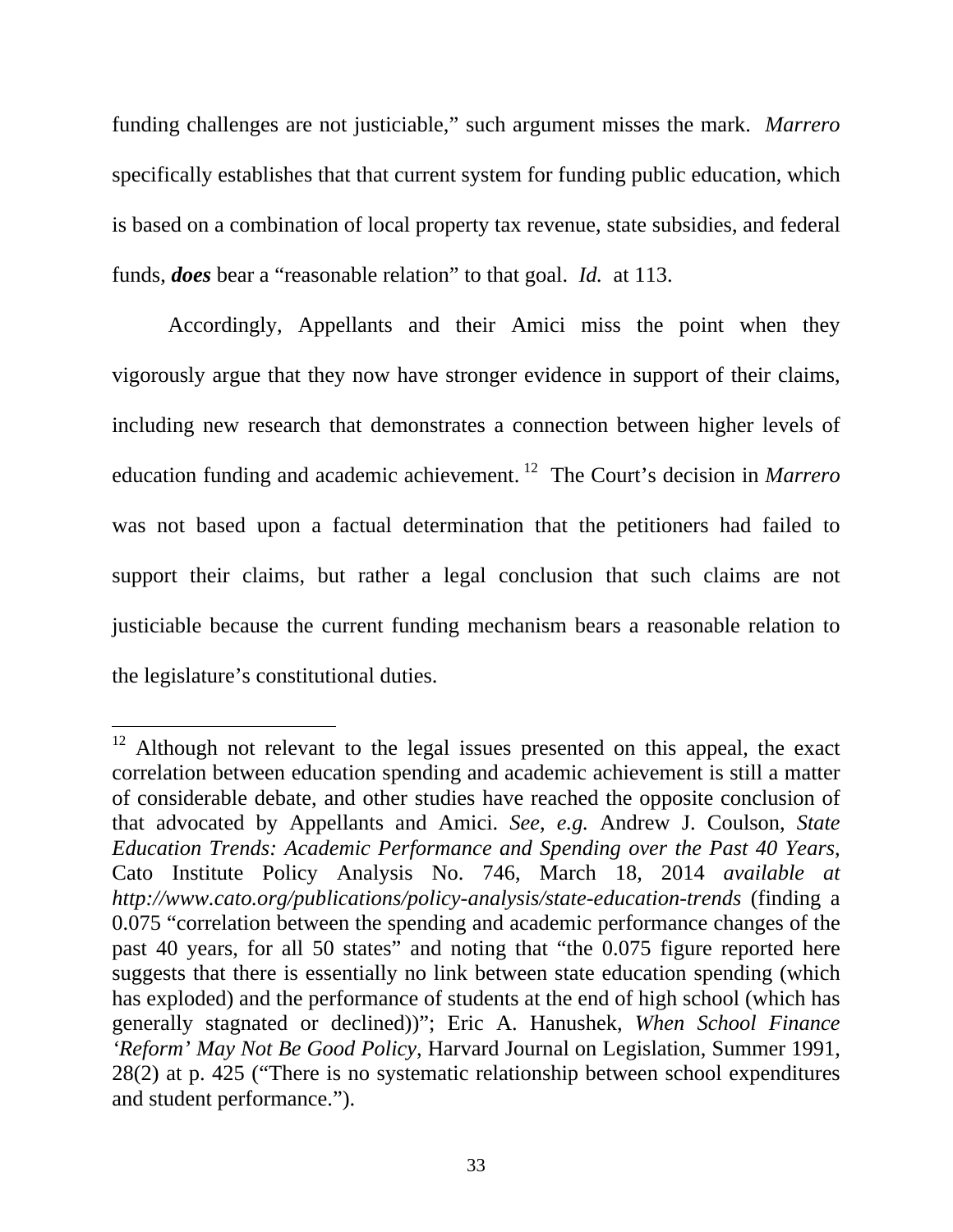Appellants do not contend that the *system* for funding education has changed since *Marrero* was decided. Because this Court has made clear that the Pennsylvania Constitution does not confer "an individual right upon each student to a particular level or quality of education," and that the General Assembly has fulfilled its duties by establishing a funding system that is rationally related to the goals of the Education Clause, the instant challenge remains nonjusticiable. *Marrero*, 739 A.2d 112.

#### **2. Neither The Legislature Nor the Judiciary Can Bind Future Legislatures To Today's Academic Standards.**

The Appellants' argument regarding current standards and benchmarks also overlooks the fundamental point that the judiciary cannot use academic standards enacted by current or past legislatures (and education officials) to bind subsequent legislatures. To the contrary, the Constitution "makes it impossible for a legislature to set up an educational policy which future legislatures cannot change." *Danson*, 399 A.2d at 366. As this Court explained:

> The people have directed that the cause of public education cannot be fettered, but must evolve or retrograde with succeeding generations as the times prescribe. Therefore all matters, whether they be contracts bearing upon education, or legislative determinations of school policy or the scope of educational activity, everything directly related to the maintenance of a "thorough and efficient system of public schools," must at all times be subject to future legislative control. *One legislature cannot bind the*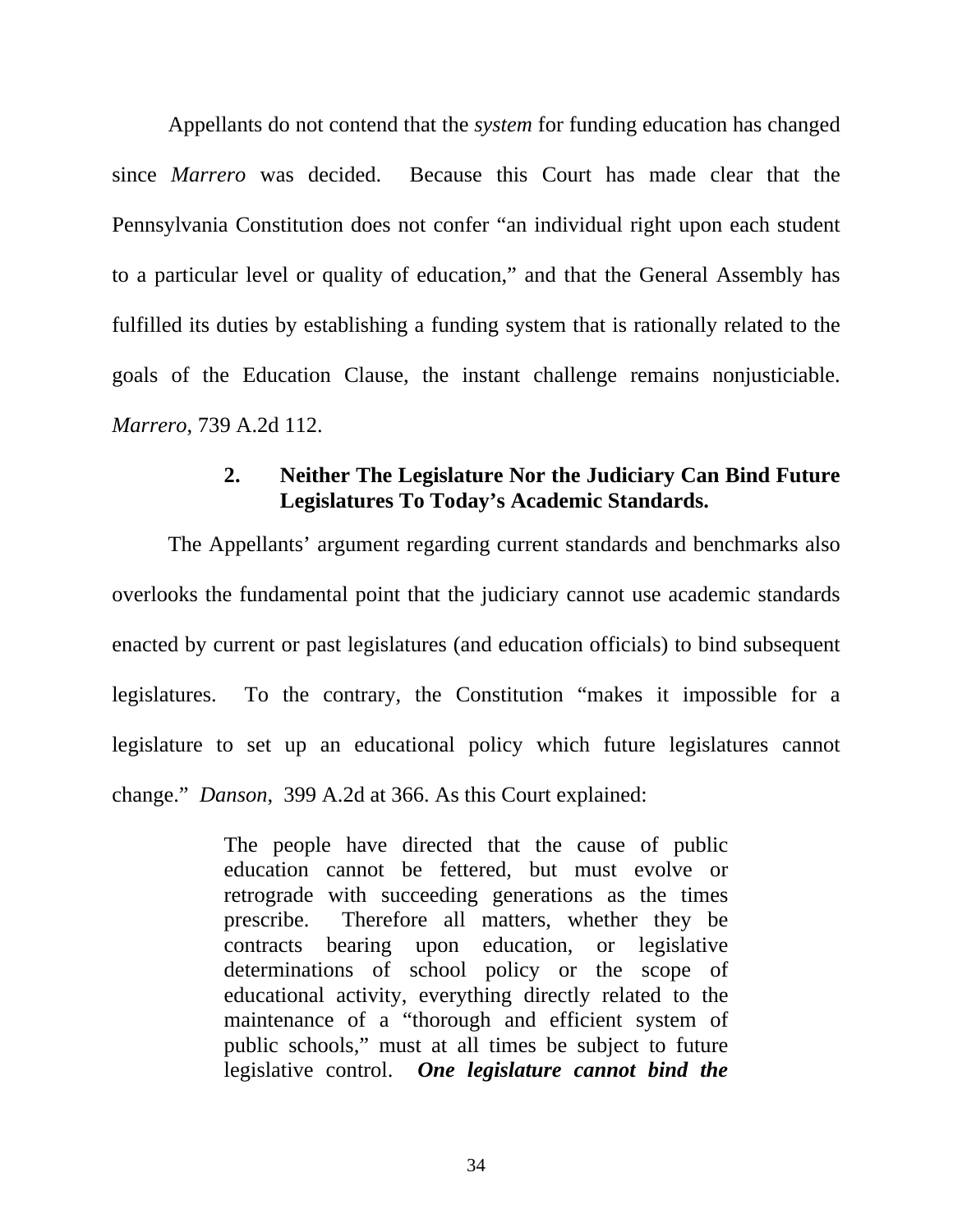#### *hands of a subsequent one; otherwise we will not have a thorough and efficient system of public schools*.

*Id.* (*quoting Teachers' Tenure Cases*, 197 A.344 at 352) (emphasis added). *See also Marrero*, 739 A.2d at 112.

Just as one legislature cannot bind the hands of a subsequent one, it would be equally impermissible for the judiciary to bind future legislatures and school boards regarding a constitutionally required 'normal program' of educational services. *Danson,* 399 A.2d at 366; *Marrero*, 739 A.2d at 112. Yet, this is precisely what the Appellants are asking the Court to do here. Appellants urge this Court to declare that a public school financing system that the Court *has already upheld* has become unconstitutional because some percentage of students are unable to satisfy academic standards that have been adopted subsequent to *Marrero*. The Appellants' argument conflates current education policy as to appropriate academic goals with what is constitutionally required.

If Appellants' argument were accepted, future legislatures and educators would be rendered powerless to modify the current academic standards without risking a constitutional violation. Indeed, it is telling that the "objectively manageable" standards that Appellants rely upon are not limited to those that are *currently* in place. To the contrary, Appellants repeatedly emphasize a "comprehensive statewide costing out study" initiated in 2006, and a funding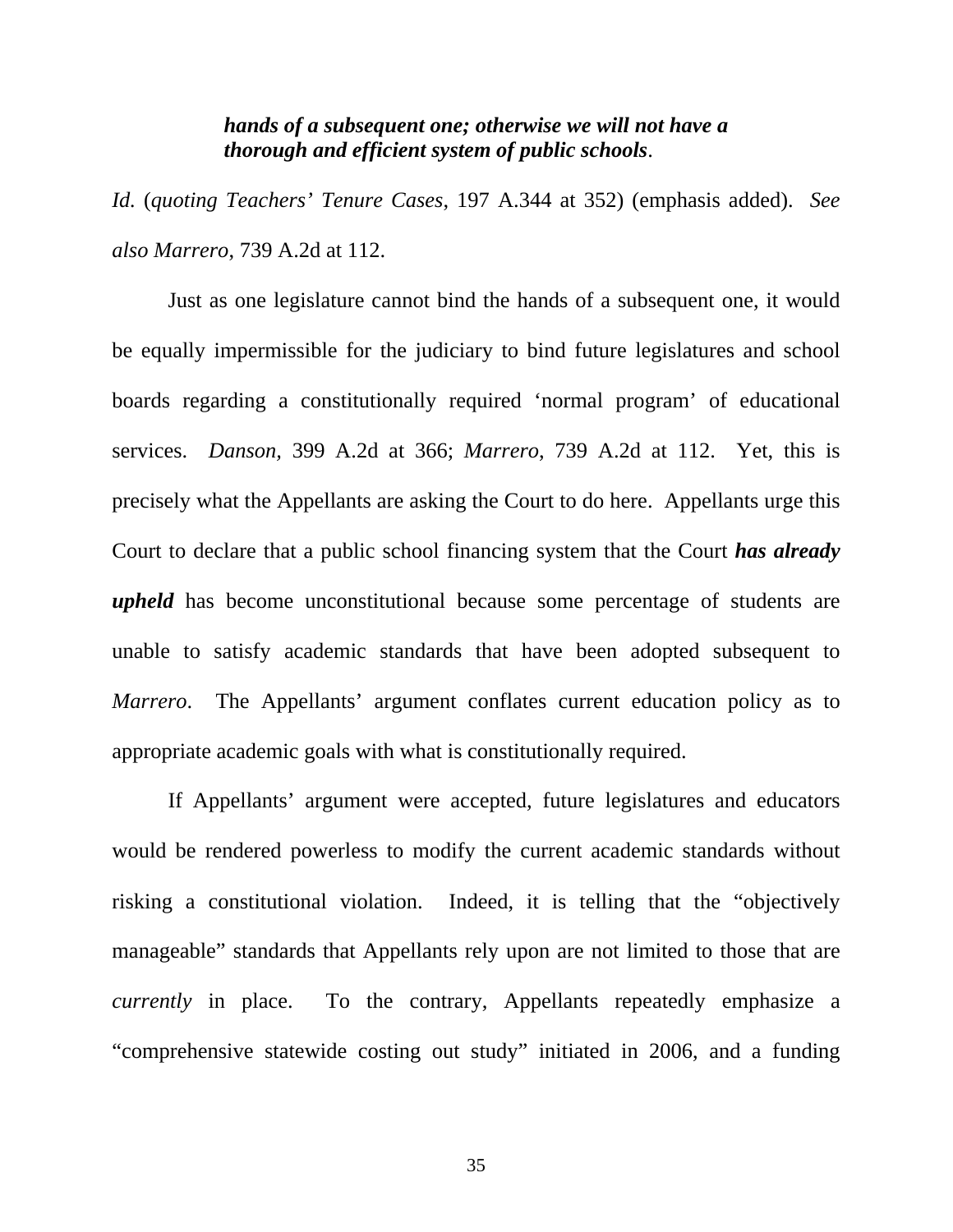formula adopted in response to that study, that the Appellants acknowledge *is no longer being implemented.* [Petition,  $\P$ ] 122-134; Appellants' Brief at 11-12].

It would be a wholly inconsistent with *Danson* and *Marrero* – and a strange constitutional argument, indeed – to find that the Education Clause requires perpetual implementation of a particular funding formula followed by previous legislatures, which the current legislature has decided not to adopt. In fact, if Appellants were accurate in their argument that they are not trying to bind future legislatures, then any order granting relief to Appellants based on the current academic standards and benchmarks would be illusory, since an alleged constitutional violation could be remediated merely by eliminating the standards altogether. Appellants are asking this Court to disregard its own precedent by binding future legislatures to Appellants' views as to appropriate education policy.

## **3. The Legislature's Expectations For What "Teachers Should Teach And Students Should Learn" Do Not Provide Judicially Manageable Standards.**

Appellants vigorously argue that that the current array of state educational requirements and expectations create "judicially manageable standards" for determining whether the current education funding system violates the Constitution. Tellingly, however, Appellants do not tell the Court what standard they would ask judges to apply. While the issue has been extensively briefed and argued, neither Appellants nor any of their numerous Amici have offered any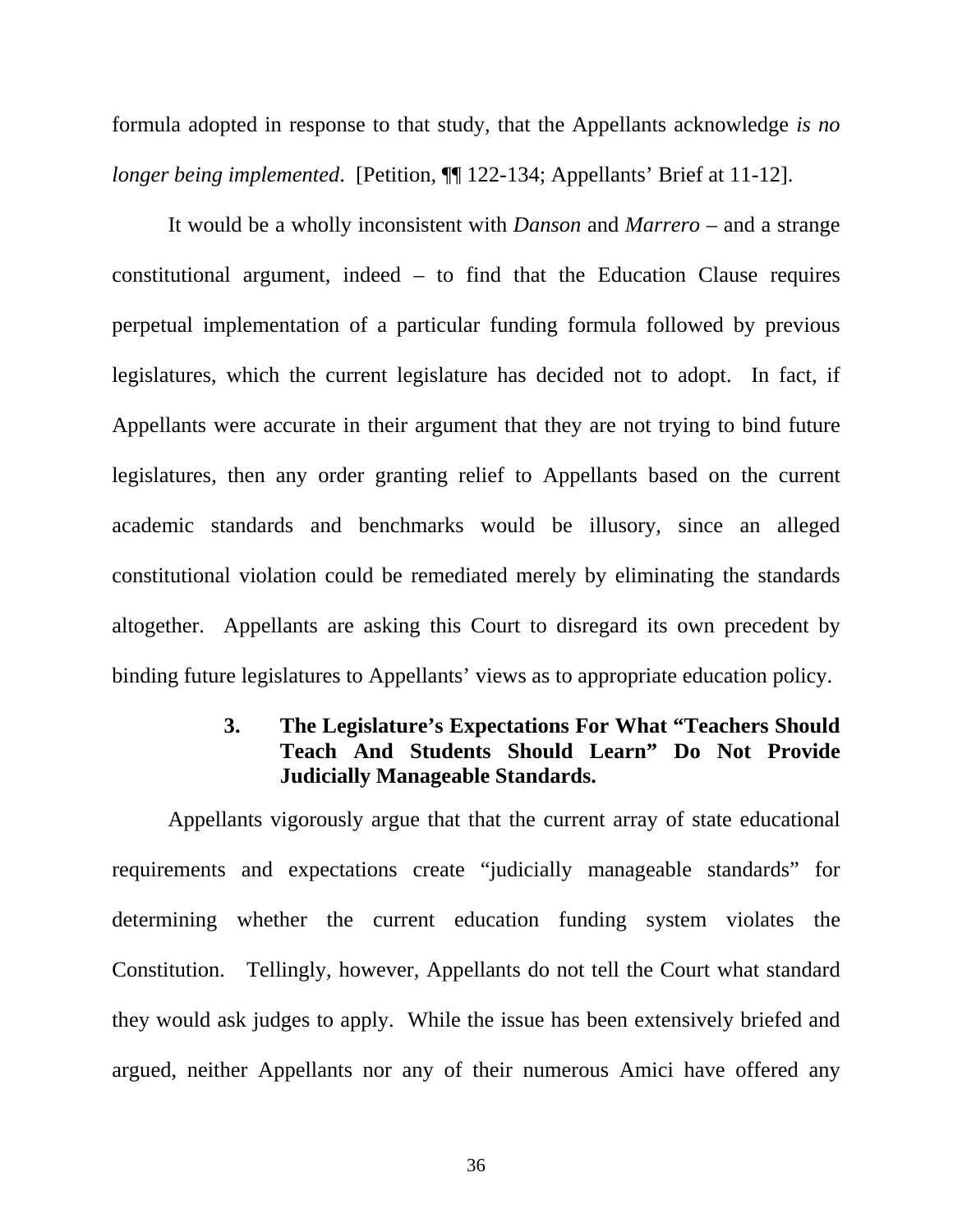concise and coherent explanation as to how the Commonwealth's judiciary could be expected to distill hundreds, if not thousands, of pages of statutes, regulations, policies, and costing-out studies into a test that could be managed by judges as a matter of constitutional law.

Appellants and Amici have no difficulty stating what they are *not* asking for. Appellants agree that they do not contend that all Pennsylvania public school students must achieve proficiency on state exams, nor do they argue that the Court must order the legislature to fund education at the levels identified in the muchtouted costing-out study. [Appellants' Brief at 37, 39]. Likewise, Consortium Amici concede that they do not argue that the Constitution "requires every school district to be equally well funded" or that "every school district in Pennsylvania must provide the kind of superior education that Lower Merion can afford to offer." [Consortium Amici Brief at 26]. Yet, without these types of bright-line arguments, Appellants find themselves wholly unable to articulate the judicially manageable standard they *are* advocating.

Such was the point made by this Court in both *Danson* and *Marrero*, where it recognized that even if the Court were able to define the specific components of a "thorough and efficient education," the only judicially manageable standard of which the Court could conceive would be "the rigid rule that each pupil must receive the same dollar expenditures." *Danson,* 399 A.2d at 366; *Marrero*, 739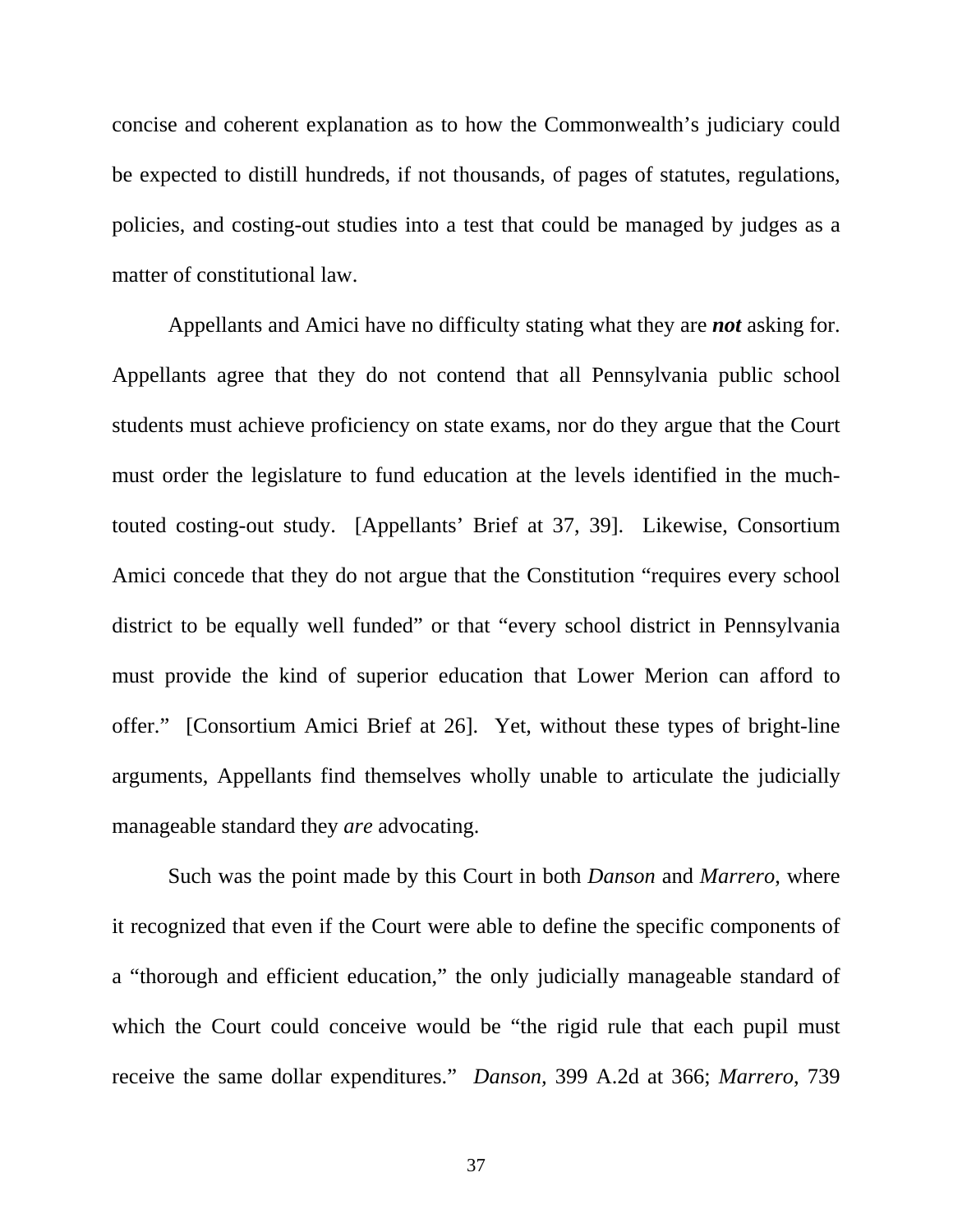A.2d at 112.The Court refused to impose such a requirement, recognizing that "expenditures are not the exclusive yardstick of educational quality, or even educational quantity." *Danson,* 399 A.2d at 366; *Marrero*, 739 A.2d at 113. Rather, the educational product is dependent upon many factors, including the efficiency and economy with which available resources are utilized. *Danson,* 399 A.2d at 366; *Marrero*, 739 A.2d at 113.

In this case, the Commonwealth Court logically observed that although subsequent developments since *Marrero* "may establish annual legislative or executive benchmarks regarding student and educational spending that may be used in determining funding levels as a matter of policy, they do not confer funding discretion upon this Court nor provide us with judicially manageable standards for determining whether the General Assembly has discharged its duty under the Constitution." *William Penn School Dist.*, 114 A.3d at 463. Such finding is borne out by Appellants' continued inability to define the standard they want the Court to apply.

Indeed, the comprehensive content-based standards that the Appellants espouse in their Brief serve only to further demonstrate that the matter is not appropriate for judicial intervention. By way of example, Appellants' Brief draws a comparison between the purportedly vague Grade 8 math standards that existed pre-*Marrero* and the specific content standards that currently exist, *e.g.*, "[p]rove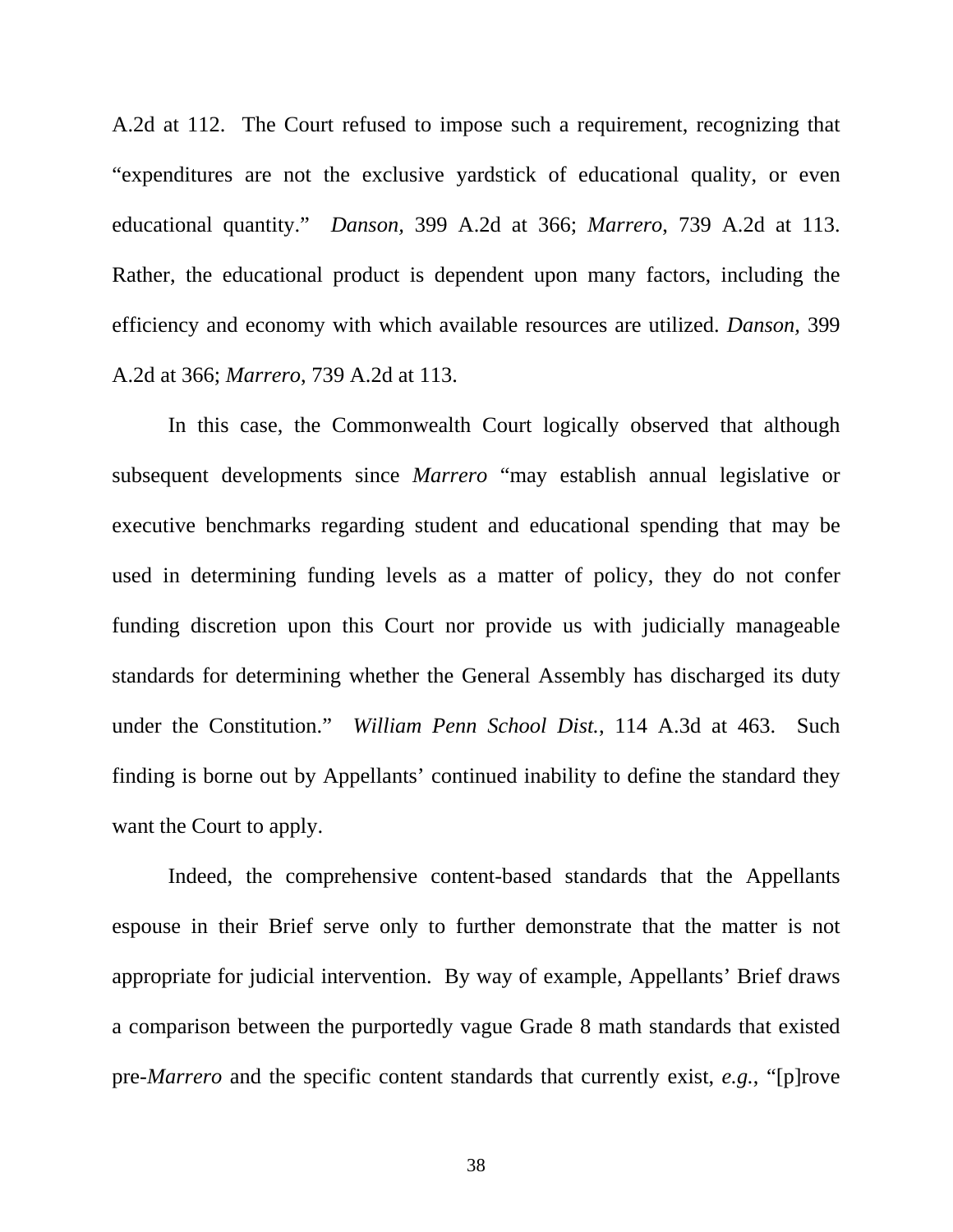the Pythagorean identity and use it to calculate trigonometric ratios." [Appellants' Brief at 7]. Notwithstanding any utility that such standards might have to a teacher assessing a student's mastery of the subject, it is manifestly unclear how a judge could possibly use these standards in reviewing the constitutionality of the education funding system. Should judges analyze standardized test results to determine whether students throughout the Commonwealth adequately understand how to use the Pythagorean identity to calculate trigonometric ratios? If some students continue to struggle with that advanced concept, should the entire system for funding public schools be blown up as unconstitutional? The educational requirements simply do not translate into a judicially manageable test.

Lacking any explanation as to how the current education expectations and benchmarks establish standards that are capable of being applied by judges, Appellants attempt to couch their argument in terms of providing students "an *opportunity* to meet state standards." [Appellants' Brief at 37 (emphasis in original)]. However, such a request is equally incapable of judicial management. How does a court define an "opportunity" to meet standards? Indeed, the Petition's own allegations confirm that students in all school districts throughout the Commonwealth have an *opportunity* to learn. Appellants' grievance lies in what they view as unequal results.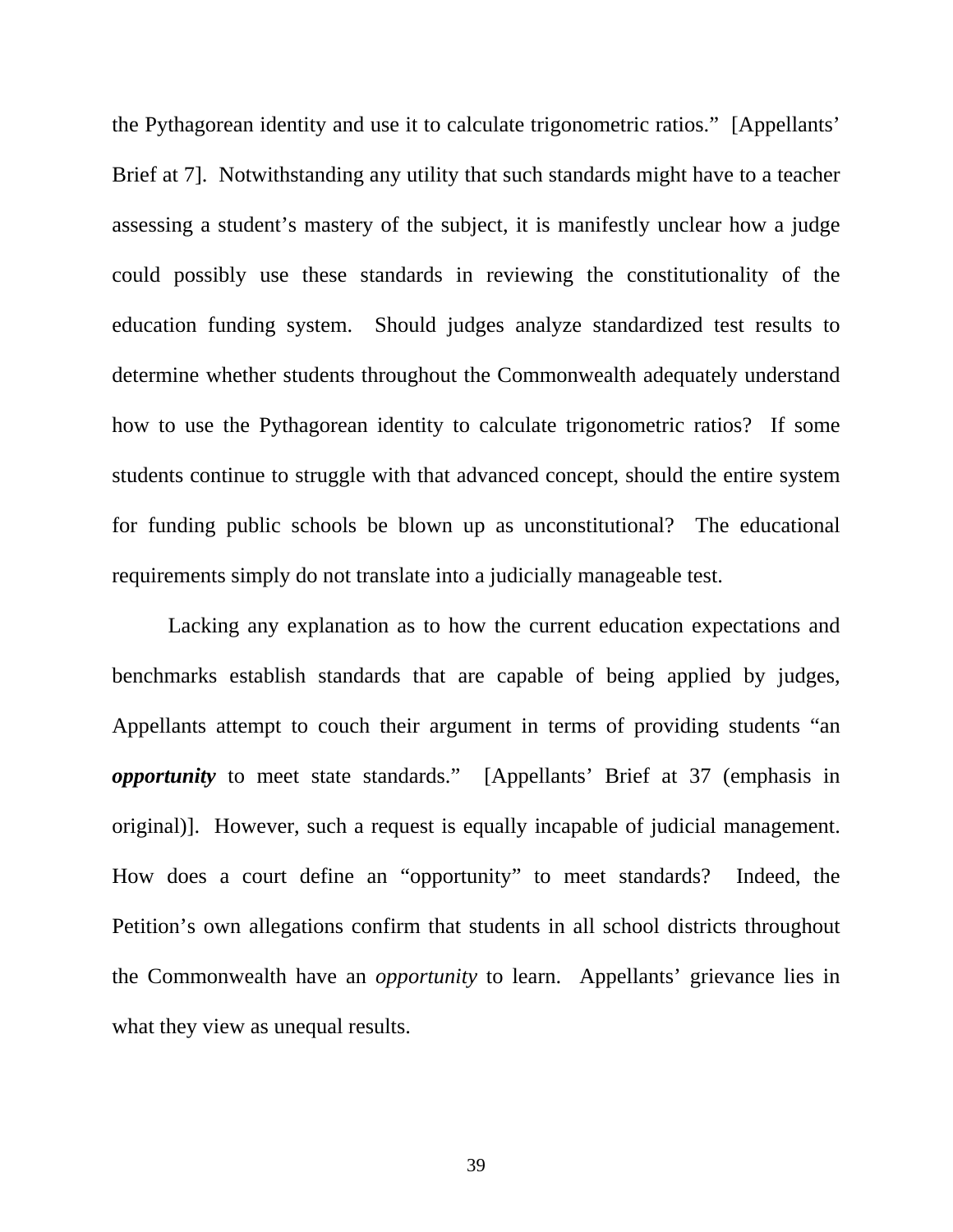By way of example, the Petition alleges the percentage of students in various school districts who did not score proficient or above in certain subjects, *e.g.*., that 43% of the students in Greater Johnstown School District did not score proficient or above in Algebra I and 22% did not score proficient or above in Literature. [Petition, ¶ 156]. Inverting those numbers means that 78% of Literature students and 57% of Algebra students in that District *did* achieve proficiency. Once again, this poses the question of how courts can be expected to draw the line between a constitutional and an unconstitutional funding system by looking at test results. Is a funding system constitutionally acceptable if 10% of students in a school district to fail to achieve proficiency? How about 20%? From a statewide perspective, what number of school districts in the Commonwealth can fail to meet educational expectations before the entire system must be declared unconstitutional?

As a final point, while Appellants invoke state performance standards and benchmarks as a hook for their argument, the remedy they actually seek goes far beyond the already impossible task of requiring a funding system that ensures that all districts will achieve the State's goals for standardized test performance. Appellants recite a plethora of alleged disparities in educational programs and resources offered in various school districts, which they contend are tied to the amount of local funds available. [*See generally* Petition at ¶¶ 175-179]. Appellants conclude that that an education that fails to prepare children "to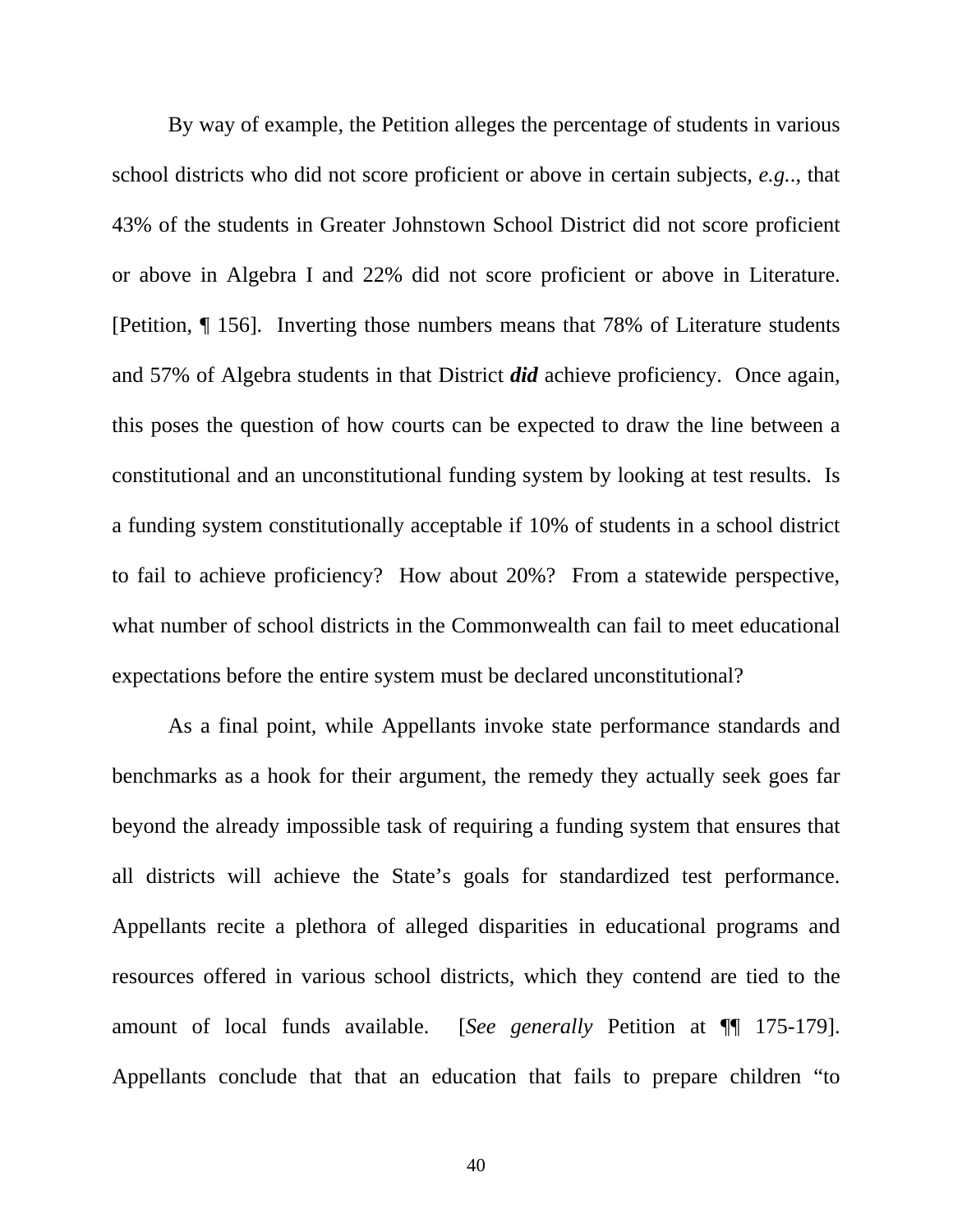participate meaningfully in the civic, economic, social, and other activities of our society and to exercise basic civil and other rights of a citizen of the Commonwealth of Pennsylvania is constitutionally inadequate." [Petition at ¶ 92].

It is scarcely possible to imagine a standard that is less susceptible to judicial management. The arguments advanced by Appellants and Amici, if accepted, would place responsibility on the public education system to, in effect, equalize the quality of life of children in the Commonwealth and to provide a counterbalance to the myriad other personal, social and economic conditions – such as parental involvement, home and community environment, willingness to learn, and natural ability – that contribute to the conditions alleged in the Petition. These issues are outside of the appropriate role of the judiciary. As this Court has already held, what constitutes an 'adequate' education or what funds are 'adequate' to support such a program "are exclusively within the purview of the General Assembly's powers, and they are not subject to intervention by the judicial branch of our government." *Marrero,* 739 A.2d at 113-14*.*

## **E. APPELLANTS' ARGUMENT IS ONE OF PUBLIC POLICY THAT MUST BE DIRECTED TO ELECTED PUBLIC OFFICIALS.**

Therefore, at its core, the instant matter simply expresses a public policy disagreement over how Pennsylvania's legislature has chosen to fund public schools. Appellants believe that the current system is overly reliant on local tax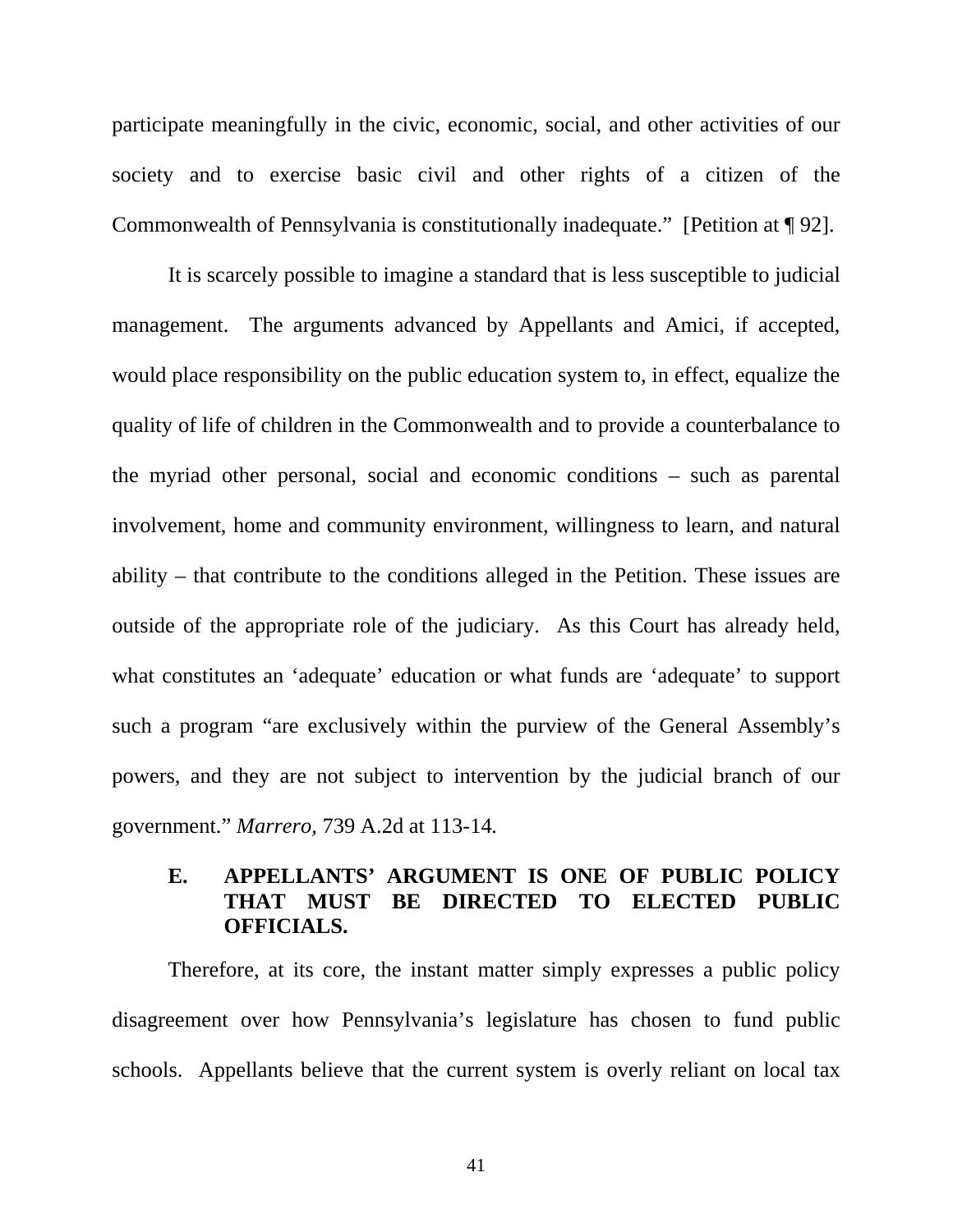revenue; that the legislature inequitably allocates funds among the Commonwealth's school districts; and that Pennsylvania spends too little on public education.13 [*See*, *e.g.*, Appellants Brief at 5-7]. Similarly, Amici contend that "the legislature has acted irresponsibly or worse" and that "[t]he need for adequate and equitable school funding is now." [Consortium Amici Brief at 4, 26]. No matter how strongly felt, however, these beliefs are plainly public policy arguments that must be resolved through the political process rather than by the judiciary.

Stated plainly, the manner in which the legislature chooses to allocate the Commonwealth's scarce financial resources among its many vital needs and interests is a political question, which must be determined by the people through their elected representatives. Such point was reiterated by the Commonwealth Court in its recent decision in *Pennsylvania Envt'l Def. Found., supra*. In that case, the Petitioners challenged budget-related decisions pertaining to the leasing of State lands for oil and natural gas development, going to great lengths to establish the importance of protecting the Commonwealth's scenic and natural resources. This Court agreed with the unquestioned need to guard Pennsylvania's

 $13$  Appellants contend that "[t]here are many alternative funding methodologies available," and propose solutions such as raising taxes and distributing the additional revenue to local school districts. [*Id* at ¶ 299].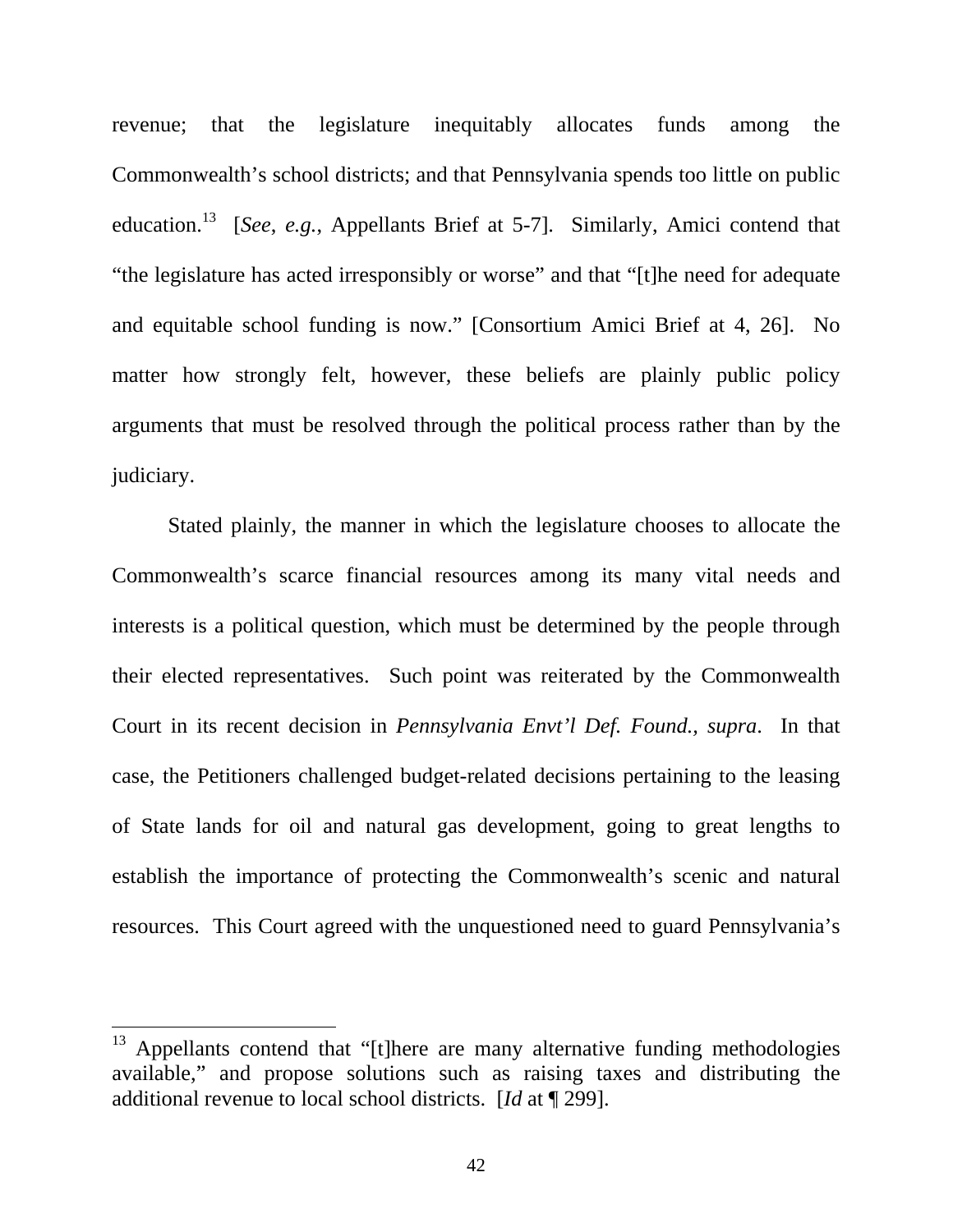natural resources, as protected by the Environmental Rights Amendment to the

Pennsylvania Constitution, and continued:

But, it is an equally unassailable truth enshrined in our governing document that the legislative and executive branches must annually reach agreement on a balanced plan to fund the Commonwealth's operations for the fiscal year, including funding vital services to the most vulnerable among us in all corners of the Commonwealth. And, how they do this is as much a matter of policy as it is a matter of law, only the latter of which is reviewable by the judicial branch.

*Pennsylvania Envt'l Def. Found.* 108 A.3d at 164.

This Court has consistently held that the manner in which public education is funded in Pennsylvania is a matter of legislative prerogative. *See generally Twer*, 447 A.2d 222; *School Dist. of Newport Tp.*, 79 A.2d at 643. Reversing the order of the Commonwealth Court, and allowing the Petition to proceed, would impermissibly shift the debate over educational funding philosophy from the democratic arenas of the General Assembly and local school boards to judicial forums unsuited for the task. Educational advocates would advance their cause to judges, rather than to politicians or in the voting booth.

Tellingly, the Appellants' own allegations demonstrate that the instant dispute is inherently a political one. In addition to their disagreement with the system that the legislature has chosen to fund public education, Appellants repeatedly criticize other legislative policy decisions. For instance, Appellants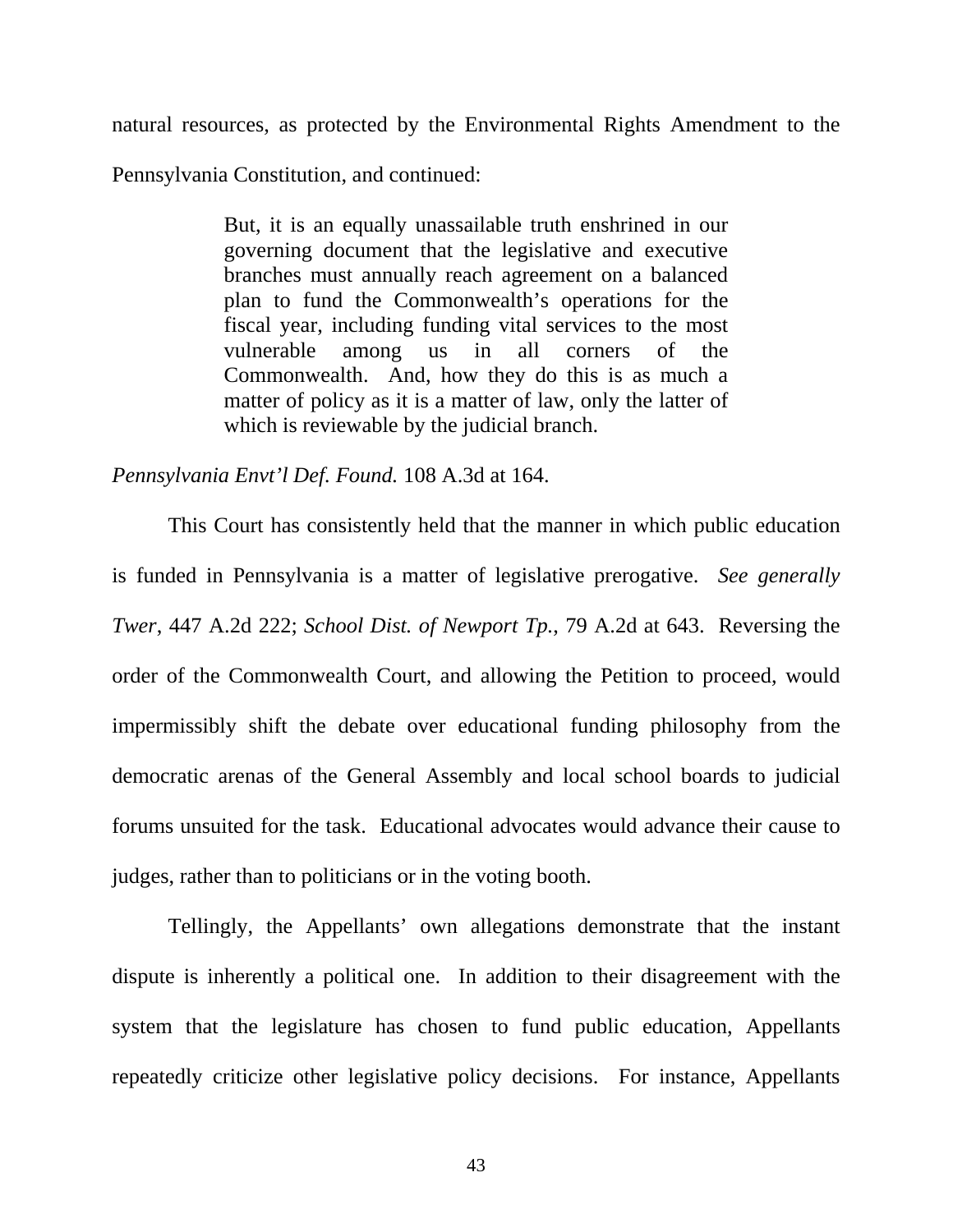chastise a "divided" legislature for, among other things, deciding in 2011 to "abandon" a previous funding formula adopted in 2008 (Petition, ¶¶ 131, 134, 137, 141); decry the legislative decision to require school districts to pay for the cost of resident students who attend charter schools (*id.* at ¶ 139); and the criticize Act 1's impact on the ability of school districts to raise local tax revenue (*id.* at ¶ 143).

This Court has recognized, however, that the ability of the General Assembly and state education officials to experiment and vary previous approaches with respect to matters affecting education lies at the heart of the Education Clause. *Danson*, 399 A.2d at 426; *Marrero*, 739 A.2d at 112. The issue of public education funding is one of the most strongly contested political issues of our time. The Pennsylvania judiciary should not interject itself into this political debate under the guise of constitutional interpretation. Thus, the Commonwealth Court correctly sustained Legislative Respondents' Preliminary Objections to the Petition.

## **II. APPELLANTS' EQUAL PROTECTION ARGUMENT ALSO FAILS TO STATE A CLAIM**

It is well-settled that "this Court may affirm the order of the court below if the result reached is correct, without regard to the grounds for decision relied upon by that court." *Fitzpatrick v. Natter*, 961 A.2d 1229, 1245 n.17 (Pa. 2008). Accordingly, even if this Court were to disagree with the Commonwealth Court's determination that Appellants' claims under the Equal Protection Clause are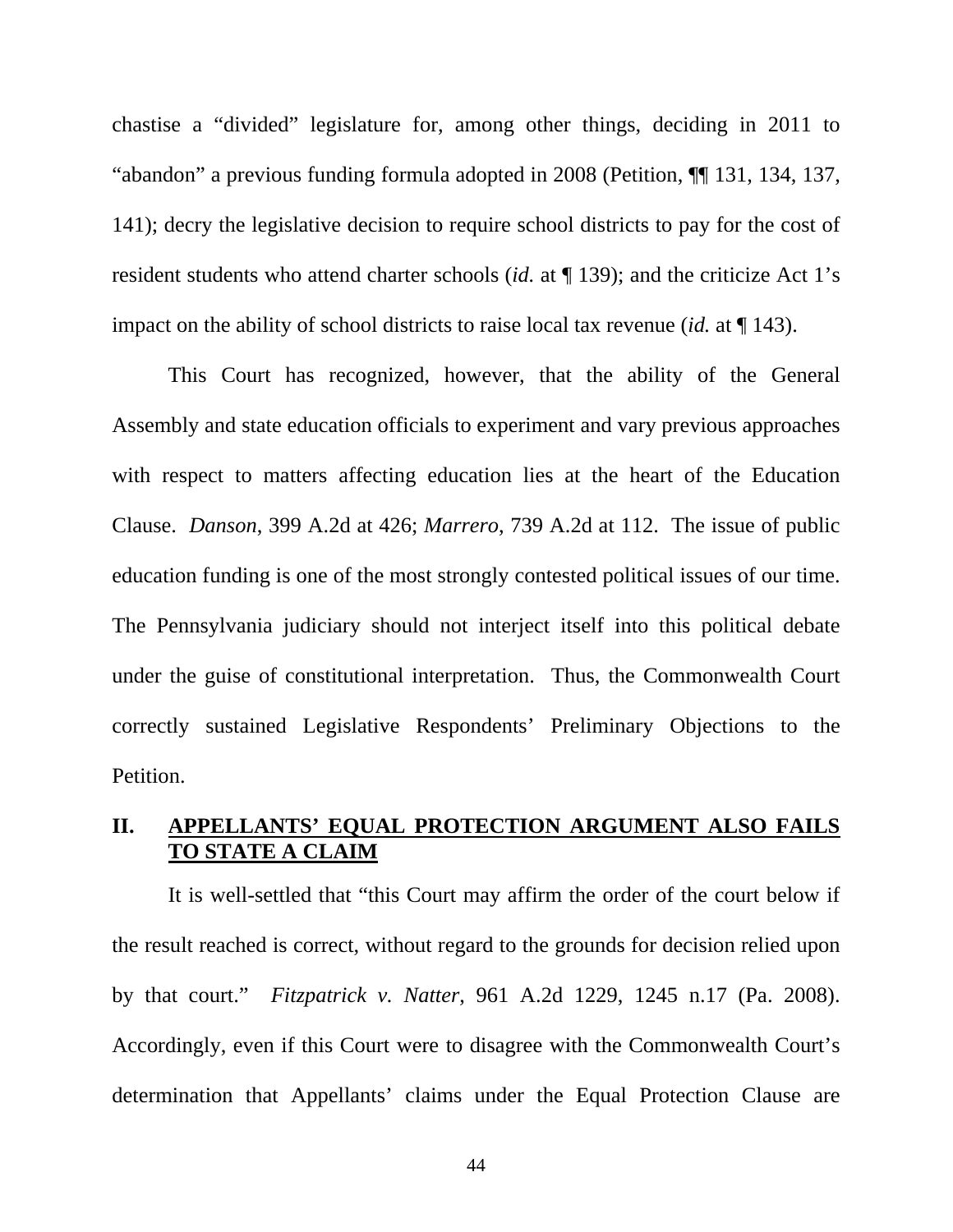nonjusticiable, the Commonwealth Court's order sustaining Legislative Respondents' Preliminary Objections to Count II of the Complaint can be affirmed on the alternative basis that Appellants' Equal Protection Clause argument fails to state a claim upon which relief can be granted.

## **A. APPELLANTS FAIL TO STATE A VALID EQUAL PROTECTION CLAIM BECAUSE PENNSYLVANIA'S PUBLIC SCHOOL FUNDING SYSTEM MAKES NO CLASSIFICATIONS.**

The starting point in any equal protection analysis "is a determination of *whether the State has created a classification* for the unequal distribution of benefits or imposition of burdens." *Commonwealth v. Parker White Metal Co.*, 515 A.2d 1358 (Pa. 1986) (emphasis added). Put differently, the Equal Protection Clause does not apply to every deprivation of an individual's rights (fundamental or otherwise), but only to deprivations caused by that individual's membership in a particular class. In this case, Appellants' equal protection claim is conceptually inappropriate, because Appellants do not identify any "classification" present in the current public education funding system. $^{14}$ 

 $14$  For this reason, Appellants' false analogy to a hypothetical "funding scheme that arbitrarily provided \$1,000 to each low-income school district and \$10,000,000 to each high-income school district" is empty rhetoric. Such a system would not only draw a specific classification with respect to the distribution of the state's education subsidy, that classification would be facially irrational. The same cannot be said for the *actual* funding system that exists, which Appellants concede provides lower wealth school districts with a *higher* state subsidy to help fill the gap created by disparities in local revenue. [Petition at ¶ 11].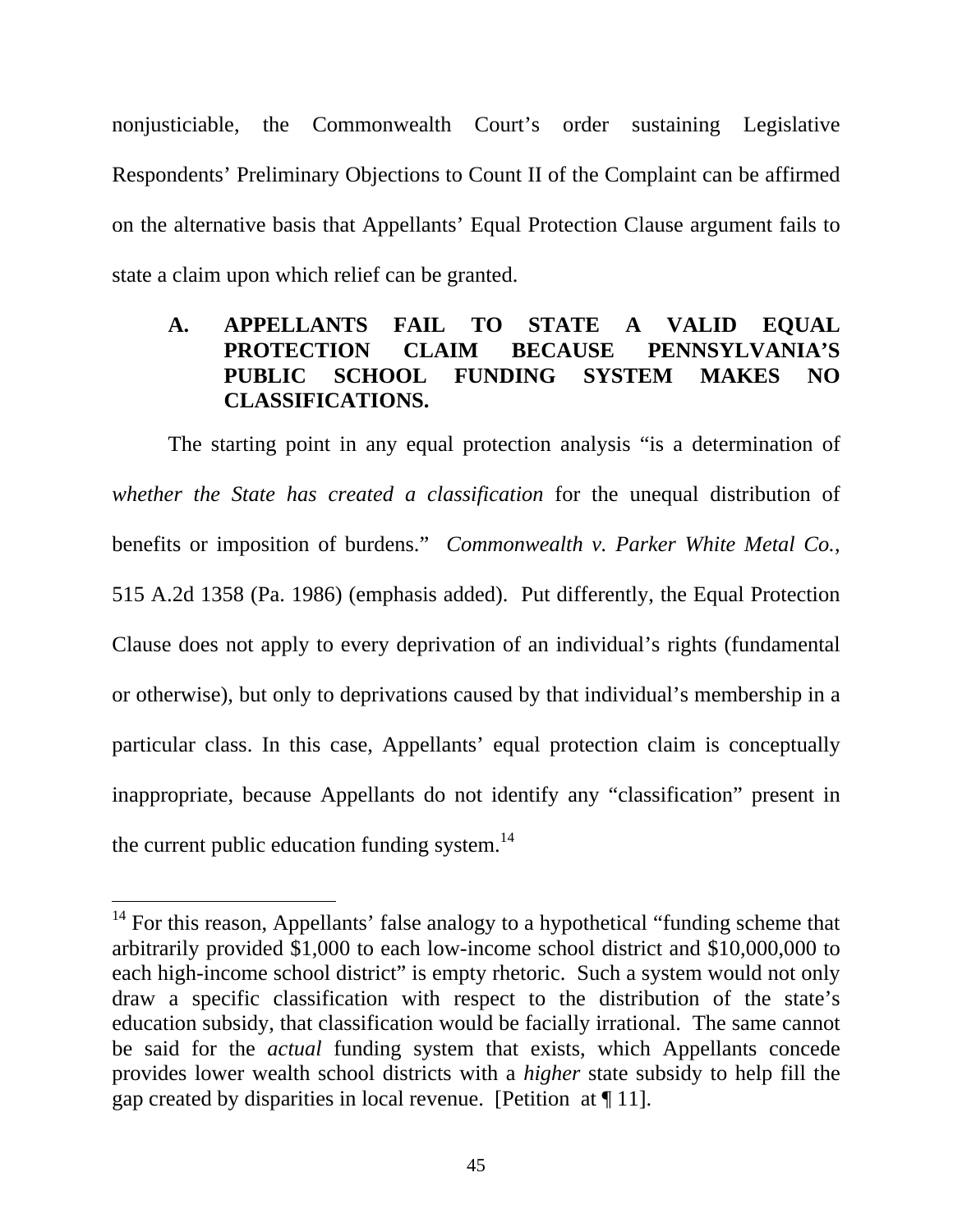The allegations made here are distinguishable from those at issue in *Danson*, where the petitioners alleged "a statutory classification between the Philadelphia School District and all other state school districts" in which the Philadelphia School District alone was statutorily prohibited from levying taxes. *See Danson*, 399 A.2d at 369 (Manderino, J. dissenting). By contrast, Appellants in this case cite a facially-neutral funding system, which draws no statutory classifications, and argue that the *impact* of the statute is to create a financial and educational disparity between low-wealth and high-wealth school districts. Thus, Appellants have failed to articulate a viable equal protection argument.

#### **B. APPELLANTS' EQUAL PROTECTION ARGUMENT IS PRECLUDED BY** *DANSON***.**

Even if Appellants had adequately alleged that the public education funding scheme creates a statutory classification that is subject to an equal protection analysis, such claim is precluded by this Court's holding in *Danson*, which holds that Pennsylvania's public school funding system serves the rational basis of preserving local control over education.

It is firmly established that "[a] statute duly enacted by the General Assembly is presumed valid and will not be declared unconstitutional unless it 'clearly, palpably and plainly violates the Constitution.'" *Harrisburg School Dist. v. Zogby*, 828 A.2d 1079, 1087 (Pa. 2003). A statute "implicating neither suspect classes nor fundamental rights-will be sustained if it meets a 'rational basis' test."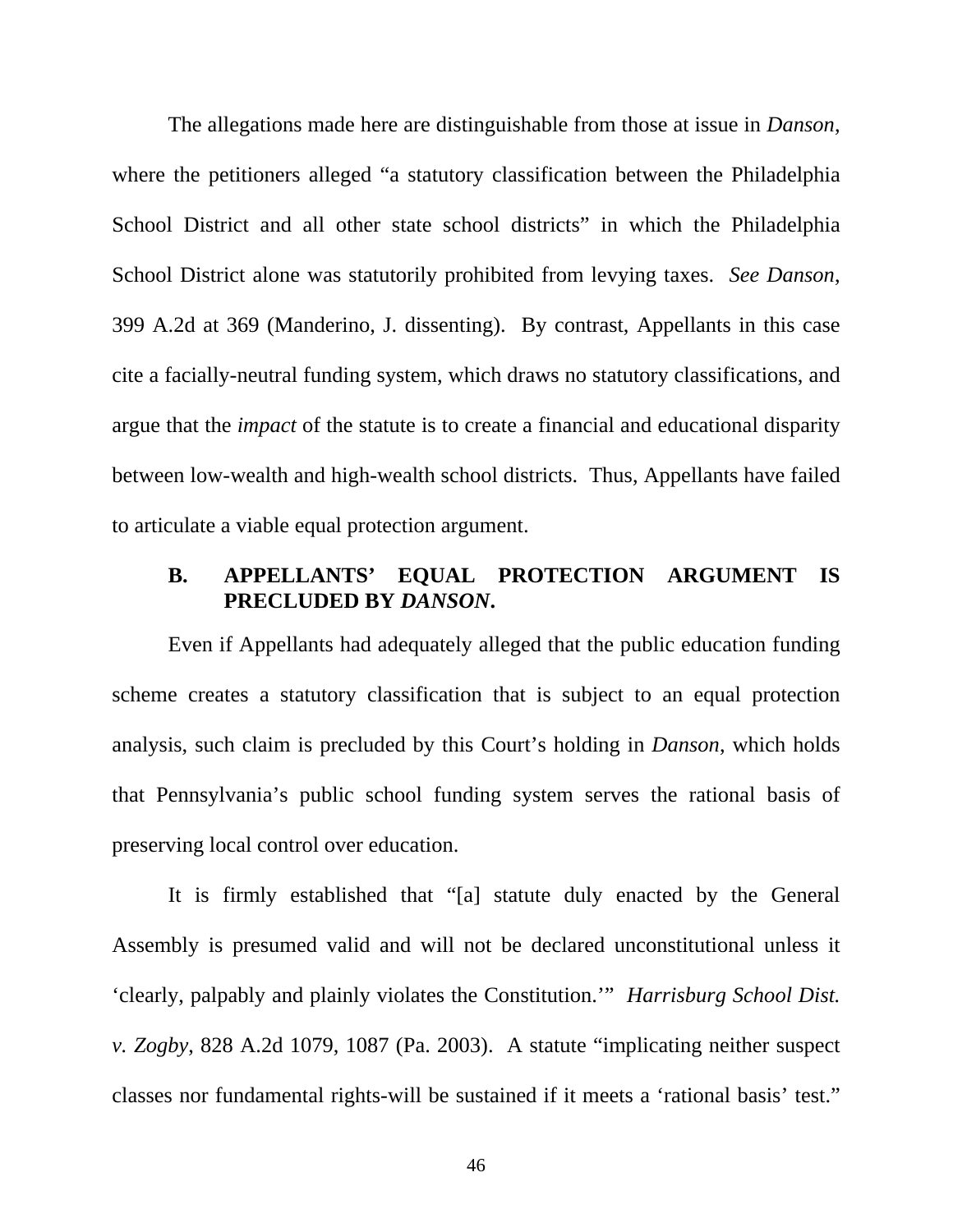*Pennsylvania Liquor Control Bd. v. Spa Athletic Club,* 485 A.2d 732, 734 (Pa.

1984) (citation omitted). The rational basis standard is satisfied if the law "bear[s]

a reasonable relationship to a legitimate state purpose." *Harrisburg School Dist*

1088.

In *Danson*, the Supreme Court applied a rational basis analysis to an equal protection claim that Pennsylvania's education funding system discriminates against students in Philadelphia, explaining:

> As long as the legislative scheme for financing public education "has a reasonable relation" to "(providing) for the maintenance and support of a thorough and efficient system of public schools," … the General Assembly has fulfilled its constitutional duty to the public school students of Philadelphia. **The Legislature has enacted a financing scheme reasonably related to [the] maintenance and support of a system of public education in the Commonwealth of Pennsylvania***.* The framework is neutral with regard to the School District of Philadelphia and provides it with its fair share of state subsidy funds. This statutory scheme does not "*clearly, palpably,* and *plainly* violate the Constitution.

399 A.2d at 367 (boldface added; italics in original; citations omitted); *see also* 

*Marrero*, 739 A.2d at 133.15

<sup>&</sup>lt;sup>15</sup> Numerous high courts in other states similarly have applied a rational basis standard to dismiss equal protection challenges to school funding systems. *See, e.g.*, *Hornbeck v. Somerset County Bd. of Educ.,* 458 A.2d 758 (Md. 1983); *McDaniel*, 285 S.E.2d at 167; *Skeen*, 505 N.W.2d 299; *City of Pawtucket,* 662 A.2d at 62; *School Admin. Dist. No. 1 v. Comm'r, Dep't of Educ.*, 659 A.2d 854, 858 (Me. 1995); *Ctee for Educ. Equality*, 294 S.W. 3d 477; *Lobato v. State*, 304 P.3d 1132 (Colo. 2013); *Edgar*, 672 N.E.2d 1178.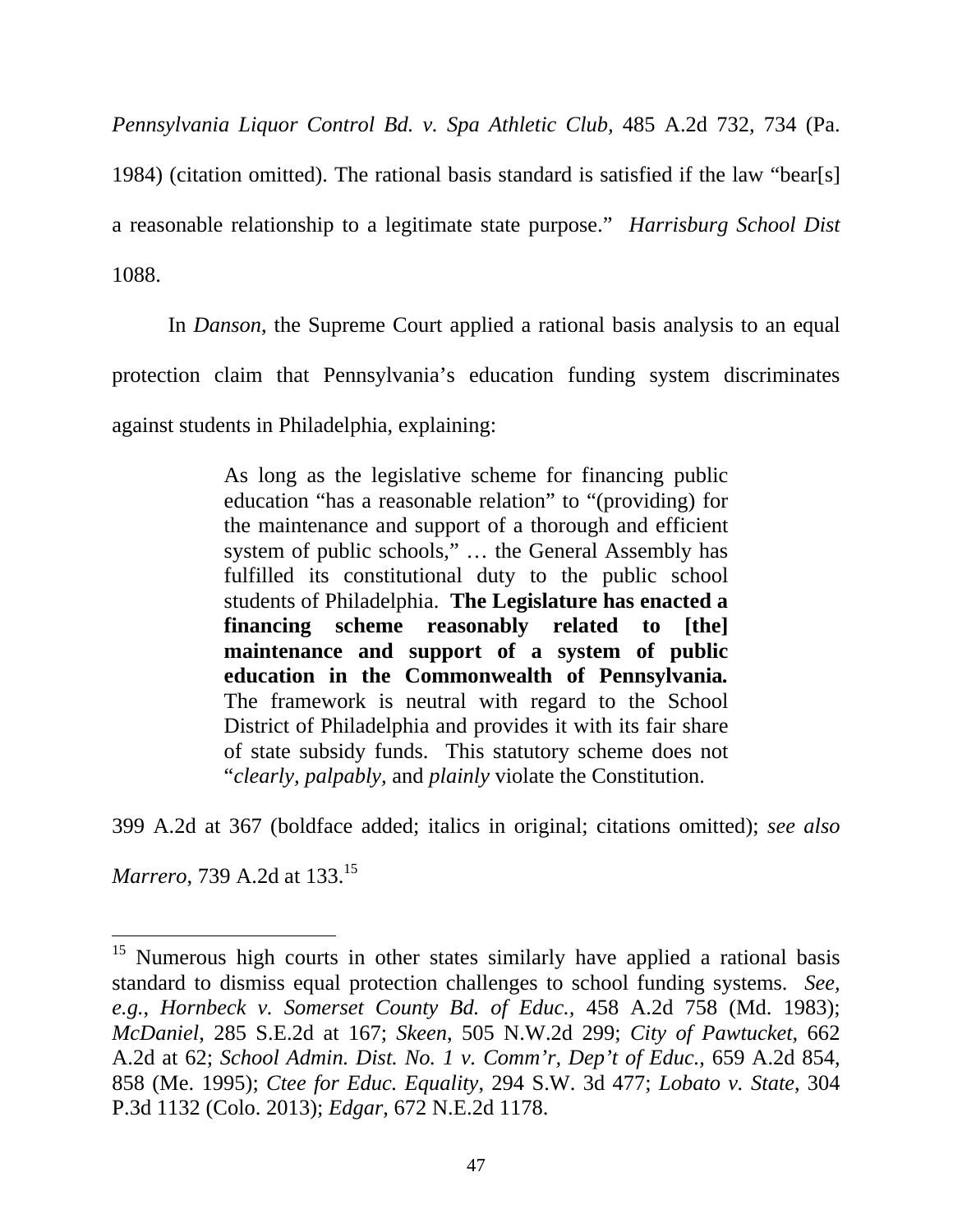Appellants appear to concede that *Danson* is controlling, but deliberately misinterpret the holding of that case. [*See* Appellants' Brief at 20]. Appellants emphasize *dicta* contained in footnote 10 of the *Danson* opinion, in which the Court noted that the Philadelphia School District had not alleged disparities in total and per child expenditures throughout the state. 399 A.2d at 365, n.10. However, there is nothing in the language of *Danson*, or any subsequent case decided by this Court, to indicate that the result would have been any different had allegations of funding disparity among school districts been made. Indeed, in *PARSS*, the Commonwealth Court applied *Danson* to reject an equal protection claim that was explicitly premised upon the disparity in education funding between districts. *PARSS*, Slip Op. at 29, 127.

The Commonwealth Court's holding in *PARSS* was logically reasoned and correctly interpreted *Danson*, in which this Court clearly and unambiguously found that the current education funding system does *not* violate the Equal Protection Clause because it is rationally related to a legitimate state interest. *Danson*, 399 A.2d at 367. Specifically, this Court held that the Constitution's framers "endorsed the concept of local control to meet diverse local needs *and took notice of the right of local communities to utilize local tax revenues to expand educational programs subsidized by the state*." *Id.* (emphasis added).As was true when *Danson* was decided, Pennsylvania's current system for funding public education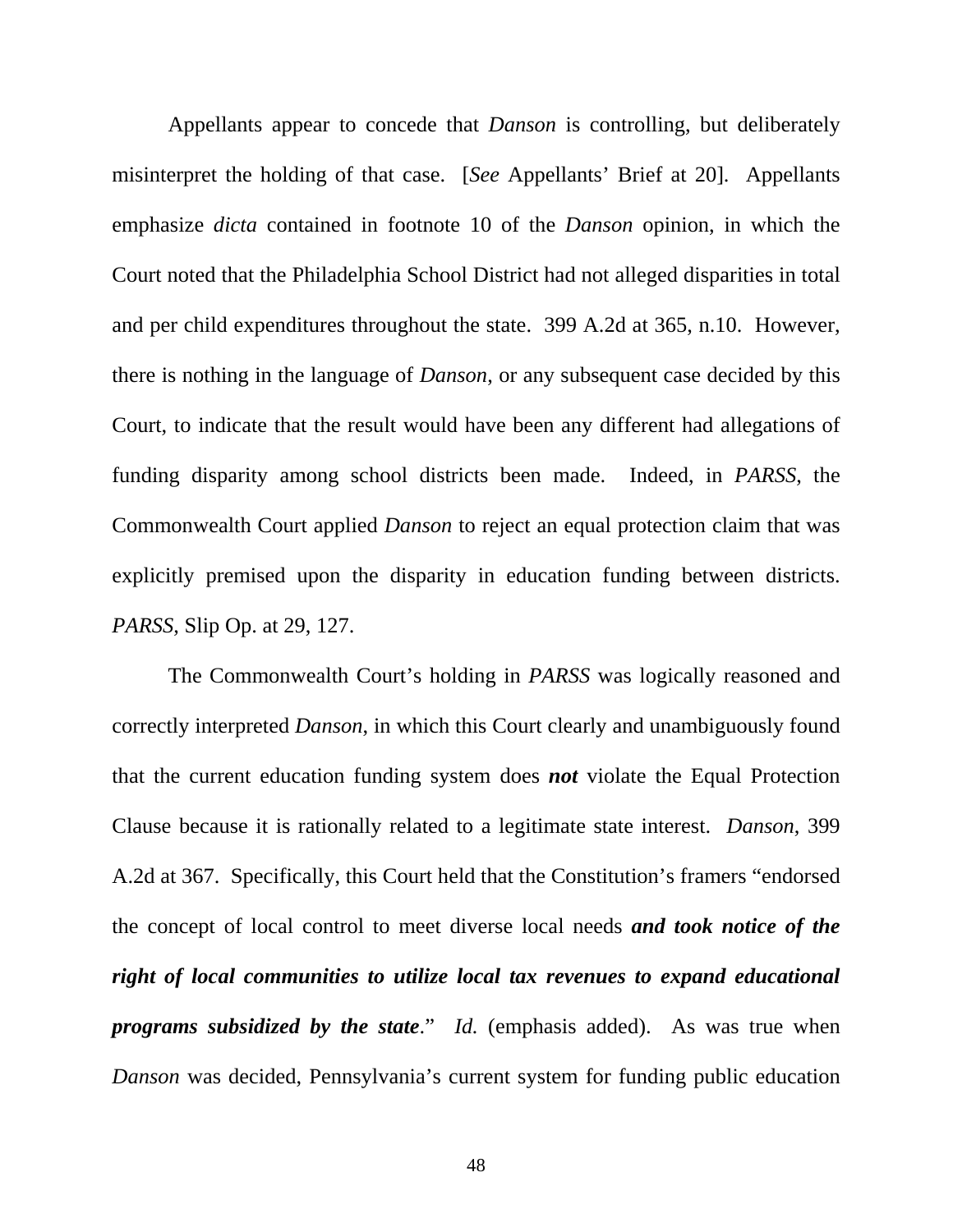is based on a combination of state appropriations and local property taxes, with some additional funding coming from the federal government. [Petition,  $\P$  263-265]. The fact that some communities may elect to spend at higher levels to support their local school systems is simply not a constitutional violation.

The Illinois Supreme Court expanded upon this reasoning in *Edgar*, where it found that State's education funding system to be "rationally related to the legitimate state goal of promoting local control," reasoning:

> [t]he general structure of the state's system of funding public schools through state and local resources—and the particular amounts allocated for distribution as general state aid—represent legislative efforts to strike a balance between the competing considerations of educational equality and local control. Certainly reasonable people might differ as to which consideration should be dominant. However, the highly deferential rational basis test does not permit us to substitute our judgment in this regard for that of the General Assembly, and we have no basis to conclude that the manner in which the General Assembly has struck the balance between equality and local control is so irrational as to offend the guarantee of equal protection. We also note that although reliance on local wealth to fund public education produces variations in resources which do not necessarily correspond to differences in educational needs, the same may be said for a variety of important governmental services, such as police and fire protection, which have traditionally been funded at the local level. Consequently, the logical implications of declaring Illinois' system of financing public education to be 'irrational' might be far reaching indeed. While the present school funding scheme might be thought unwise, undesirable or unenlightened from the standpoint of contemporary notions of social justice,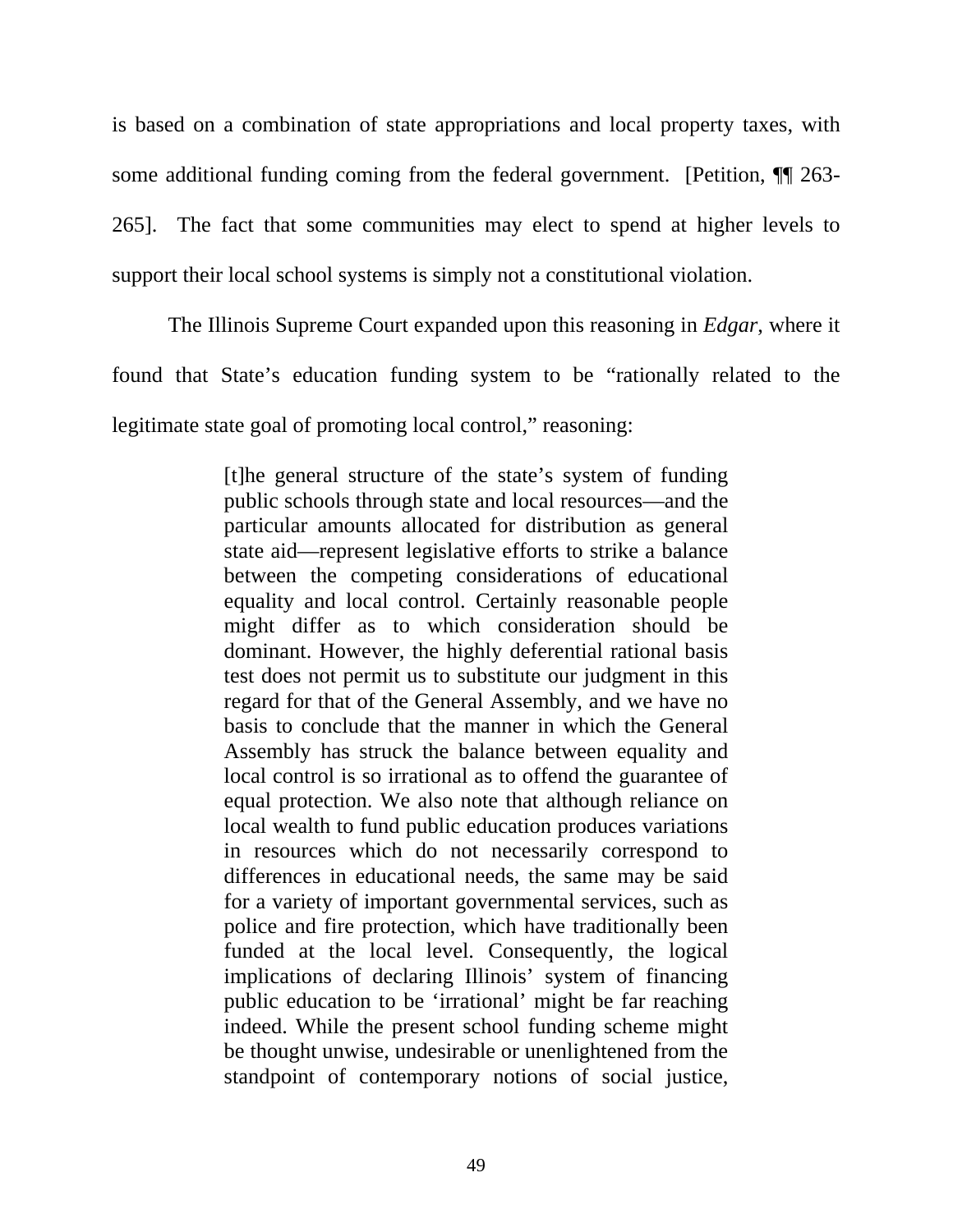these objections must be presented to the General Assembly.

672 N.E.2d at 1196 (internal citations omitted). *See also* PARSS, Slip Op. at 122- 23, n. 73 ("The outcome of equal protection challenges to disparities in funding of education between districts could have a great impact on the way all goods and services are provided at the local level").

Importantly, Appellants concede that the current funding formula provides poorer school districts with a *higher* per-student Commonwealth subsidy than more affluent districts. [Petition, ¶ 267 ("[t]he higher the percentage the poorer the district and the more money it will receive from the Commonwealth")]. Appellants contend that this is not enough, because the higher state subsidies do not completely close the gaps that exist between school districts, which result from disparities among local districts in their ability to raise property tax revenue. [*See id.* at  $\P$  11]. Yet, this argument is foreclosed by *Danson*, which specifically recognizes the right of local communities to utilize local tax revenues to expand educational programs in their districts.<sup>16</sup> 399 A.2d at 367.

<sup>&</sup>lt;sup>16</sup> Appellants' contention that the funding system violates the Equal Protection Clause because the Commonwealth has substantially limited the ability of school districts to raise revenue from local sources, *e.g.*, by enacting Act 1 (Petition, ¶ 296), merely rehashes the argument already rejected in *Danson*. There, petitioners complained that state law imposed "strict ceilings" on the ability of local communities to raise taxes. 399 A.2d at 364. This Court nevertheless found local control to be a rational basis for a funding system in which local tax revenues "are the major source of school financing in Pennsylvania." *Id.* at 364.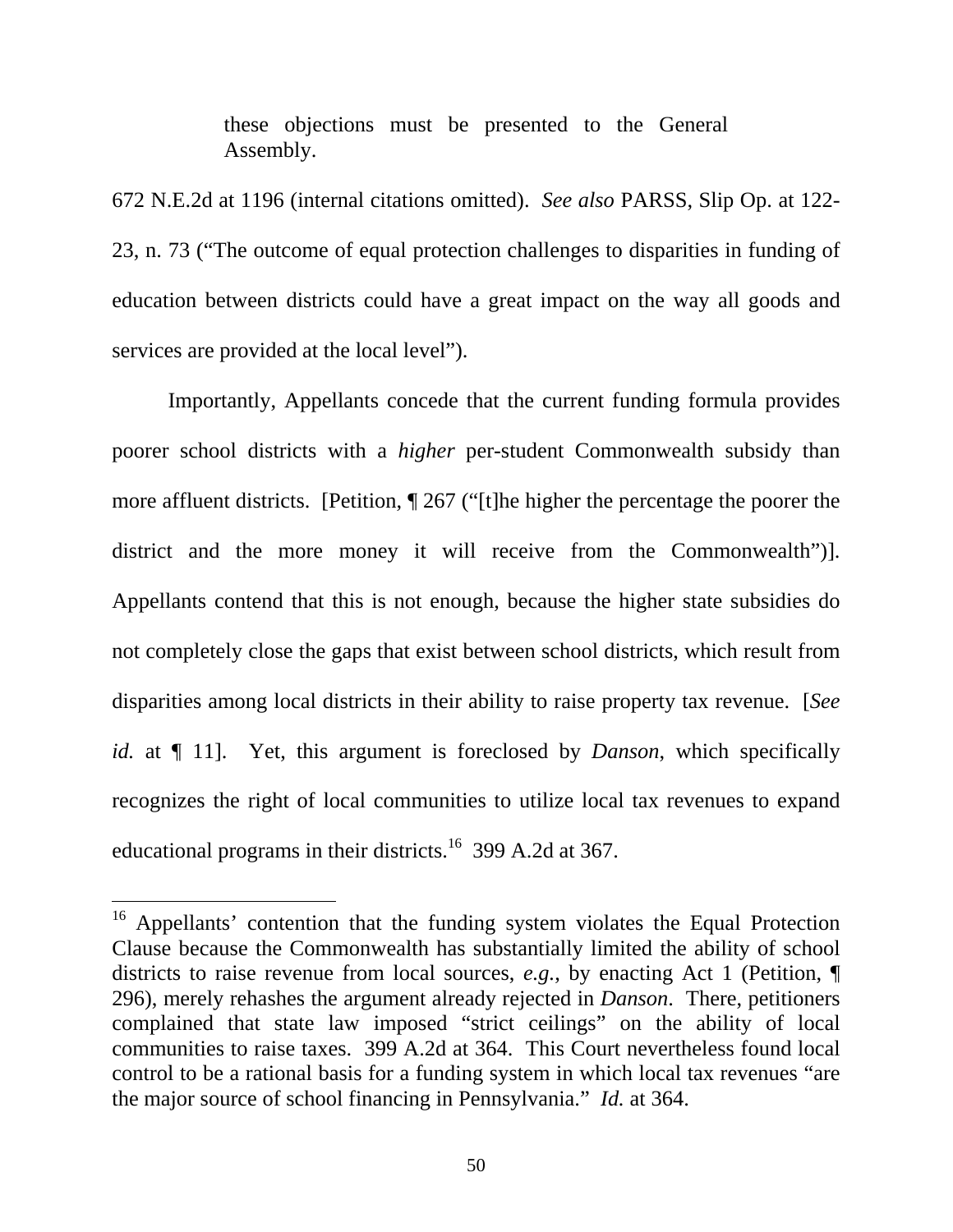Appellants' argument that the current funding system is irrational because local control over education funding in Pennsylvania is "illusory" and "a myth" (Petition at ¶¶ 296, 298), is simply litigation rhetoric that is not only inconsistent with the holding in *Danson*, but is refuted by Appellants' own factual averments, which irrefutably demonstrate the continued importance of local control. The Petition discusses the wide range of choices different School District Appellants have made to address their current budget constraints. [Petition at  $\P$  181-224]. While the School District Appellants undoubtedly wish that they did not have to make these tough choices, their own allegations confirm, rather than disprove, the primary role of local educators in choosing how to best utilize available education funds. The diverse budget-cutting strategies adopted, as outlined in the Petition, were made at the local level, not imposed by the Commonwealth. Therefore, they reflect the very essence of "local control."<sup>17</sup>

<sup>&</sup>lt;sup>17</sup> The various budget-reduction strategies discussed in the Petition provides yet another vital illustration as to why there can be no "judicially manageable standard" for adjudicating Appellants' challenge. Legislative Respondents in no way take lightly the serious funding constraints impacting some of the Commonwealth's school districts, nor the unfortunate consequences that these program cuts can have on students. Nevertheless, it cannot be reasonably argued that budget-driven decisions such as eliminating golf teams, woodworking classes, ninth grade athletic teams or drama productions violate the Pennsylvania Constitution. Again, this draws into sharp focus the fact that there are no judicially manageable standards for analyzing these types of decisions as a matter of constitutional interpretation. Plainly, such matters must be left to the discretion of legislators and educators, not imposed by judges.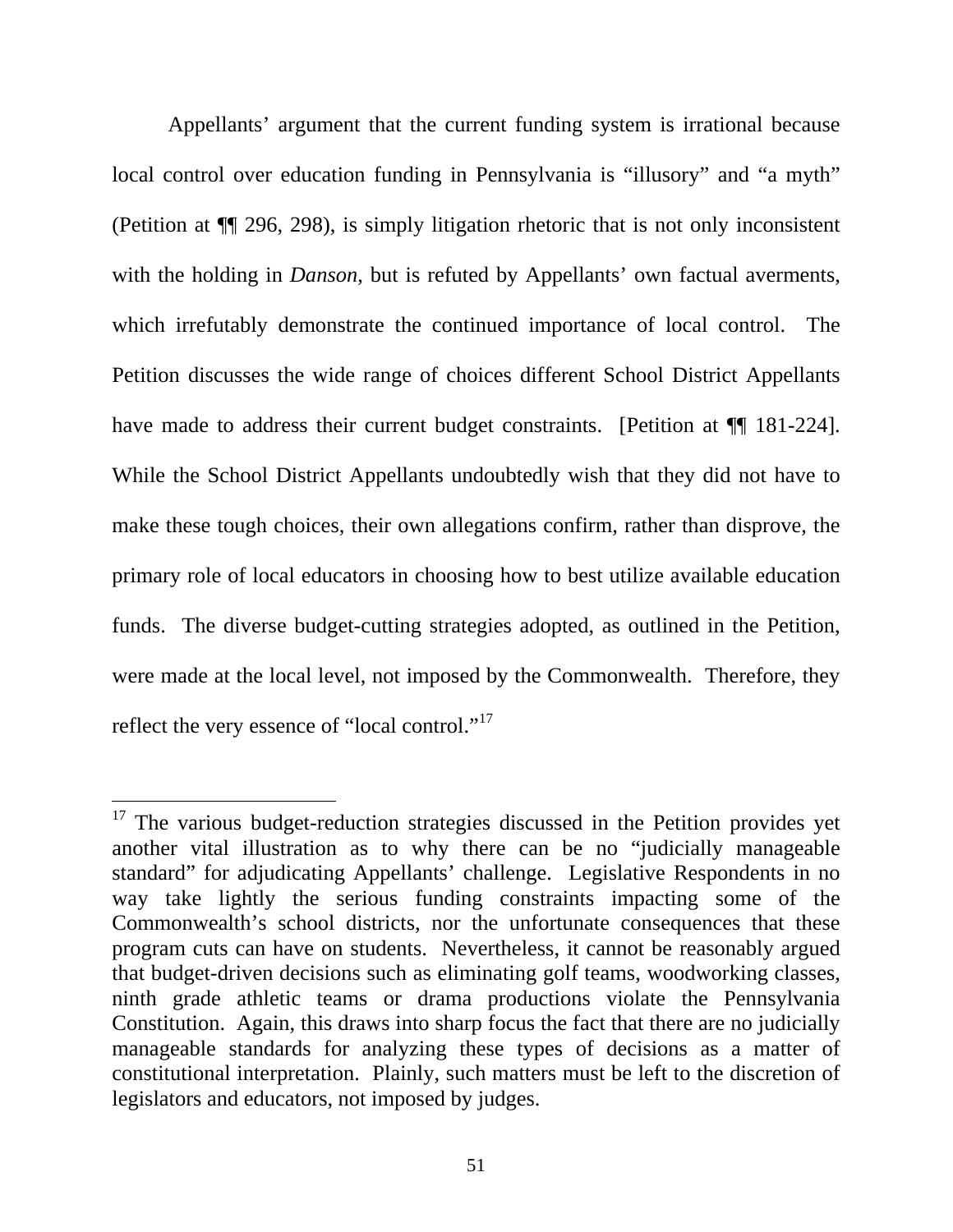Finally, this Court's use of a rational basis test for evaluating equal protection challenges to the legislatively enacted system for funding public education is consistent with United States Supreme Court jurisprudence. As the Supreme Court has explained:

> No scheme of taxation, whether the tax is imposed on property, income, or purchases of goods and services, has yet been devised which is free of all discriminatory impact. In such a complex arena in which no perfect alternatives exist, the Court does well not to impose too rigorous a standard of scrutiny lest all local fiscal schemes become subjects of criticism under the Equal Protection Clause.

*San Antonio Indep. School Dist. v. Rodriguez*, 411 U.S. 1 (1973).

In short, because this Court has already determined that the current funding scheme is rationally related to the legitimate state interest of preserving local control over public schools, Appellants' argument under the Equal Protection Clause fails to state a claim as a matter of law.

## **C. EDUCATION IS NOT CONSIDERED A "FUNDAMENTAL RIGHT" FOR PURPOSES OF EQUAL PROTECTION ANALYSIS.**

Appellants also try to avoid application of the rational basis test by arguing that education is a fundamental right in Pennsylvania. However, this argument, too, is precluded by this Court's decision in *Danson*. *See generally PARSS*, Slip Op. at 122, n. 72 ("applying a rational basis test rather than the strict scrutiny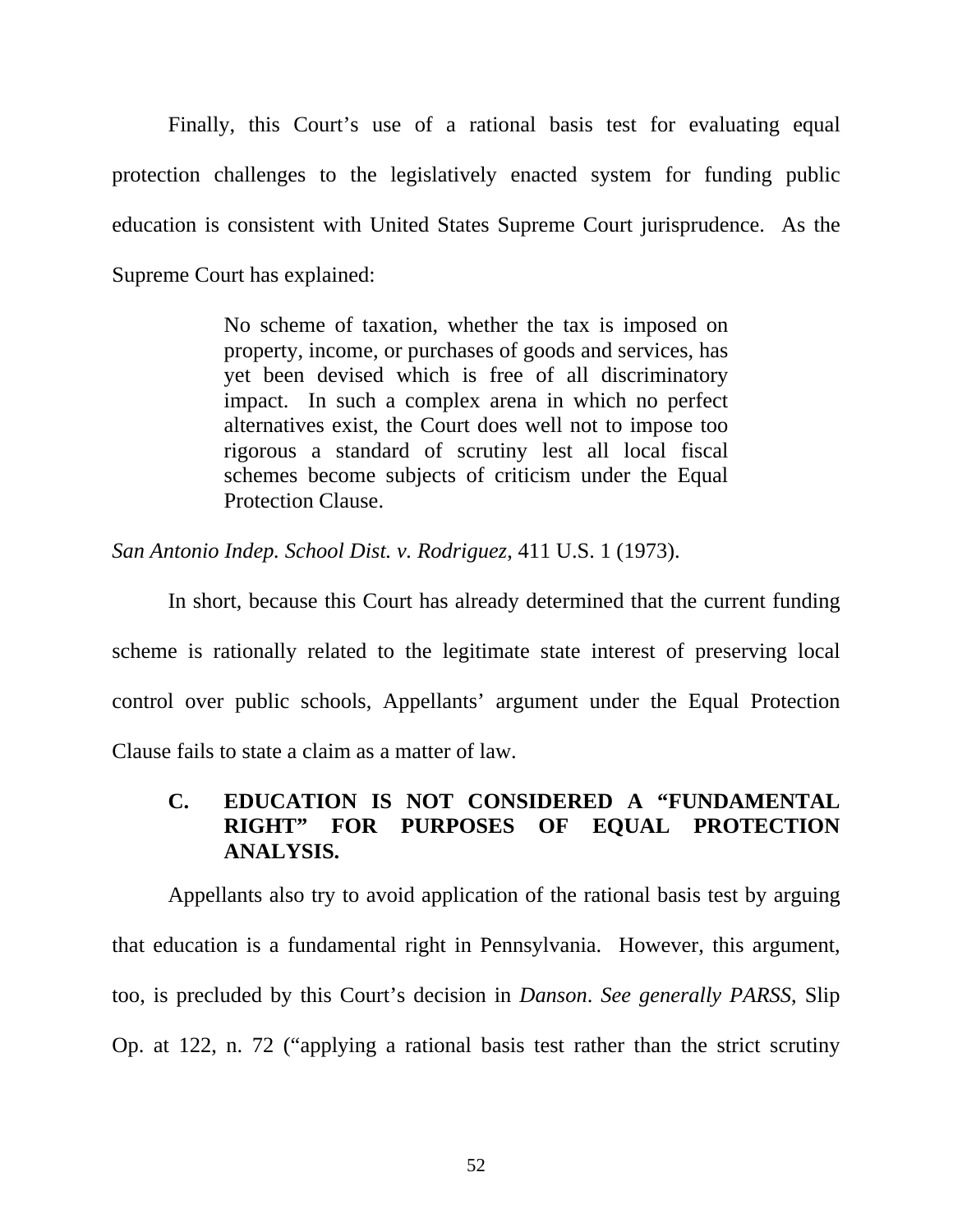standard suggested that the Court believed education was not a fundamental right in Pennsylvania").

The United States Supreme Court has recognized that "[i]t is not the province of this Court to create substantive constitutional rights in the name of guaranteeing equal protection of the laws." *Rodriguez*, 411 U.S. at 34. With respect to education, this Court has already determined that the Pennsylvania Constitution "does not confer an individual right upon each student to a particular level or quality of education, but, instead imposes a constitutional duty upon the *legislature* to provide for the maintenance of a thorough and efficient *system* of public schools throughout the Commonwealth." *Marrero*, 739 A.2d at 112 (emphasis in original). *Cf. Rodriguez*, 411 U.S. at 34-35 (holding that the right to education is not a fundamental right under the United States Constitution's Equal Protection Clause).

Appellants misinterpret this Court's decision in *Wilkinsburg Educ. Ass'n v. School Dist. of Wilkinsburg*, 667 A.2d 5 (Pa. 1995) as holding to the contrary. However, as the Commonwealth Court explained in *PARSS*, this Court's *dicta* in *Wilkinsburg* that education is a fundamental right cannot fairly be read to reverse prior case law that education was not a fundamental right or to hold that a strict scrutiny standard should apply when reviewing the General Assembly's actions in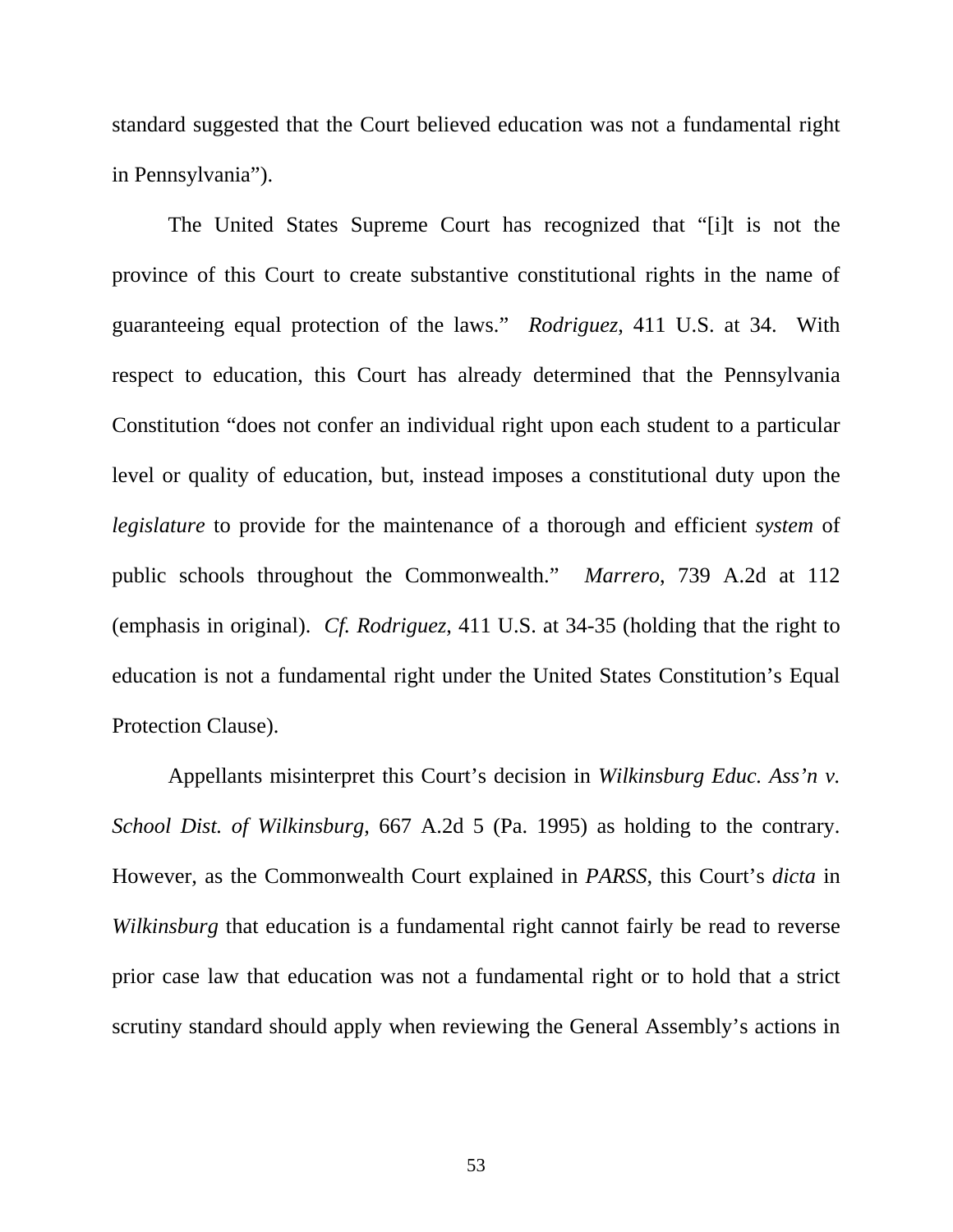funding education.<sup>18</sup> *PARSS*, Slip. Op. at 125-26. As the U.S. Supreme Court explained in *Rodriguez*, the "undisputed importance of education" does not raise it to the level of a fundamental constitutional right, or justify the court in departing from "the usual standard for reviewing a State's social and economic legislation." 411 U.S. at 33.

Several lower court decisions applying Pennsylvania law, both before and after *Wilkinsburg*, have expressly rejected the argument that education is a fundamental right subject to a strict scrutiny analysis. *See Bensalem Twp. School Dist. v. Commonwealth*, 524 A.2d 1027, 1029 (Pa. Commw. Ct. 1987) ("Under the Pennsylvania Constitution, the General Assembly is charged with providing 'for the maintenance and support of a thorough and efficient system of public education.' *Pennsylvania courts, however, have refused to recognize in this mandate a fundamental right to education subject to strict judicial scrutiny*"); *Lisa H. v. State Bd. of Educ.*, 447 A.2d 669 (Pa. Commw. Ct. 1982), *aff'd*, 467 A.2d 1127 (Pa. 1983) ("the right to a public education in Pennsylvania is not a fundamental right, but rather a statutory one and that as such, it is limited by statutory provisions); *D.C. v. School Dist. of Philadelphia*, 879 A.2d 408 (Pa. Commw. Ct. 2005) (noting that the right to education is not a fundamental one, and  $\overline{a}$ 

<sup>&</sup>lt;sup>18</sup> *Wilkinsburg* did not involve an equal protection claim. Rather, the Court held that a lower court had erred in issuing a preliminary injunction, which prevented a school district from entering into a contract for the operation and management of a school, without holding an evidentiary hearing.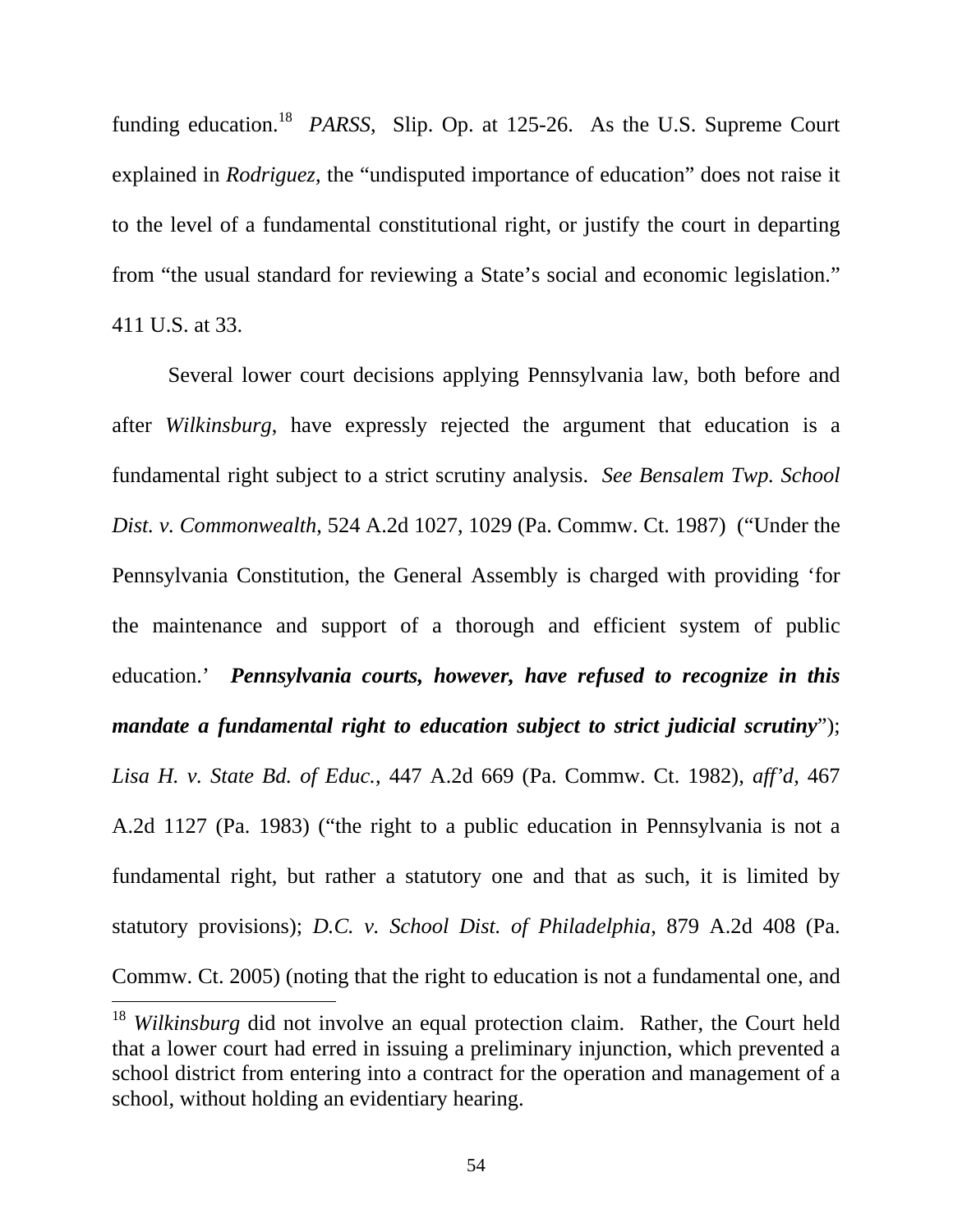applying the rational basis test to a claim that a statute governing the disposition of public school students in Philadelphia returning from juvenile delinquency placement was unconstitutional). *See also Brian B. ex. rel Lois B. v. Pennsylvania Dep't of Educ.*, 230 F.3d 582 (3d Cir. 2000) (applying rational basis analysis to argument that Pennsylvania statute limiting the education available to youths convicted as adults and sentenced to adult, county facilities violated federal Equal Protection Clause). This Court should resist any plea by Appellants for this Court to ignore decades of precedent applying a rational basis test to equal protection claims based upon a denial of education.

As a final but critically important point, even if education could be construed as a fundamental right under some circumstances, *Appellants do not allege that they are being denied the right to an education.* Indeed, all of the Individual Appellants are students currently enrolled in Pennsylvania public schools or parents of such students. [Petition, ¶¶ 23-24, 32-34, 40-42, 48-50, 57-58, 67]. Appellants' claims relate instead to the *quality* of education being received. Yet, as emphasized throughout this Brief, this Court has already determined that the Pennsylvania Constitution does not confer "an individual right upon each student to a particular level or quality of education." *Marrero,* 739 A.2d at 112.

Accordingly, while there is no question that quality public education is a matter of the highest importance, arguments relating to quality of education or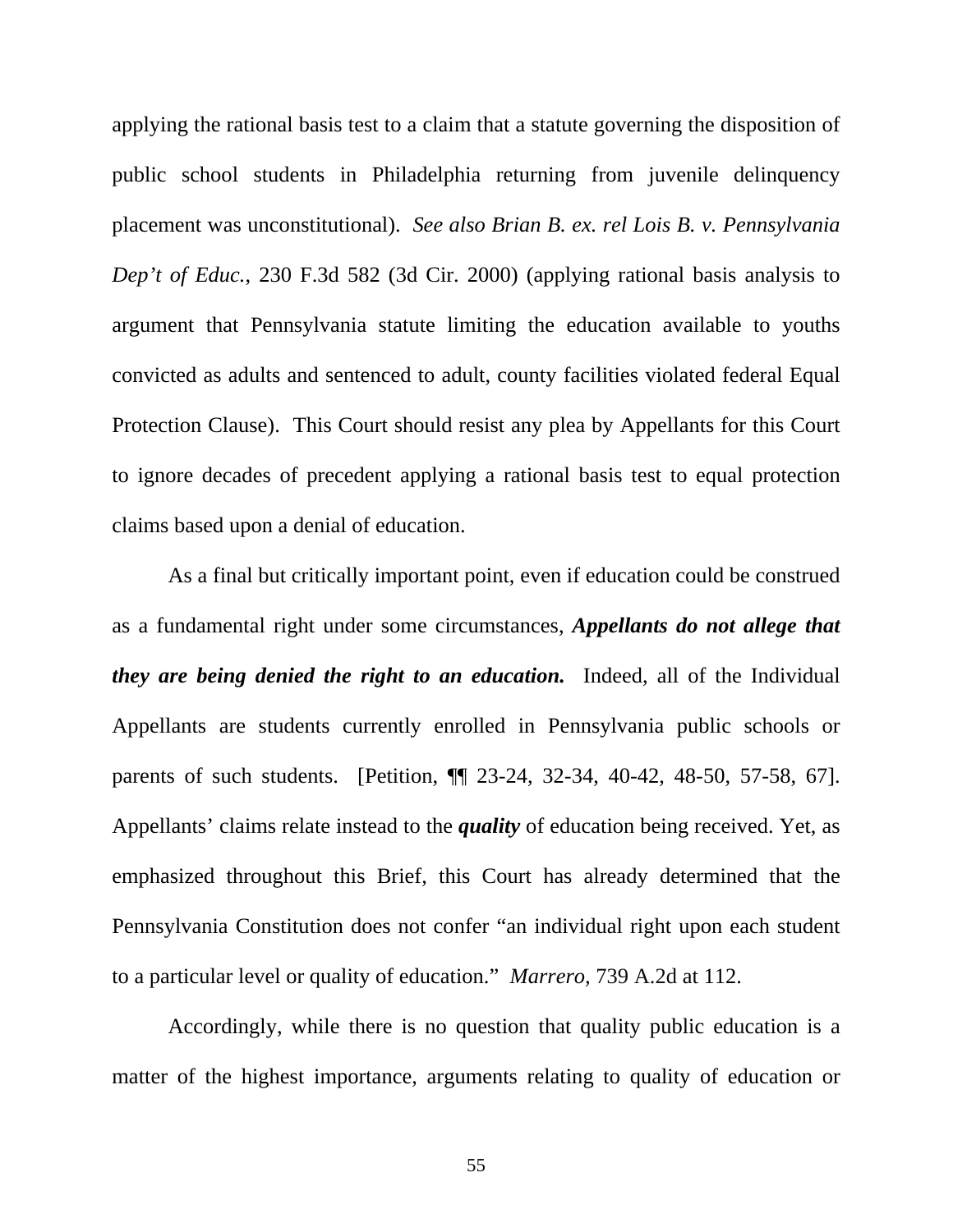differences in per-pupil spending cannot be subjected to a strict scrutiny analysis. As summarized by the U.S. Supreme Court in *Rodriguez*: "Whatever merit appellees' argument might have if a State's financing system occasioned an absolute denial of educational opportunities to any of its children, that argument provides no basis for finding an interference with fundamental rights where only relevant differences in spending levels are involved…." 411 U.S. at 37.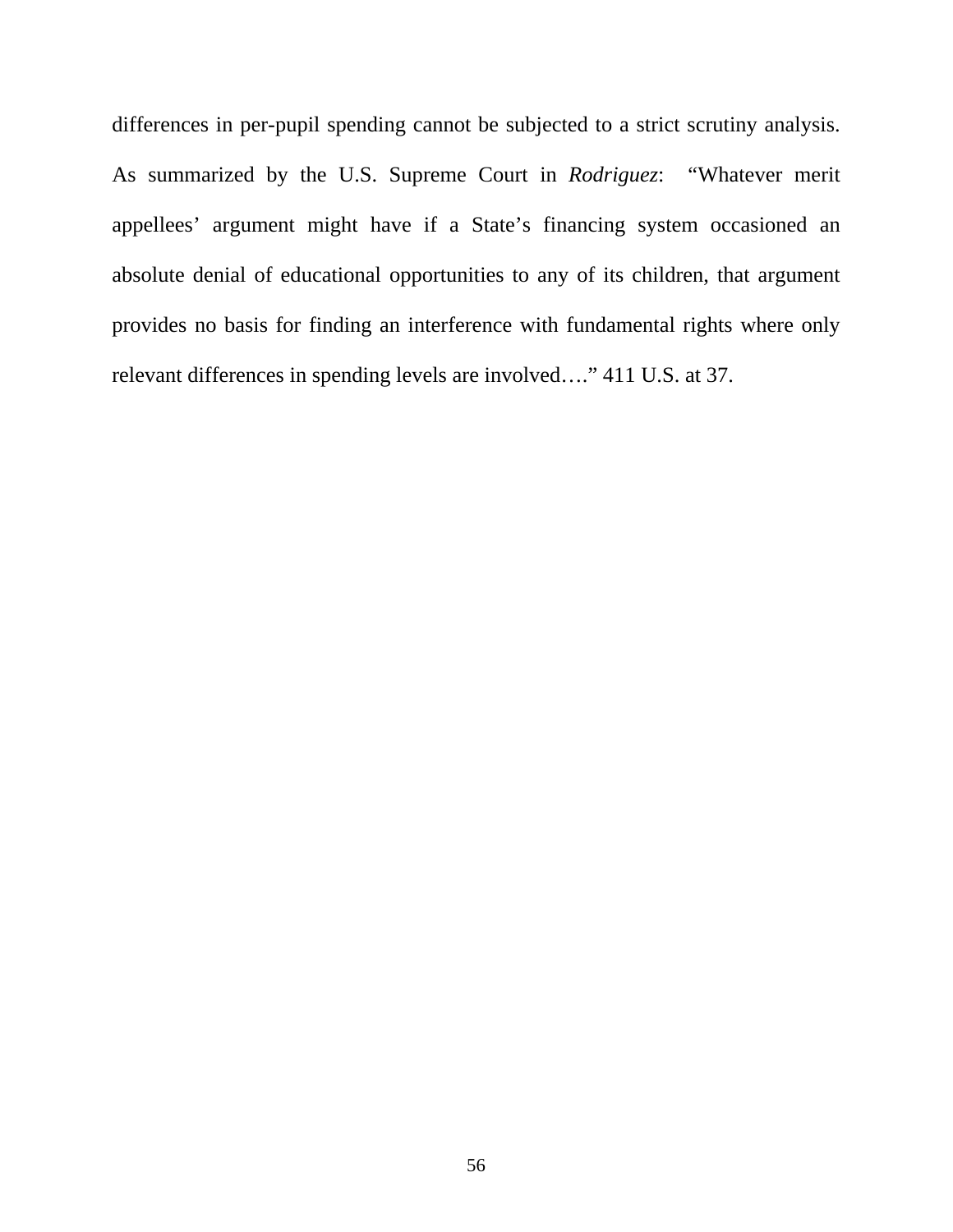#### **CONCLUSION**

The Court's decisions in *Danson* and *Marrero* are controlling and establish that Appellants have failed to state a claim. The General Assembly, acting as the voice of the people, has complied with its constitutional mandate by enacting statutes relating to the operation and funding of public schools that are rationally related to the goal of providing a thorough and efficient system of public education. The Commonwealth Court correctly held that Appellants' claims are nonjusticiable political questions. Accordingly, the Commonwealth Court's Order sustaining Legislative Respondents' Preliminary Objections should be affirmed.

#### RESPECTFULLY SUBMITTED:

/s/ Patrick M. Northen Lawrence G. McMichael, Esquire Attorney I.D. No. 28550 Patrick M. Northen, Esquire Attorney I.D. No. 76419 Catherine G. Pappas, Esquire Attorney I.D. No. 206910 **DILWORTH PAXSON LLP**  1500 Market Street, Suite 3500E Philadelphia, PA 19102-2101 Tel: 215-575-7000 / Fax: 215-575-7200 pnorthen@dilworthlaw.com *Attorney for Speaker of The House Michael C. Turzai and Senate President Pro Tempore Joseph B. Scarnati, III*